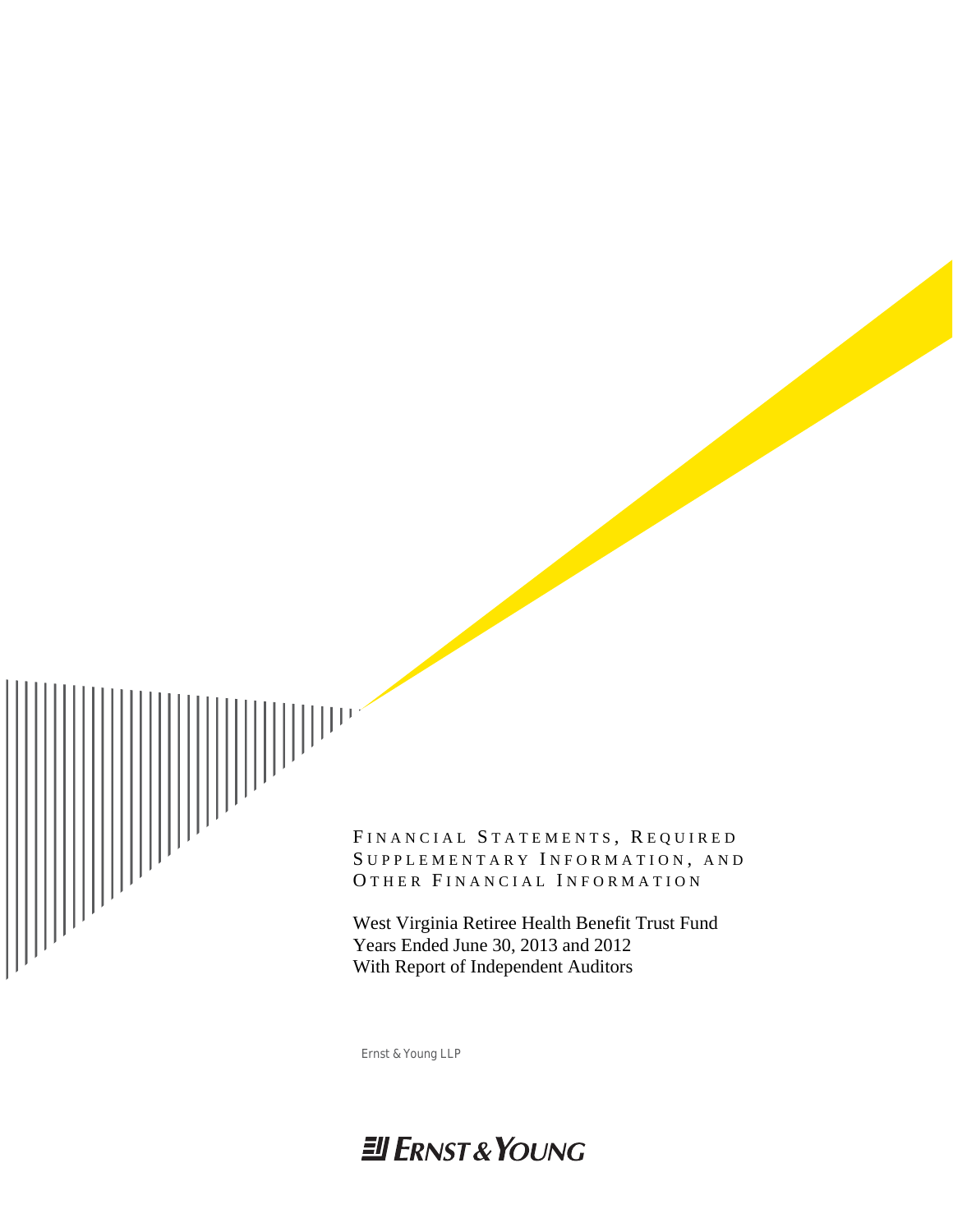## Financial Statements, Required Supplementary Information, and Other Financial Information

Years Ended June 30, 2013 and 2012

## **Table of Contents**

| <b>Financial Statements</b>                                                                                                                                       |  |
|-------------------------------------------------------------------------------------------------------------------------------------------------------------------|--|
|                                                                                                                                                                   |  |
| <b>Required Supplementary Information</b>                                                                                                                         |  |
|                                                                                                                                                                   |  |
| Other Financial Information                                                                                                                                       |  |
|                                                                                                                                                                   |  |
|                                                                                                                                                                   |  |
|                                                                                                                                                                   |  |
|                                                                                                                                                                   |  |
|                                                                                                                                                                   |  |
|                                                                                                                                                                   |  |
| Report on Internal Control Over Financial Reporting and on Compliance and Other<br>Matters Based on an Audit of Financial Statements Performed in Accordance With |  |
|                                                                                                                                                                   |  |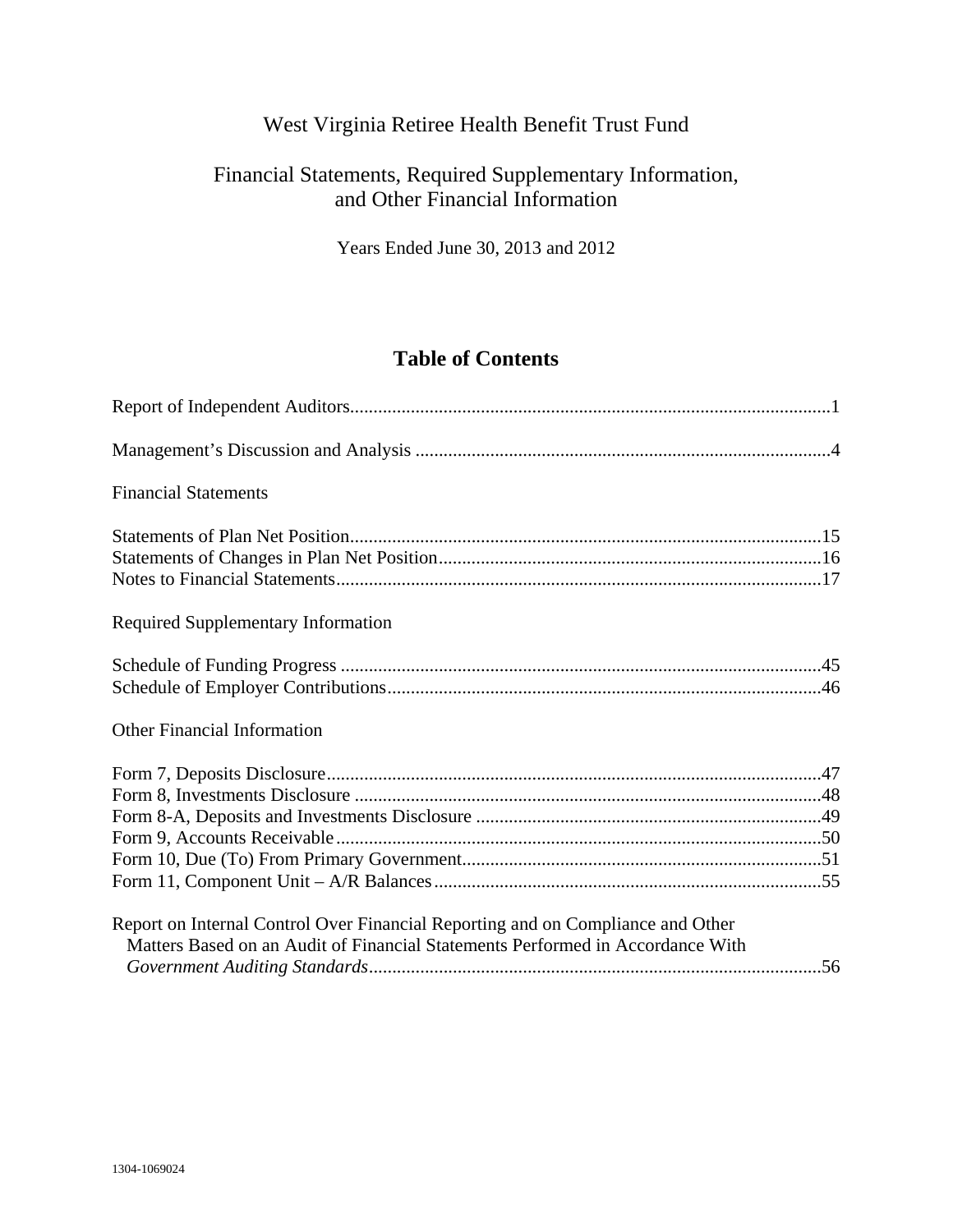

**Ernst & Young LLP**  900 United Center 500 Virginia Street East Charleston, WV 25301 Tel: +1 304 343 8971 Fax: +1 304 357 5994 www.ey.com

## Report of Independent Auditors

The Finance Board and Management West Virginia Retiree Health Benefit Trust Fund

We have audited the accompanying financial statements of West Virginia Retiree Health Benefit Trust Fund (RHBT), a fiduciary fund of the State of West Virginia, as of June 30, 2013 and 2012, and the related notes to the financial statements, which collectively comprise the RHBT's basic financial statements as listed in the table of contents.

#### **Management's Responsibility for the Financial Statements**

Management is responsible for the preparation and fair presentation of these financial statements in conformity with U.S. generally accepted accounting principles; this includes the design, implementation, and maintenance of internal control relevant to the preparation and fair presentation of financial statements that are free of material misstatement, whether due to fraud or error.

#### *Auditor's Responsibility*

Our responsibility is to express opinion on these financial statements based on our audits. We conducted our audits in accordance with auditing standards generally accepted in the United States and the standards applicable to financial audits contained in *Government Auditing Standards*, issued by the Comptroller General of the United States. Those standards require that we plan and perform the audit to obtain reasonable assurance about whether the financial statements are free of material misstatement.

An audit involves performing procedures to obtain audit evidence about the amounts and disclosures in the financial statements. The procedures selected depend on the auditor's judgment, including the assessment of the risks of material misstatement of the financial statements, whether due to fraud or error. In making those risk assessments, the auditor considers internal control relevant to the entity's preparation and fair presentation of the financial statements in order to design audit procedures that are appropriate in the circumstances, but not for the purpose of expressing an opinion on the effectiveness of the entity's internal control. Accordingly, we express no such opinion. An audit also includes evaluating the appropriateness of accounting policies used and the reasonableness of significant accounting estimates made by management, as well as evaluating the overall presentation of the financial statements.

We believe that the audit evidence we have obtained is sufficient and appropriate to provide a basis for our audit opinion.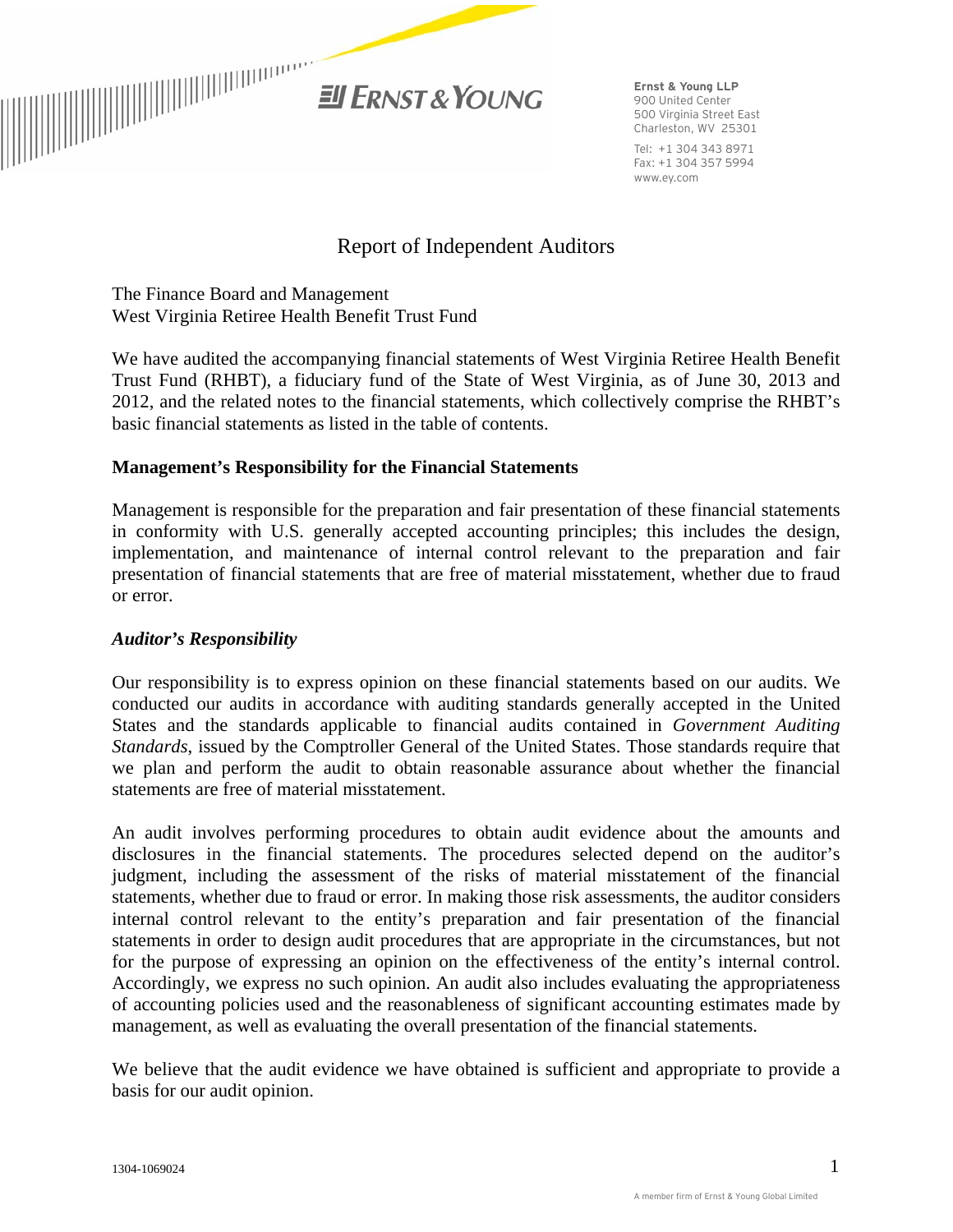

#### *Opinion*

In our opinion, the financial statements referred to above present fairly, in all material respects, the plan net position of RHBT, a fiduciary fund of the State of West Virginia, as of June 30, 2013 and 2012, and the changes in plan net position for the years then ended in conformity with U.S. generally accepted accounting principles.

#### *Basis of Presentation*

As discussed in Note 1 to the financial statements, the financial statements of RHBT are intended to present the plan net position and the changes in plan net position of only that portion of the activities of the State of West Virginia that is attributable to the transactions of the RHBT. They do not purport to, and do not, present fairly the financial position of the State of West Virginia as of June 30, 2013 and 2012, and the changes in its financial position for the years then ended in conformity with U.S. generally accepted accounting principles. Our opinion is not modified with respect to this matter.

#### *Required Supplementary Information*

U.S. generally accepted accounting principles require that management's discussion and analysis on pages 4 through 16 and the supplemental schedules of funding progress and employer contributions on pages 45 and 46 be presented to supplement the basic financial statements. Such information, although not a part of the basic financial statements, is required by the Governmental Accounting Standards Board, which considers it to be an essential part of financial reporting for placing the basic financial statements in an appropriate operational, economic or historical context. We have applied certain limited procedures to the required supplementary information in accordance with auditing standards generally accepted in the United States, which consisted of inquiries of management about the methods of preparing the information and comparing the information for consistency with management's responses to our inquiries, the basic financial statements, and other knowledge we obtained during our audit of the basic financial statements. We do not express an opinion or provide any assurance on the information because the limited procedures do not provide us with sufficient evidence to express an opinion or provide any assurance.

#### *Supplementary Information*

Our audit was conducted for the purpose of forming an opinion on the financial statements that collectively comprise RHBT's basic financial statements. The FARS closing book forms listed in the table of contents are presented for purposes of additional analysis and are not a required part of the basic financial statements.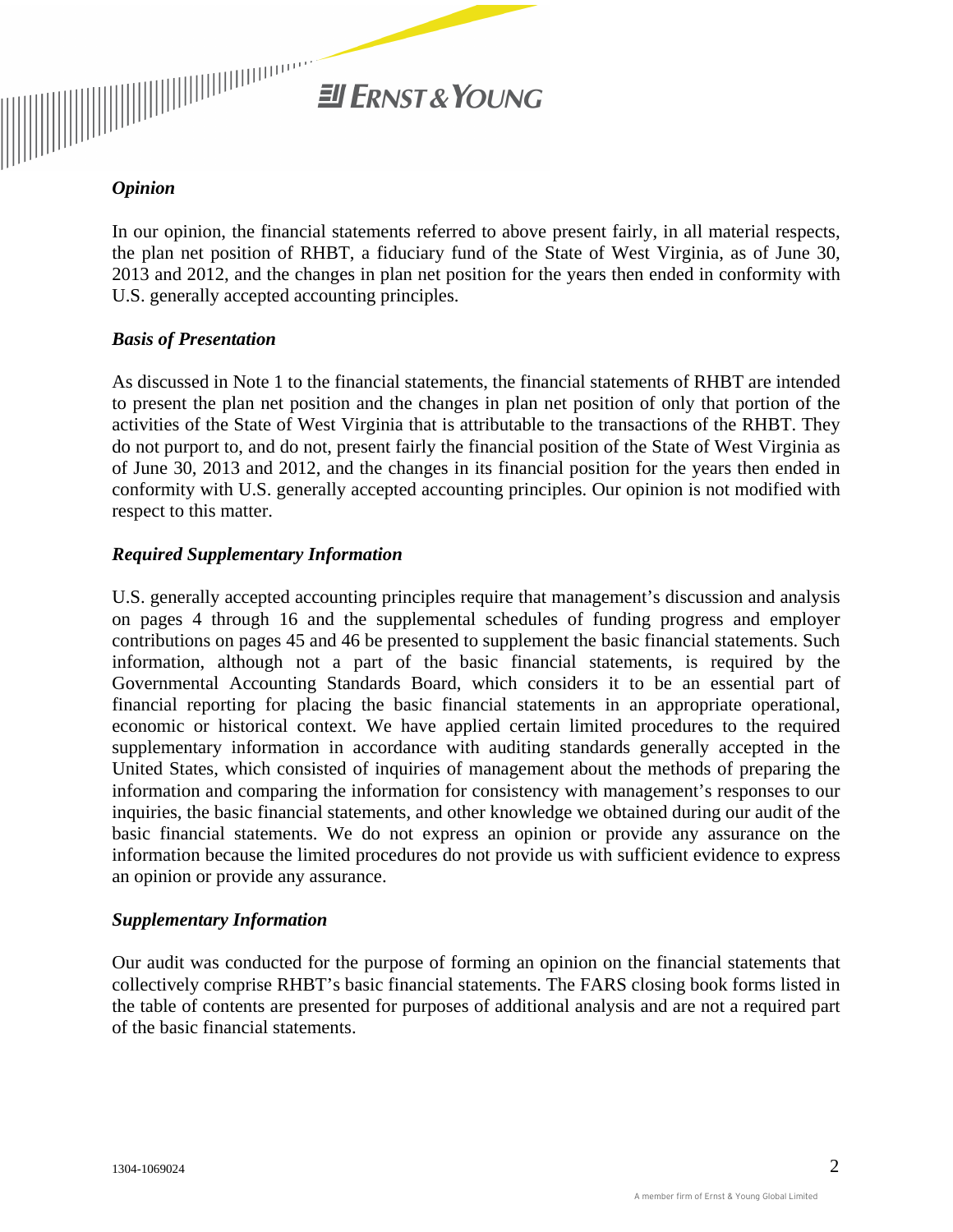

Such information is the responsibility of management and was derived from and relates directly to the underlying accounting and other records used to prepare the basic financial statements. Such information has been subjected to the auditing procedures applied by us in the audit of the basic financial statements and certain additional procedures, including comparing and reconciling such information directly to the underlying accounting and other records used to prepare the basic financial statements or to the basic financial statements themselves, and other additional procedures in accordance with auditing standards generally accepted in the United States. In our opinion, such information listed in the table of contents is fairly stated, in all material respects, in relation to the basic financial statements as a whole.

#### **Other Reporting Required by Government Auditing Standards**

In accordance with *Government Auditing Standards*, we also have issued our report dated [insert date] on our consideration of the RHBT's internal control over financial reporting and on our tests of its compliance with certain provisions of laws, regulations, contracts, and grant agreements and other matters. The purpose of that report is to describe the scope of our testing of internal control over financial reporting and compliance and the results of that testing, and not to provide an opinion on the internal control over financial reporting or on compliance. That report is an integral part of an audit performed in accordance with *Government Auditing Standards* in considering RHBT's internal control over financial reporting and compliance.

Ennet + Young LLP

October 15, 2013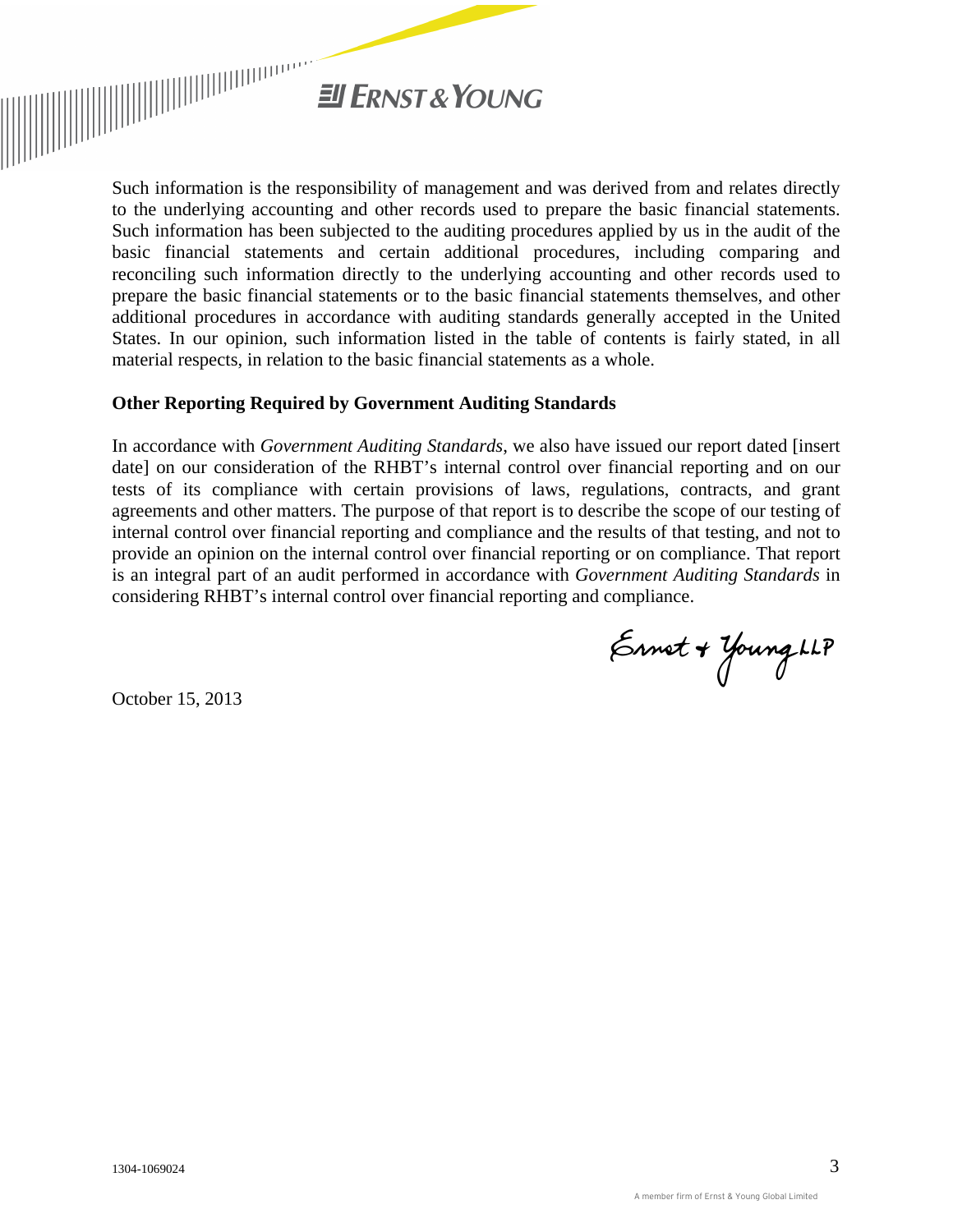### Management's Discussion and Analysis

#### Year Ended June 30, 2013

The June 30, 2013 Annual Financial Report of the West Virginia Retiree Health Benefit Trust Fund (RHBT) presents the following management discussion and analysis as supplementary information to the basic financial statements.

#### *FUND OVERVIEW*

RHBT is a fiduciary fund of the State of West Virginia (State), established July 1, 2006, as an irrevocable trust (Code section 5-16D-2). RHBT revenues pay costs of the defined benefit, costsharing, multiple employer Other Postemployment Benefit (OPEB) Plan (the Plan). The Plan provides medical, prescription drug, and life insurance for retirees of State agencies, colleges and universities, county boards of education, and other government entities as set forth in the West Virginia Code (Employers) and has approximately 38,000 policyholders and 57,000 covered lives.

The medical and prescription drug insurance is provided through two options:

Self Insured Preferred Provider Benefit Plan – primarily for non-Medicare-eligible retirees and spouses

External Managed Care Organizations – primarily for Medicare-eligible retirees and spouses

Effective January 1, 2010, RHBT Medicare-eligible members receive medical coverage from a Medicare Advantage (MA) plan administered by Humana. RHBT and Medicare make capitation payments to fund the MA claims costs. The MA plan assumes all risk and liability for Medicare policyholders. The prescription drug coverage for Medicare-eligible members during this same period was the Medicare Part D Prescription Drug Program (PDP), administered by Express Scripts. The Plan was no longer capitated coverage, as the West Virginia Public Employees Insurance Agency (PEIA) assumed the risk and paid the claims.

Effective July 1, 2012, RHBT contracted with Humana to provide a Medicare Advantage Plan (Humana MAPD) benefit to Medicare-eligible retired employees and their Medicare-eligible dependents. Under this arrangement, Humana assumed the financial risk of providing comprehensive medical and drug coverage with limited co-payments. Non-Medicare retirees will continue enrollment in PEIA's Preferred Provider Benefit or the Managed Care Option.

Life insurance is provided through Minnesota Life Insurance Company and is fully funded by member contributions.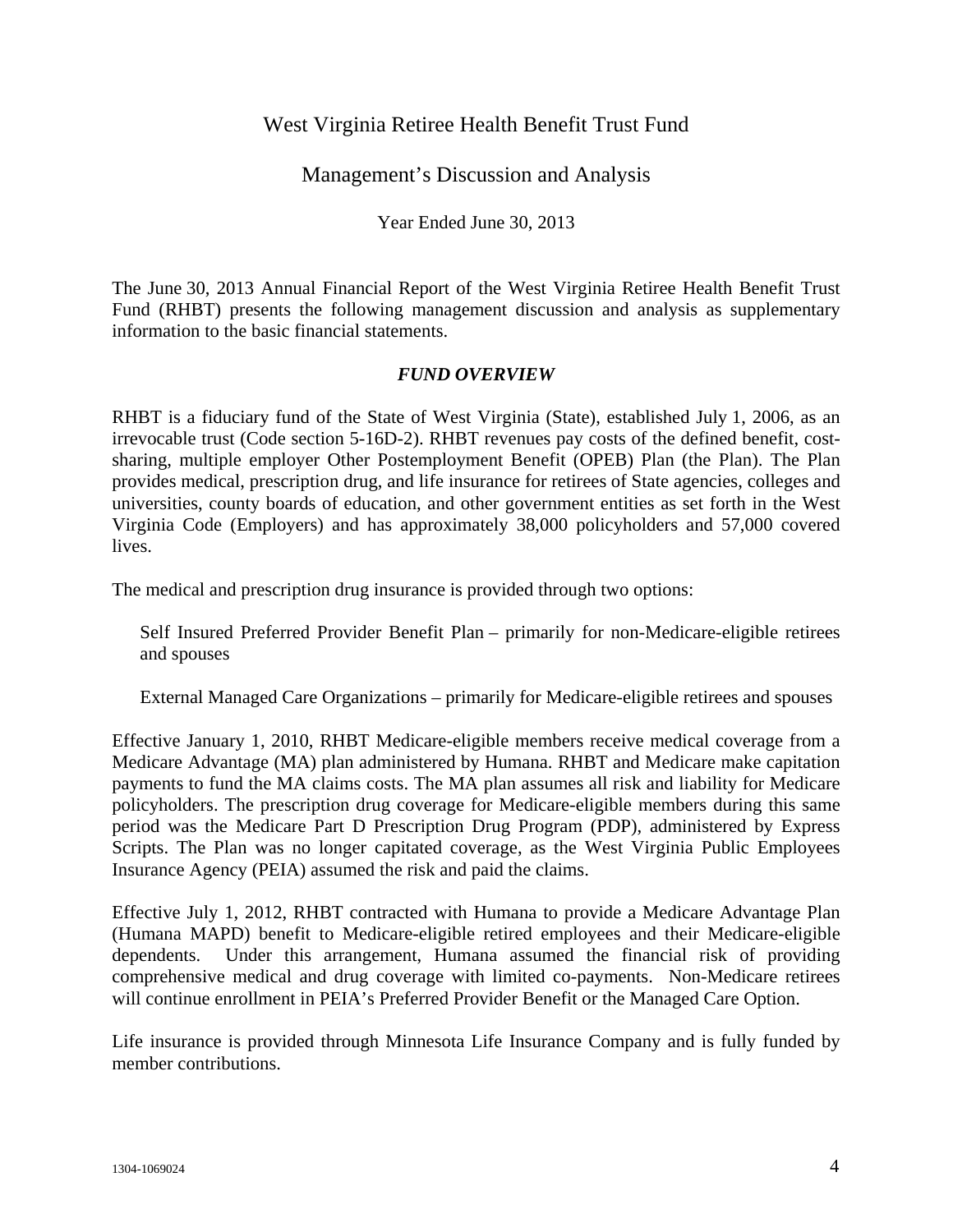### Management's Discussion and Analysis (continued)

#### *MAJOR DEVELOPMEN,TS*

Senate Bill (SB) No. 469 was passed February 10, 2012 granting Other Employment Benefits Liability relief to the 55 County Boards of Education effective July, 1 2012. Section 18-9A-24 states "any amount of the employer annual required contribution allocated and billed to the county boards on or after July 1, 2012, and any amount of the employer annual required contribution allocated and billed to the county boards prior to that date for employees who are employed as professional employees within the limits authorized by section four of this article, employees who are employed as service personnel within the limits authorized by section five of this article, and employees who are employed as professional student support personnel within the limits authorized by section eight of this article, shall be charged to the state." In compliance with SB 469, for fiscal year 2012 RHBT transferred \$715 million in annual required contribution liability from the County Boards of Education to the State.

With passage of SB 469 during the 2012 West Virginia Legislature's Regular Session, the State has also identified a supplemental pre-funding source that is approximated to begin in fiscal year 2016 at a rate of \$30 million per year. This pre-funding will be to the advantage of all West Virginia OPEB participating agencies and allow the Plan to accumulate assets.

Effective January 1, 2011, the Affordable Care Act provided a 50% discount on covered brand name drugs for Medicare Part D enrollees who have reached the coverage gap (Donut Hole). The coverage gap begins when plan drug costs have reached \$2,930 per enrollee. RHBT did not record a receivable for the 50% "Donut Hole" coverage discount in fiscal year 2013. This is a significant change from the \$12.8 million receivable recorded for the "Donut Hole" in 2012 reducing drug plan costs.

Effective January 1, 2012, the Humana MAPD contract provided sharing of financial incentives with RHBT based on favorable medical loss ratios. As defined in the contract medical loss ratios, fewer than 90.2% will be eligible for gain share incentives. During fiscal year 2013, RHBT did not receive any financial incentives from Humana to reduce capitation payment cost savings, which is down \$2.6 million from the savings recorded in 2012.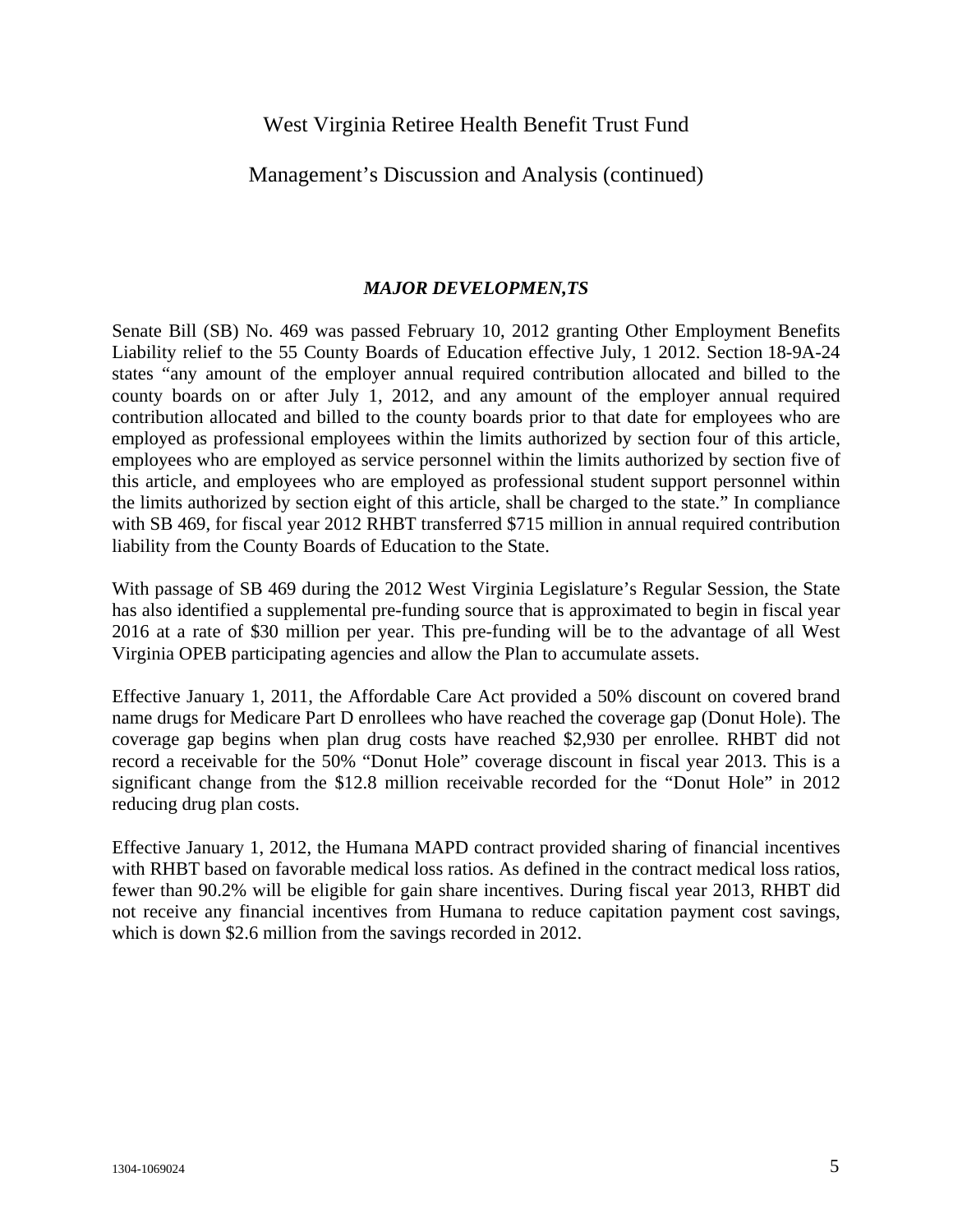## Management's Discussion and Analysis (continued)

#### *OVERVIEW OF THE FINANCIAL STATEMENTS*

The two basic financial statements (described below) are presented on the accrual basis of accounting:

*Statement of Plan Net Position* – Presents information reflecting assets, liabilities, and plan net position. Plan net position represents the amount of total assets less total liabilities. The statement of plan net position is the government version of a for-profit balance sheet.

*Statement of Changes in Plan Net Position* – Presents contributions and deductions to the Plan during the fiscal year. The primary source of contributions is premium income. The primary sources of deductions are medical and prescription drug claims costs. The statement of changes in plan net position is the government version of a for-profit income statement.

#### *FINANCIAL HIGHLIGHTS*

The following tables summarize the plan net position and changes in plan net position as of and for the years ended June 30:

#### **Statements of Plan Net Position (\$000's)**

|                                  |               |               |         |               | <b>Change 2013 – 2012</b> |                |
|----------------------------------|---------------|---------------|---------|---------------|---------------------------|----------------|
|                                  | 2013          |               | 2012    |               | <b>Amount</b>             | <b>Percent</b> |
| <b>Assets</b>                    |               |               |         |               |                           |                |
| Cash and cash equivalents        | \$<br>362     | $\mathcal{S}$ | 422     | $\mathcal{S}$ | (60)                      | (14%)          |
| Equity position in internal      |               |               |         |               |                           |                |
| investment pools                 | 588,617       |               | 483,560 |               | 105,057                   | 22             |
| Contributions receivable         | 3,602         |               | 3,224   |               | 378                       | 12             |
| Due from the State               | 991           |               | 936     |               | 55                        | 6              |
| Due from PEIA                    | 5,180         |               |         |               | 5,180                     | 100            |
| Other receivables                | 3,444         |               | 29,305  |               | (25, 861)                 | (88)           |
| Total assets                     | 602,196       |               | 517,447 |               | 84,749                    | 16             |
| <b>Liabilities</b>               |               |               |         |               |                           |                |
| Claims payable                   | 9,400         |               | 10,320  |               | (920)                     | (9)            |
| Due to PEIA                      |               |               | 4,547   |               | (4,547)                   | (100)          |
| Other liabilities                | 2,566         |               | 5,887   |               | (3,321)                   | (56)           |
| Funds held in trust              |               |               | 3,914   |               | (3,914)                   | (100)          |
| <b>Total liabilities</b>         | 11,966        |               | 24,668  |               | (12,702)                  | (51)           |
| Net position restricted for OPEB | \$<br>590,230 | \$            | 492,779 | \$            | 97,451                    | 20%            |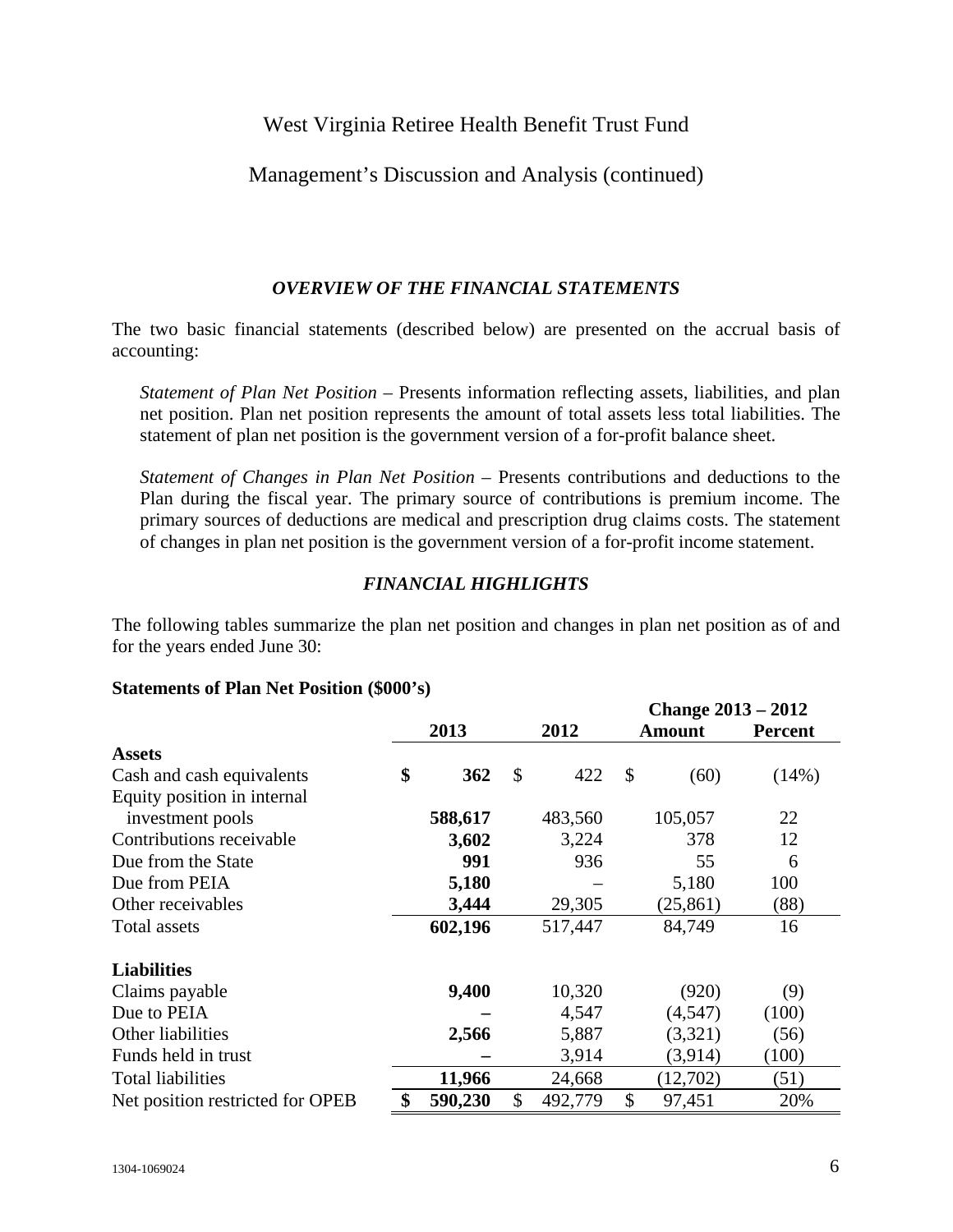## Management's Discussion and Analysis (continued)

Comparative year-to-year major variance explanations (2013 vs. 2012) for the statement of plan net position are as follows (dollars in thousands):

#### Equity position in internal investment pools (\$105,057 increase)

\$105,057 increase is due to the increase in net position and the availability of funds to invest.

#### Other receivables (\$25,861 decrease)

• \$25,861 decrease is attributable to drug rebate collections.

#### Due (to) from (to) PEIA (\$9,727 increase)

• \$9,727 increase is the change in the timing of payments to PEIA for allocated services and receipts from PEIA for monies collected on behalf of RHBT. Approximately \$9,400 relates to school aid funds due to RHBT from PEIA at June 30, 2013.

#### Other liabilities (\$3,321 decrease)

• \$3,321 decrease is due to the change in the dollar amount of the monthly third-party administrative fees with HealthSmart and the drug claim run accrual with Express Scripts recorded at year-end for services performed in fiscal year 2013. In fiscal 2013, Medicareeligible retired employees and their Medicare-eligible dependents receive medical and drug coverage from Humana MAPD administered by Humana versus the self-insured PDP program in the prior year.

#### Funds held in trust (\$3,914 decrease)

• \$3,914 decrease is due to the Early Retiree Reinsurance Program revenues received in fiscal year 2012 that were utilized in fiscal year 2013 to reduce member premiums.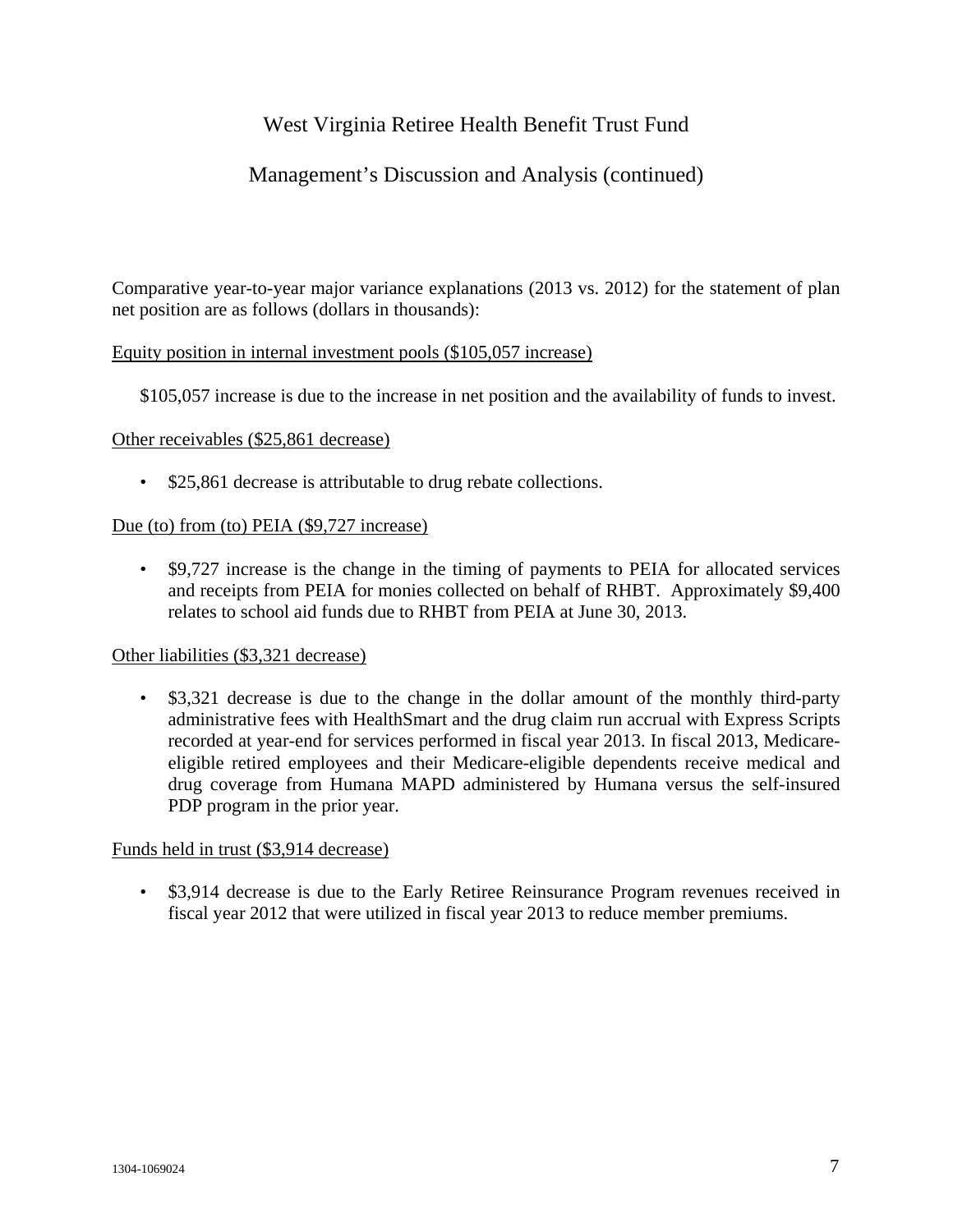## Management's Discussion and Analysis (continued)

|                                     |               |               |               | <b>Change 2012 – 2011</b> |                |
|-------------------------------------|---------------|---------------|---------------|---------------------------|----------------|
|                                     | 2012          | 2011          |               | <b>Amount</b>             | <b>Percent</b> |
| <b>Assets</b>                       |               |               |               |                           |                |
| Cash and cash equivalents           | \$<br>422     | \$<br>398     | $\mathcal{S}$ | 24                        | 6%             |
| Equity position in internal         |               |               |               |                           |                |
| investment pools                    | 483,560       | 497,639       |               | (14,079)                  | (3)            |
| Contributions receivable            | 3,224         | 3,635         |               | (411)                     | (11)           |
| Due from the State                  | 936           | 546           |               | 390                       | 71             |
| Other receivables                   | 29,305        | 13,412        |               | 15,893                    | 118            |
| Total assets                        | 517,447       | 515,630       |               | 1,817                     |                |
| <b>Liabilities</b>                  |               |               |               |                           |                |
| Claims payable                      | 10,320        | 11,630        |               | (1,310)                   | (11)           |
| Due to PEIA                         | 4,547         | 20,307        |               | (15,760)                  | (78)           |
| Other liabilities                   | 5,887         | 7,689         |               | (1,802)                   | (23)           |
| Funds held in trust                 | 3,914         | 3,926         |               | (12)                      |                |
| <b>Total liabilities</b>            | 24,668        | 43,552        |               | (18, 884)                 | (43)           |
| Net position held in trust for OPEB | \$<br>492,779 | \$<br>472,078 | \$            | 20,701                    | 4%             |

#### **Statements of Plan Net Position (\$000's)**

Comparative year-to-year major variance explanations (2012 vs. 2011) for the statements of plan net position are as follows (dollars in thousands):

#### Equity position in internal investment pools (\$14,079 decrease)

• \$14,079 decrease generated from investment losses.

Other receivables (\$15,893 increase)

- \$5,430 increase is attributable to Humana Gain Share contract.
- \$10,463 increase is attributable to accrual of the "Donut Hole" rebate receivable.

#### Due (to) PEIA (\$15,760 decrease)

• \$15,760 decrease is the change in the timing of payments to PEIA for allocated services and receipts from PEIA for monies collected on behalf of RHBT.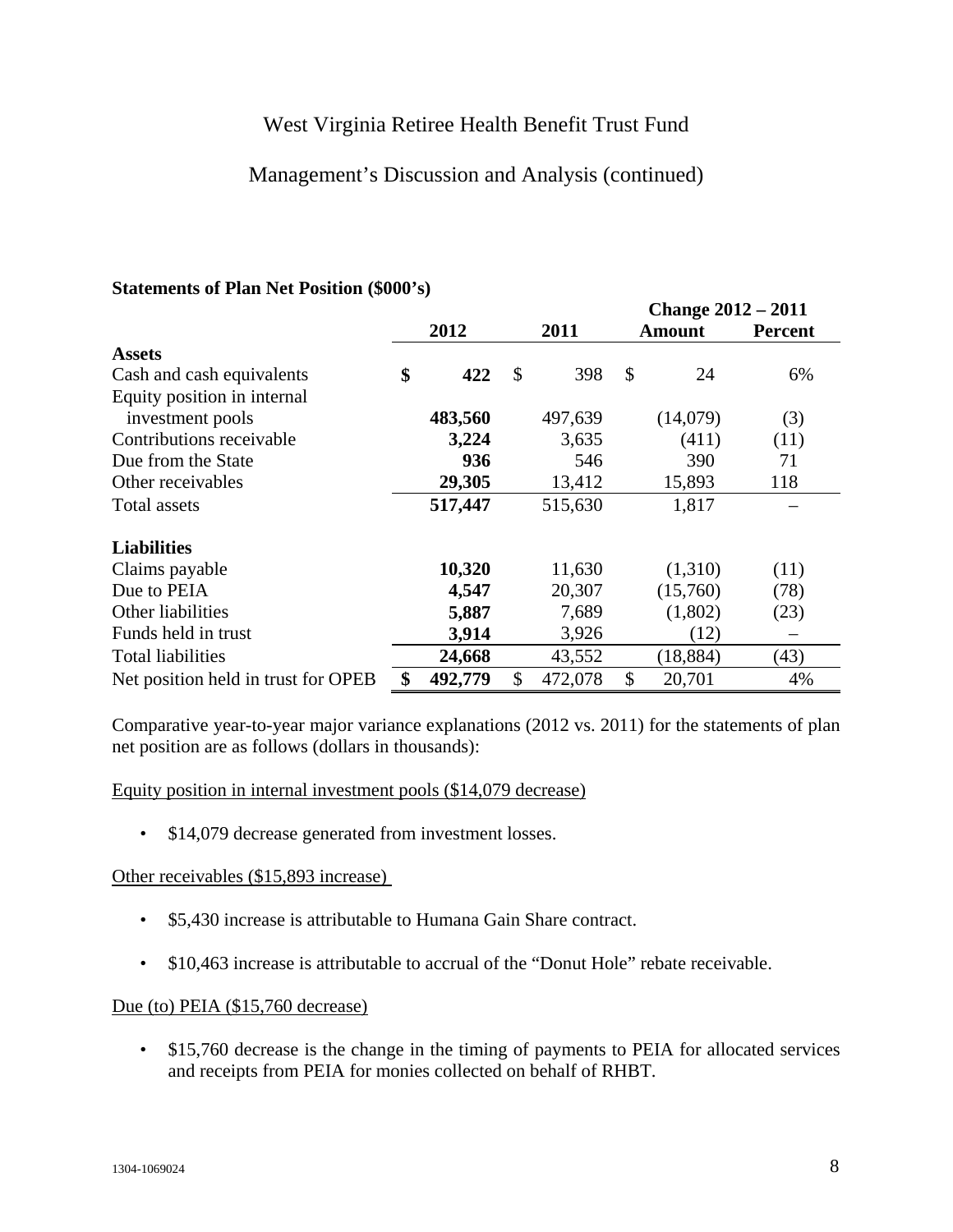## Management's Discussion and Analysis (continued)

## **Change 2013 – 2012 2013 2012 Amount Percent Additions**  Employers **\$ 161,088** \$ 152,194 \$ 8,894 6% Plan members **81,352** 74,517 6,835 9 Total contributions **242,440** 226,711 15,729 Retiree drug subsidy **1,000** 1,505 (505) (34) ERRP revenue **3,901** – 3,901 100 Interest and dividend income **3,677** 6,324 (2,647) (42) Net change in fair value of investments **49,216** (563) 49,779 8,842 Total additions **300,234** 233,977 66,257 28 **Deductions**  Managed Care Organization – payments **110,588** 45,488 65,100 143 Claims expense, net **87,491** 156,151 (68,660) (44) Administrative service fees **1,808** 8,860 (7,052) (80) Other expenses **2,896** 2,777 119 4 Total deductions **202,783** 213,276 (10,493) (5) Net increase **97,451** 20,701 76,750 371 Net position restricted for OPEB: Beginning of period **492,779** 472,078 20,701 4 End of period **\$ 590,230** \, \$ 492,779 \, \$ 97,451 20\%

#### **Statements of Changes in Plan Net Position (\$000's)**

Comparative year-to-year major variance explanations (2013 vs. 2012) for the statements of changes in plan net position are as follows (dollars in thousands):

Net change in fair value of investments (\$49,779 increase)

• \$49,779 increase is due to investment gains from investments managed by the West Virginia Investment Management Board (WVIMB) because of favorable market conditions.

#### Managed Care Organization – payments (\$65,100 increase)

• \$65,100 increase is due to a larger monthly capitation to Humana for the Medicare retirees MAPD program over the FY 2012 PDP program.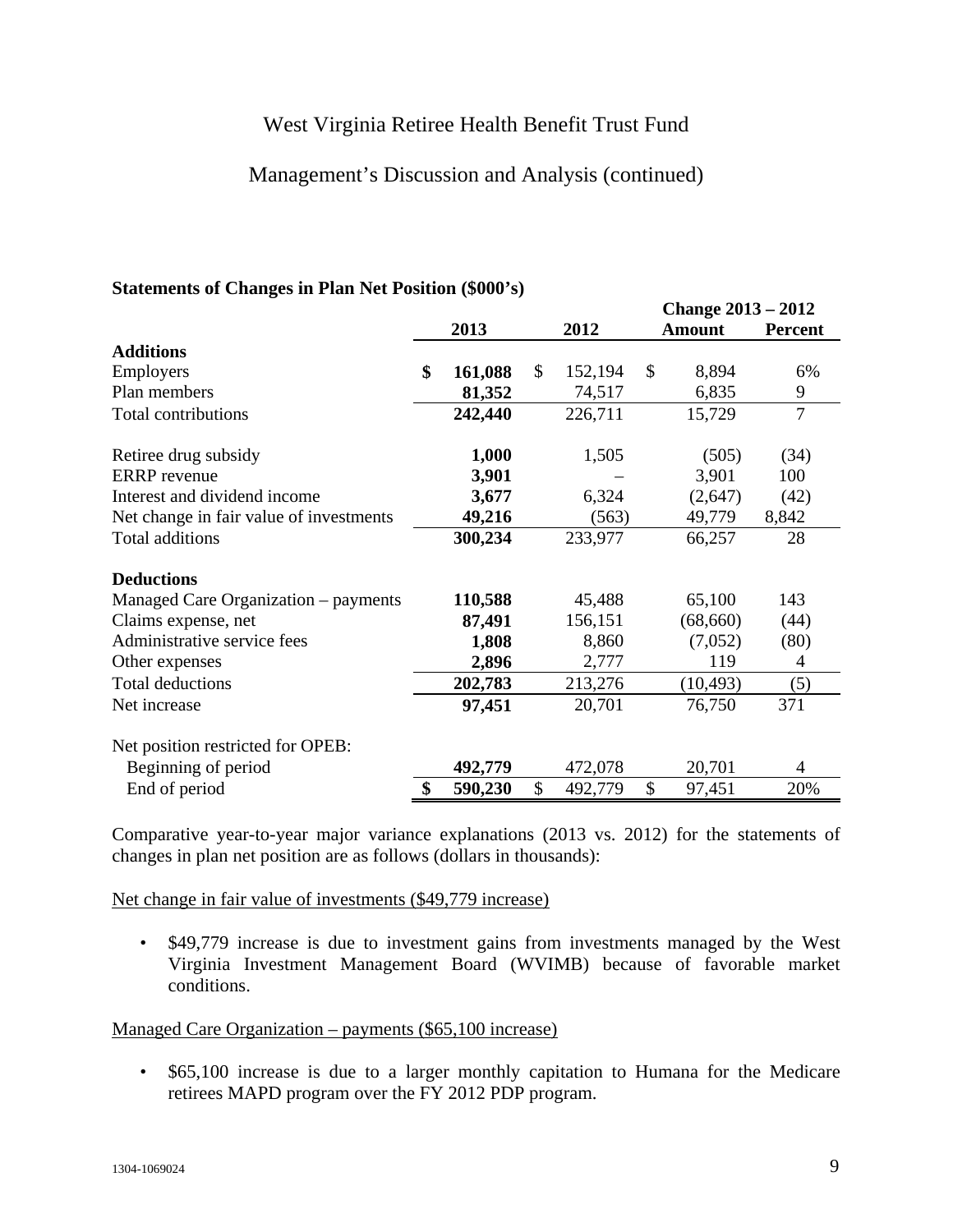## Management's Discussion and Analysis (continued)

#### Claims expense, net (\$68,660 decrease)

• \$68,660 decrease is due to favorable medical and drug trends in FY 2013.

#### Administrative service fees (\$7,052 decrease)

• \$7,052 decrease is the result of entering into a contract with Humana to provide a MAPD program.

#### **Statements of Changes in Plan Net Position (\$000's)**

|                                         |               |               | <b>Change 2012 – 2011</b> |                          |
|-----------------------------------------|---------------|---------------|---------------------------|--------------------------|
|                                         | 2012          | 2011          | <b>Amount</b>             | <b>Percent</b>           |
| <b>Additions</b>                        |               |               |                           |                          |
| Employers                               | \$<br>152,194 | \$<br>147,068 | \$<br>5,126               | 3%                       |
| Plan members                            | 74,517        | 70,608        | 3,909                     | 6                        |
| Total contributions                     | 226,711       | 217,676       | 9,035                     | $\overline{4}$           |
| Retiree drug subsidy                    | 1,505         | 1,229         | 276                       | 22                       |
| Interest and dividend income            | 6,324         | 6,898         | (574)                     | (8)                      |
| Net change in fair value of investments | (563)         | 36,239        | (36, 802)                 | (102)                    |
| Total additions                         | 233,977       | 262,042       | (28,065)                  | (11)                     |
| <b>Deductions</b>                       |               |               |                           |                          |
| Managed Care Organization – payments    | 45,488        | 41,224        | 4,264                     | 10                       |
| Claims expense, net                     | 156,151       | 160,887       | (4,736)                   | (3)                      |
| Administrative service fees             | 8,860         | 8,925         | (65)                      | (1)                      |
| Other expenses                          | 2,777         | 1,563         | 1,214                     | 78                       |
| <b>Total deductions</b>                 | 213,276       | 212,599       | 677                       | $\overline{\phantom{a}}$ |
| Net increase                            | 20,701        | 49,443        | (28, 742)                 | (58)                     |
| Net position held in trust for OPEB:    |               |               |                           |                          |
| Beginning of period                     | 472,078       | 422,635       | 49,443                    | 12                       |
| End of period                           | \$<br>492,779 | \$<br>472,078 | \$<br>20,701              | 4%                       |

Comparative year-to-year major variance explanations (2012 vs. 2011) for the statements of changes in plan net position are as follows (dollars in thousands):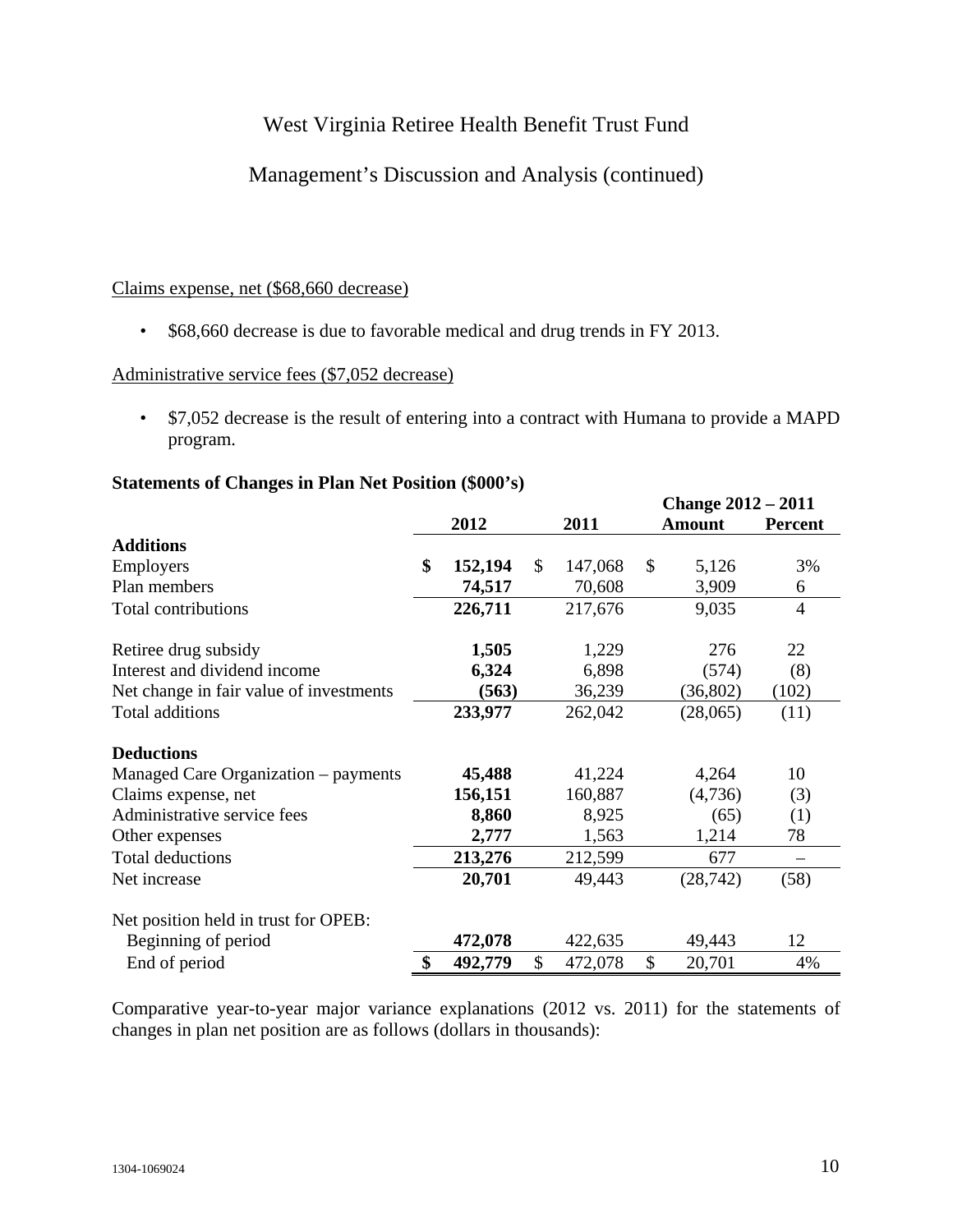## Management's Discussion and Analysis (continued)

#### Net change in fair value of investments (\$36,802 decrease)

• \$36,802 decrease is due to investment losses from investments managed by the WVIMB because of less than favorable market conditions.

#### Managed Care Organization – payments (\$4,264 increase)

- \$3,500 increase is due to larger capitation expense in the first two quarters of 2012. The Humana contract was renegotiated in January 2012 providing capitation savings for quarters three and four of 2012.
- \$764 is due to slightly elevated capitation expenses from THP Insurance Company and the health Plan.

#### Claims expense, net (\$4,736 decrease)

- \$1,736 decrease is due to lower medical claims expense costs in fiscal year 2012 in comparison to fiscal year 2011.
- \$3,000 decrease is due to the net difference between the increase in drug claims expense and the increase in formulary rebate for fiscal year 2012. Formulary rebates increased \$16,200 and drug claims expense cost increased \$13,300. Formulary rebate is removed from the total of drug claims expense, providing a \$2,900 decrease overall.

### *ECONOMIC CONDITIONS*

Health care cost inflation continued to significantly exceed general economic inflationary costs. The primary factors contributing to rising health care costs are:

- Medical equipment technology
- New drug therapies
- Consumer-driven advertising for health care services
- Aging population baby boomers reaching prime years of health care utilization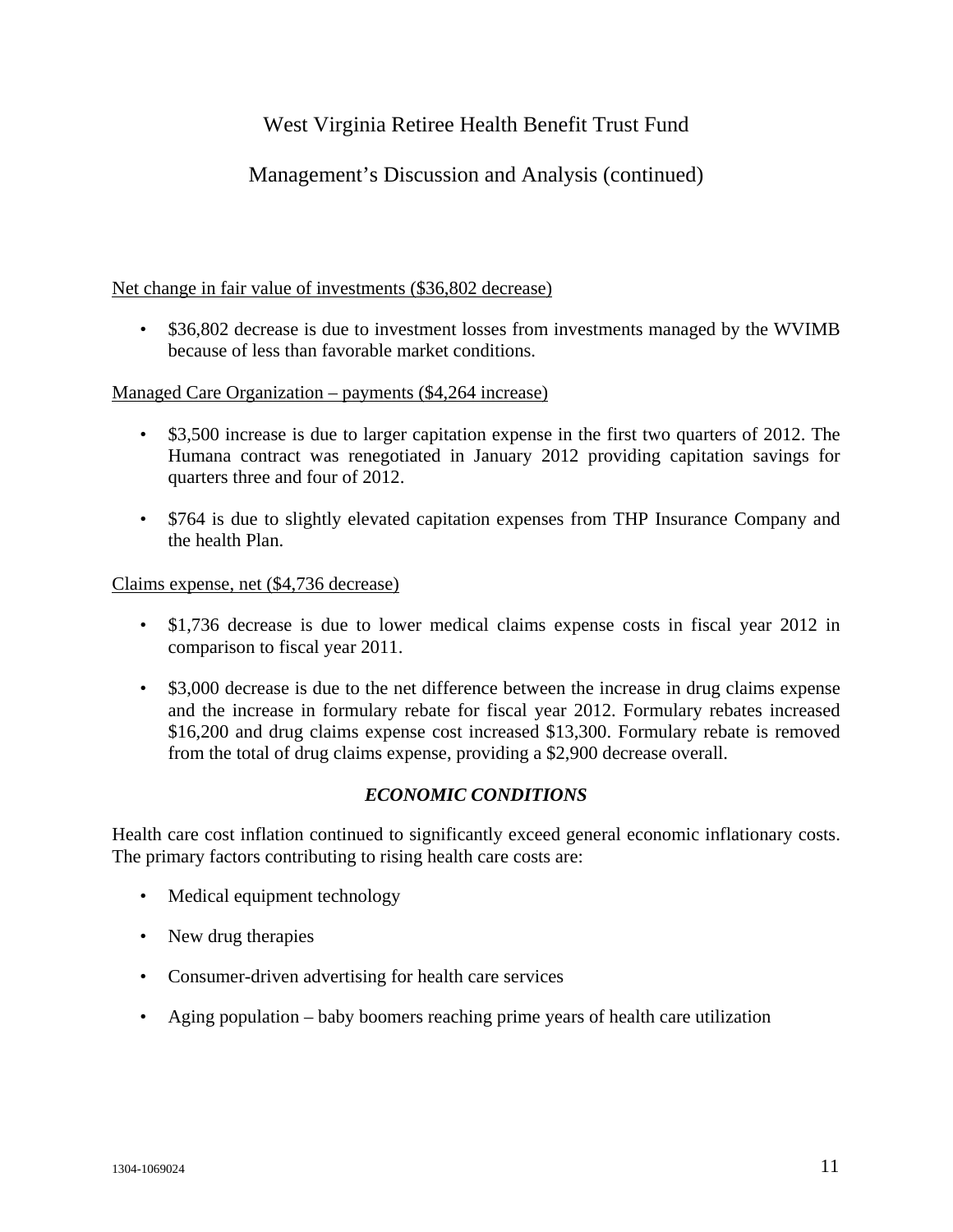#### Management's Discussion and Analysis (continued)

#### *OPEB LIABILITY*

The projected actuarial accrued liability (AAL), at June 30, 2013, is \$4.3 billion, which is based on an actuarial valuation date of June 30, 2011, and calculations as prescribed in Governmental Accounting Standards Board (GASB) Statement No. 43, *Financial Reporting for Postemployment Benefit Plans Other Than Pension Plans*. The \$4.3 billion AAL less \$498 million of actuarial value of assets results in a projected unfunded liability of \$3.8 billion at June 30, 2013. This is a substantial unfunded liability for the Employers. The State has demonstrated its intent to deal with the substantial unfunded liability by the passage of Senate Bill 129, which became effective July 1, 2007. This bill amended West Virginia Code (the Code) Section 5-16-25, indicating that the PEIA excess reserve funds shall be transferred to RHBT. Funds totaling \$108.2 million were transferred to the Plan in fiscal year 2008 related to this provision in the Code. In fiscal year 2009, the State transferred \$91.0 million to pay for general funded employers' portion of the AAL. Senate Bill 469, effective July 1, 2012, amended Code section 11-21-96 by dedicating \$30 million to be transferred annually from personal income tax previously collected for payment of the unfunded liability of the Workers' Compensation fund to RHBT. Transfers will not commence until the Workers' Compensation fund has be certified by the governor to the legislature to be paid or provided for in its entirety. Thereafter, transfers will be made until the RHBT fund has been provided for in its entirety or July 1, 2037, whichever date is later. Presently RHBT estimates that the aforementioned \$30 million transfers will likely commence in 2016. All Employers will receive benefit of these contributions. The West Virginia PEIA and RHBT Finance Board has also demonstrated its intent to address the OPEB liability by their ruling to no longer provide subsidized health care insurance for retirees with a hire date after July 1, 2010. The most significant change occurred in December of 2011, when the PEIA Finance Board passed a finance plan that placed a 3% cap on the amount participating employers will now pay in retiree premium subsidy annual increases. By doing this, the Employer is no longer exposed to ever-increasing trends in health care costs, significantly reducing future retiree premium subsidy costs.

#### *REQUESTS FOR INFORMATION*

This financial report is designed to provide RHBT's participants, governing officials, legislators, citizens, and taxpayers with a general overview of RHBT's accountability for the money it receives. If you have any questions about this report or need additional information, contact the Chief Financial Officer, Jason Haught, at (304) 558-7850, ext. 52642.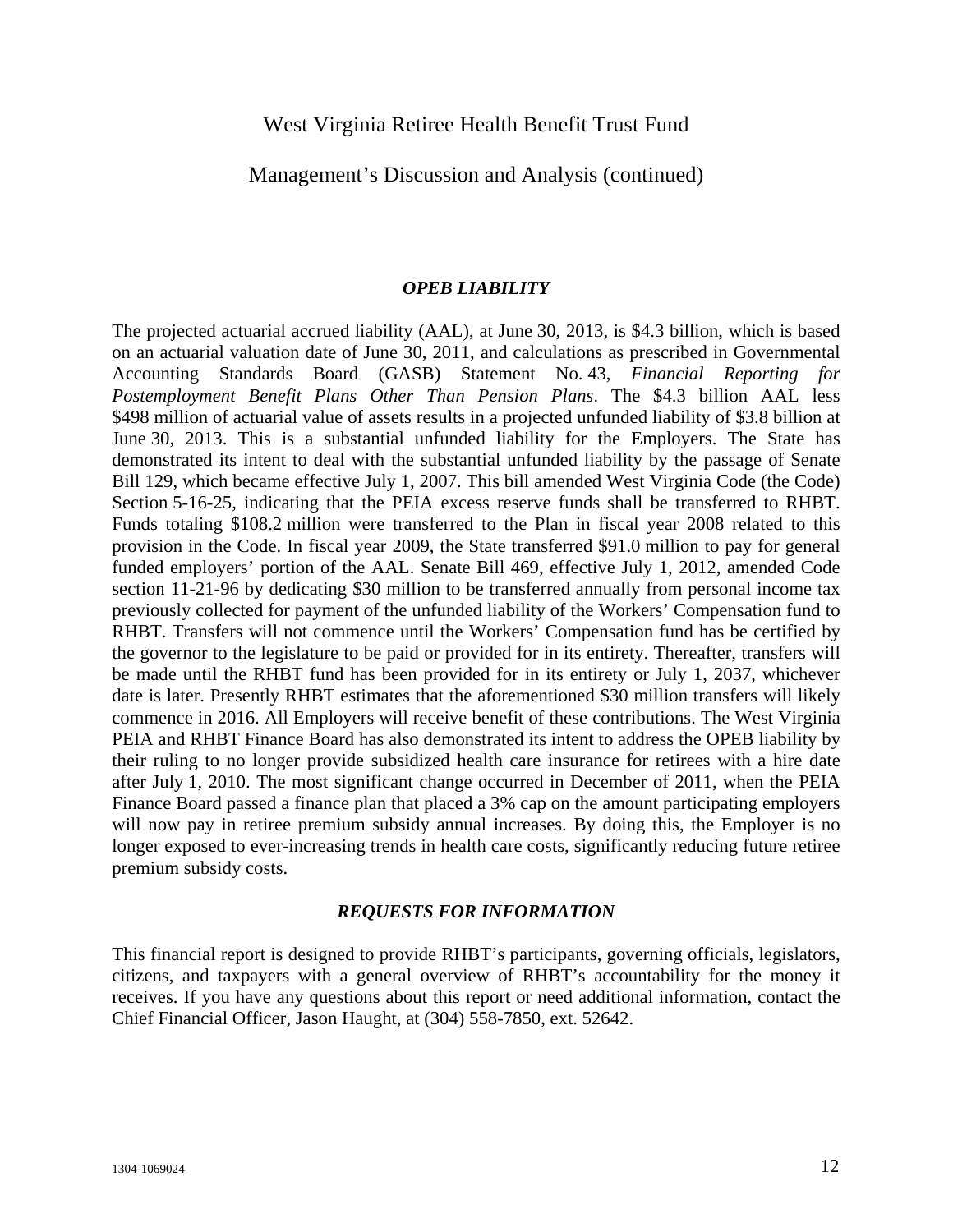Management's Discussion and Analysis (continued)



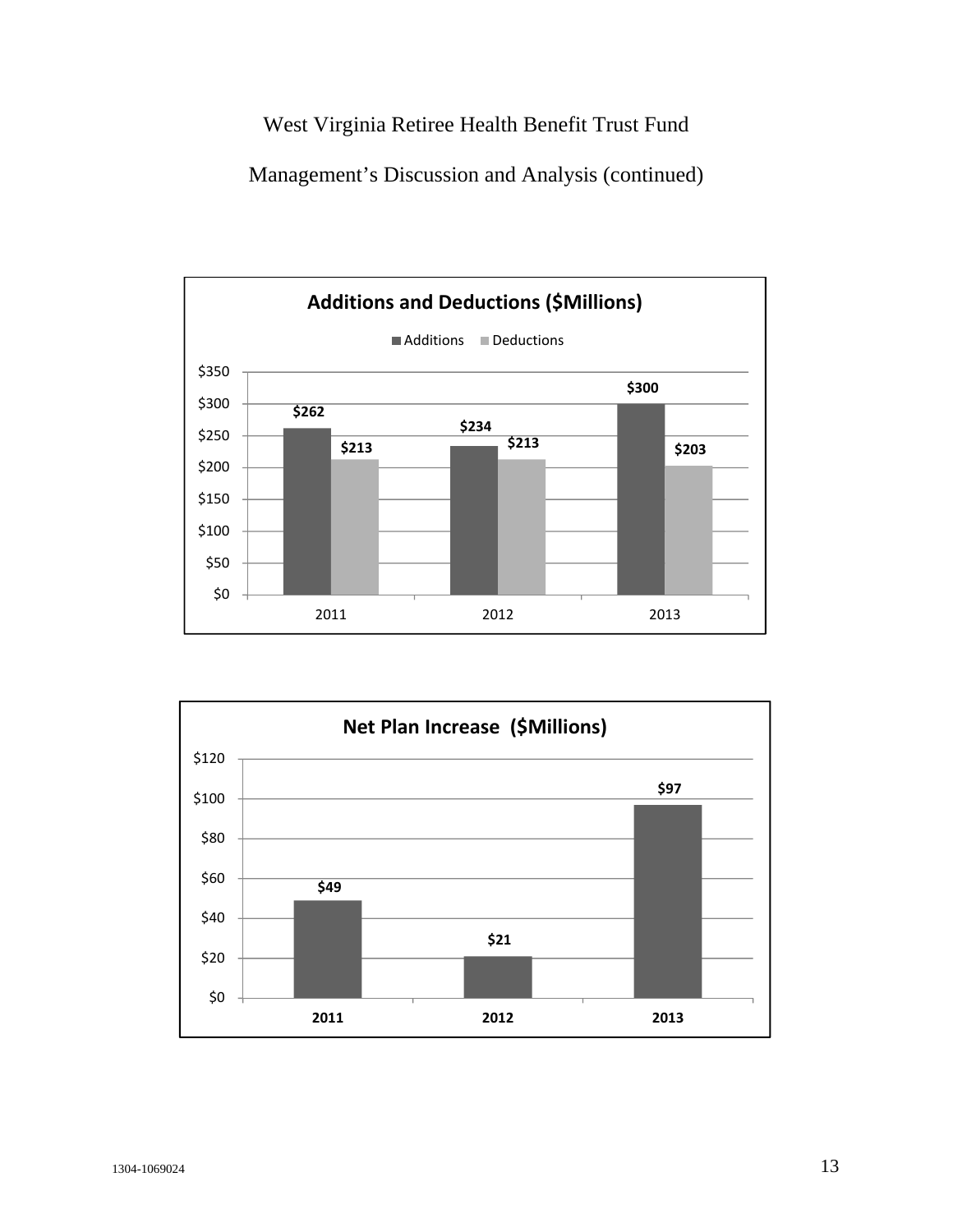Management's Discussion and Analysis (continued)



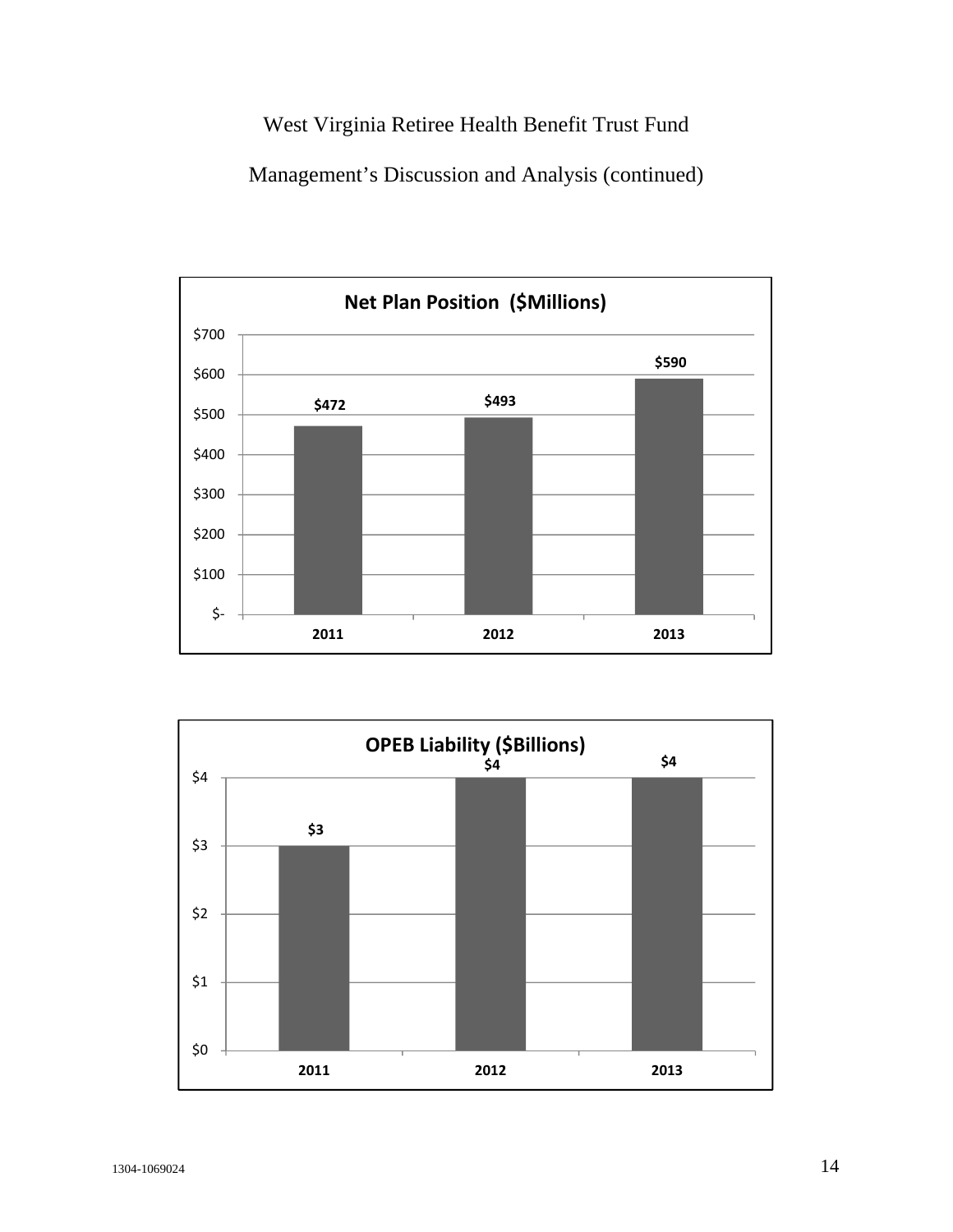## Statements of Plan Net Position

| 2013<br>2012<br>(In Thousands)<br><b>Assets</b><br>\$<br>\$<br>362<br>Cash and cash equivalents<br>Equity position in internal investment pools<br>588,617<br>Contributions receivable – net of allowance for doubtful<br>accounts of \$468 and \$735, respectively<br>3,602<br>Due from the State<br>991<br>Due from PEIA<br>5,180<br>Other receivables |       | June 30 |  |  |
|----------------------------------------------------------------------------------------------------------------------------------------------------------------------------------------------------------------------------------------------------------------------------------------------------------------------------------------------------------|-------|---------|--|--|
|                                                                                                                                                                                                                                                                                                                                                          |       |         |  |  |
|                                                                                                                                                                                                                                                                                                                                                          |       |         |  |  |
|                                                                                                                                                                                                                                                                                                                                                          |       |         |  |  |
|                                                                                                                                                                                                                                                                                                                                                          |       | 422     |  |  |
|                                                                                                                                                                                                                                                                                                                                                          |       | 483,560 |  |  |
|                                                                                                                                                                                                                                                                                                                                                          |       |         |  |  |
|                                                                                                                                                                                                                                                                                                                                                          |       | 3,224   |  |  |
|                                                                                                                                                                                                                                                                                                                                                          |       | 936     |  |  |
|                                                                                                                                                                                                                                                                                                                                                          |       |         |  |  |
|                                                                                                                                                                                                                                                                                                                                                          | 3,444 | 29,305  |  |  |
| <b>Total assets</b><br>602,196                                                                                                                                                                                                                                                                                                                           |       | 517,447 |  |  |
|                                                                                                                                                                                                                                                                                                                                                          |       |         |  |  |
| <b>Liabilities</b>                                                                                                                                                                                                                                                                                                                                       |       |         |  |  |
| 9,400<br>Claims payable                                                                                                                                                                                                                                                                                                                                  |       | 10,320  |  |  |
| Other liabilities<br>2,566                                                                                                                                                                                                                                                                                                                               |       | 5,887   |  |  |
| Funds held in trust                                                                                                                                                                                                                                                                                                                                      |       | 3,914   |  |  |
| Due to PEIA                                                                                                                                                                                                                                                                                                                                              |       | 4,547   |  |  |
| <b>Total liabilities</b><br>11,966                                                                                                                                                                                                                                                                                                                       |       | 24,668  |  |  |
| Net position restricted for other postemployment benefits<br>590,230<br>S                                                                                                                                                                                                                                                                                |       | 492,779 |  |  |

*See accompanying notes.*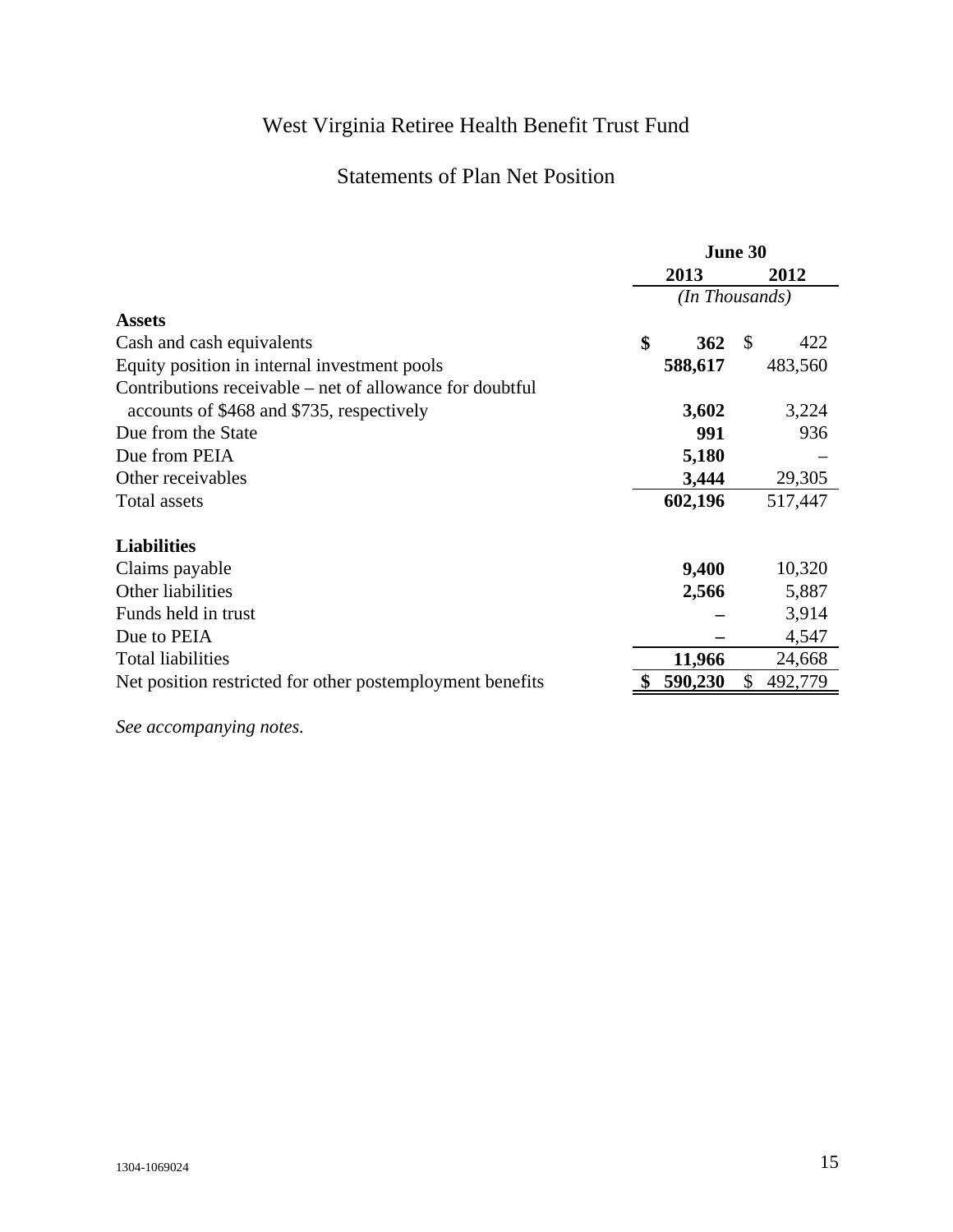# Statements of Changes in Plan Net Position

|                                                              | <b>Year Ended June 30</b> |                |  |
|--------------------------------------------------------------|---------------------------|----------------|--|
|                                                              | 2013                      | 2012           |  |
|                                                              |                           | (In Thousands) |  |
| Additions:                                                   |                           |                |  |
| Employers                                                    | 161,088<br>\$             | 152,194<br>S   |  |
| Plan members                                                 | 81,352                    | 74,517         |  |
| <b>Total contributions</b>                                   | 242,440                   | 226,711        |  |
| Other additions:                                             |                           |                |  |
| Retiree drug subsidy                                         | 1,000                     | 1,505          |  |
| <b>ERRP</b> revenue                                          | 3,901                     |                |  |
| Interest and dividend income                                 | 3,677                     | 6,324          |  |
| Net appreciation (depreciation) in fair value of investments | 49,216                    | (563)          |  |
| Total additions                                              | 300,234                   | 233,977        |  |
| Deductions:                                                  |                           |                |  |
| Payments to managed care organizations                       | 110,588                   | 45,488         |  |
| Claims expense, net                                          | 87,491                    | 156,151        |  |
| Administrative service fees                                  | 1,808                     | 8,860          |  |
| Other expenses                                               | 2,896                     | 2,777          |  |
| <b>Total deductions</b>                                      | 202,783                   | 213,276        |  |
| Change in net position                                       | 97,451                    | 20,701         |  |
| Net position restricted for other postemployment benefits:   |                           |                |  |
| Beginning of period                                          | 492,779                   | 472,078        |  |
| End of period                                                | 590,230                   | \$<br>492,779  |  |
|                                                              |                           |                |  |

*See accompanying notes.*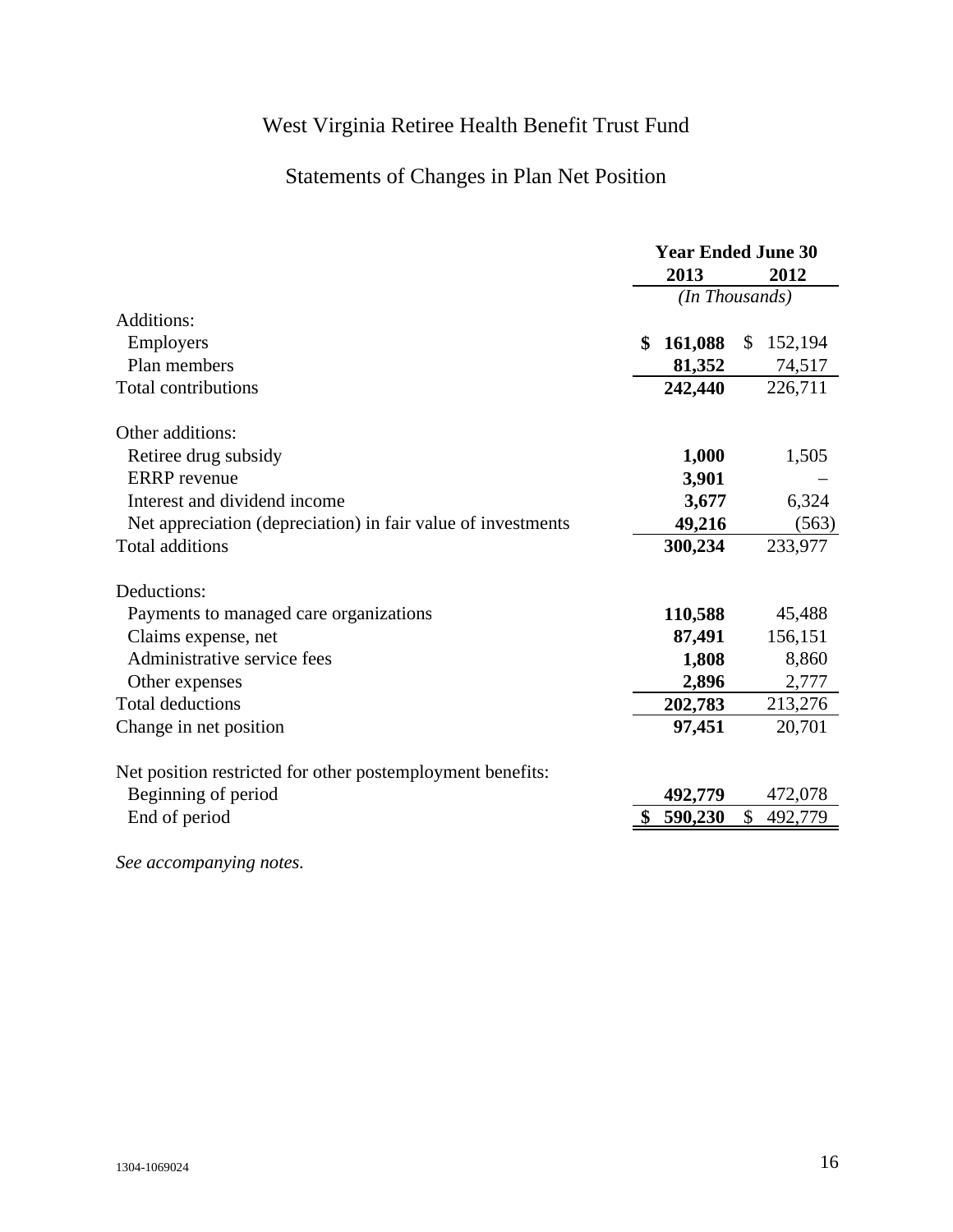## Notes to Financial Statements

June 30, 2013

#### **1. Reporting Entity**

The West Virginia Retiree Health Benefit Trust Fund (RHBT) is a fiduciary fund of the State of West Virginia (State), established July 1, 2006, as an irrevocable trust (Code section 5-16D-2). RHBT's financial results are included in the State's Comprehensive Annual Financial Report.

RHBT's basic financial statements present the plan net position and the changes in plan net position for the State's activities attributable only to the transactions of RHBT. RHBT's basic financial statements do not purport to, and do not, present fairly the financial position of the State as of June 30, 2013 and 2012, the changes in its financial position or, where applicable, its cash flows for the years then ended in conformity with U.S. generally accepted accounting principles (GAAP).

#### **2. Plan Description and Contribution Information**

The Other Postemployment Benefit (OPEB) Plan (the Plan) is a cost-sharing, multiple employer, defined benefit other post-employment benefit plan and covers the retirees of State agencies, colleges and universities, county boards of education, and other government entities as set forth in the West Virginia Code (the Code). Financial activities of the Plan are accounted for in RHBT. The Plan is administered by a combination of the West Virginia Public Employees Insurance Agency (PEIA) and RHBT staff. Plan benefits are established and revised by PEIA and RHBT management with the approval of their Finance Boards.

The Plan provides the following benefits:

- Medical and prescription drug insurance
- Life and accidental death insurance

The Plan Medical and Prescription Drug benefits are provided through two options:

- Self Insured Preferred Provider Benefit Plan primarily for non-Medicare-eligible retirees and spouses
- External Managed Care Organizations primarily for Medicare-eligible retirees and spouses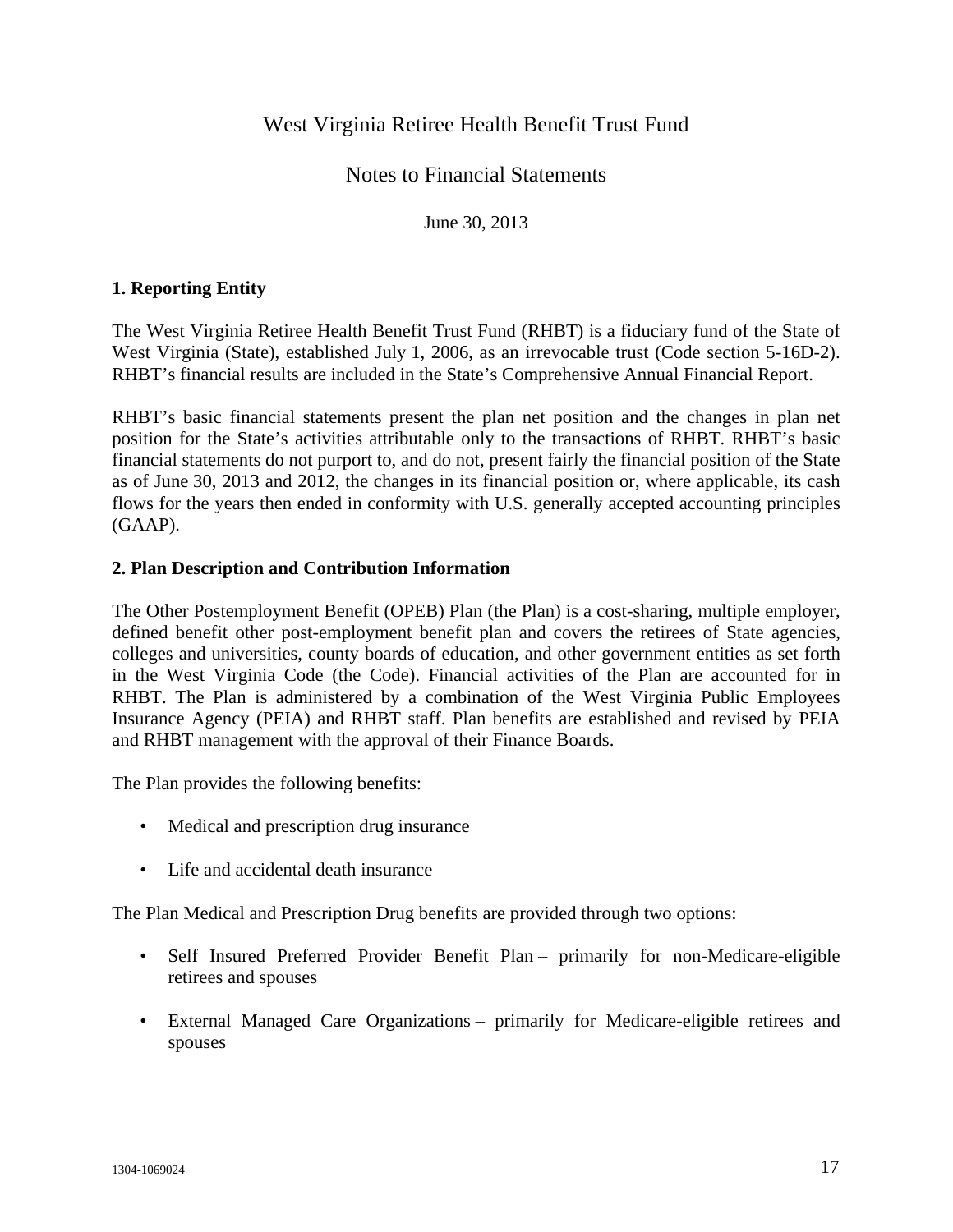## Notes to Financial Statements (continued)

#### **2. Plan Description and Contribution Information (continued)**

RHBT Medicare-eligible retired employees and their Medicare-eligible dependents receive medical and drug coverage from a Medicare Advantage Plan ("Humana MAPD") administered by Humana. Under this arrangement, Humana assumes the financial risk of providing comprehensive medical and drug coverage with limited copayments. Non-Medicare retirees will continue enrollment in PEIA's Preferred Provider Benefit or the Managed Care Option.

RHBT collects employer contributions for Managed Care Organization (MCO) participants and remits capitation payments to the MCO. Medical and prescription drug benefits paid by the MCO are not reflected in RHBT's financial statements. Contributions earned by RHBT are included in employer and plan member contributions. MCO capitation fee payments are recorded as a deduction on the financial statements.

Survivors of retirees have the option of purchasing the medical and prescription drug coverage.

Life insurance is provided through Minnesota Life Insurance Company – fully funded by member contributions.

The Plan has the following characteristics:

- Other post-employment benefit plan
- Cost-sharing
- Multiemployer
- Defined benefit

Eligible participants of the Plan are retirees of:

- State government agencies
- State colleges and universities
- County boards of education
- Other government entities (towns, county commissions, etc.)

Eligible participants hired after June 30, 2010, will be required to fully fund premium contributions upon retirement.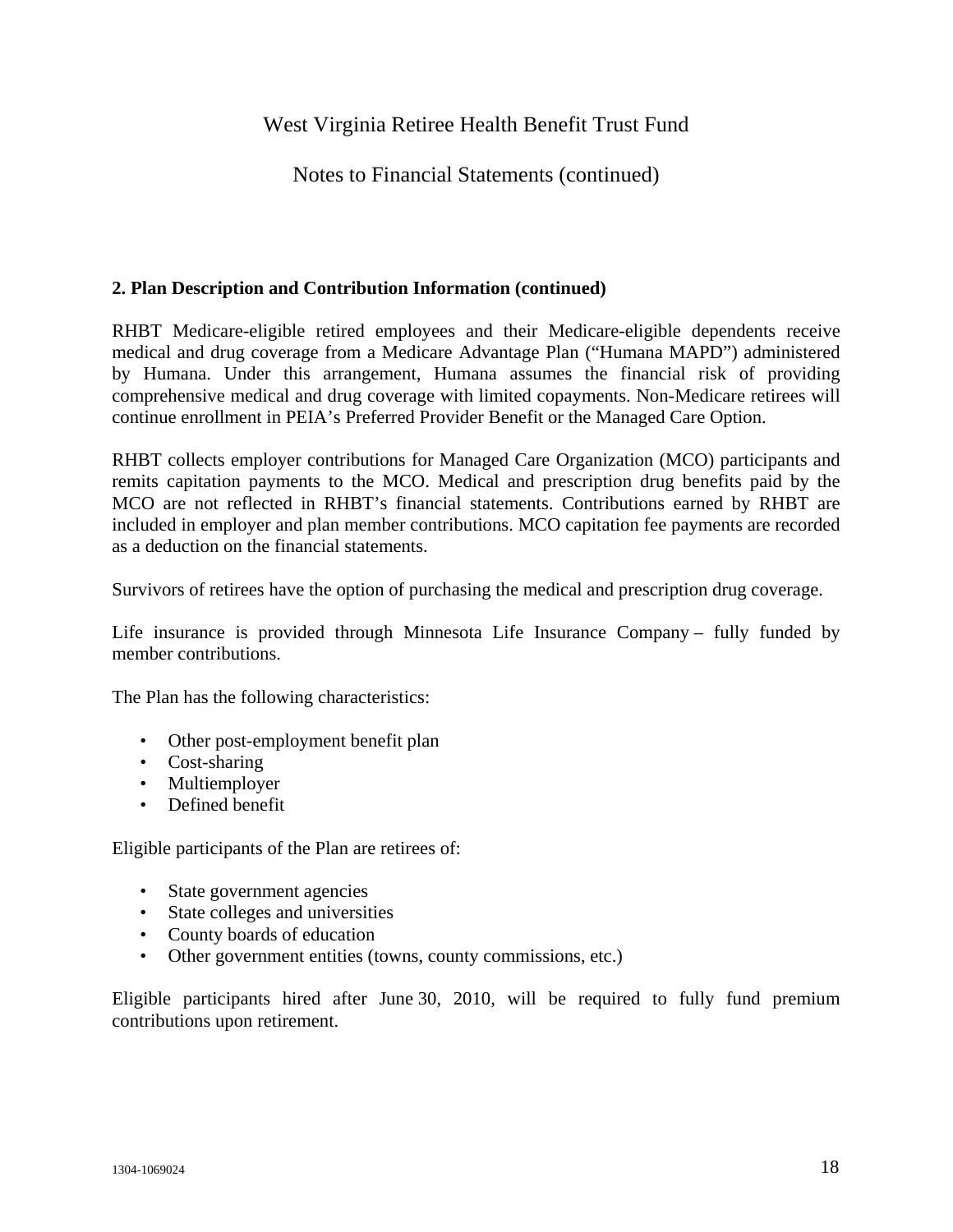Notes to Financial Statements (continued)

#### **2. Plan Description and Contribution Information (continued)**

Plan administration is provided by:

- Claims adjudication Health Smart (third-party administrator)
- The staff of PEIA and RHBT
- Finance Board comprised of nine members

Finance Board members are appointed by the governor, serve a term of four years, and are eligible for reappointment. The State Department of Administration cabinet secretary serves as chairman of the board. Four members represent labor, education, public employees, and public retirees. Four remaining members represent the public-at-large.

Members may obtain optional life insurance coverage from \$2,500 to \$150,000 depending on age; however, optional accidental death and dismemberment insurance is not available. Members may also elect dependent optional life coverage at levels up to \$20,000 for spouse and \$10,000 per child. Amounts collected by RHBT from members for optional coverage totaled \$17.2 million and \$14.4 million during the fiscal years ended June 30, 2013 and 2012, respectively, and were remitted directly to the carrier. RHBT functions as an agent for these optional benefits and, accordingly, neither these premiums nor the related costs are reflected in the financial statements.

Membership consists of the following as of June 30, 2013:

|                            | <b>Policyholders</b> | Covered<br><b>Lives</b> |
|----------------------------|----------------------|-------------------------|
| Retirees and beneficiaries | 38,710               | 57,402                  |
| Active members             | 76,945               | 172,134                 |
| Totals                     | 115,655              | 229,536                 |
|                            |                      |                         |

Number of participating employers 637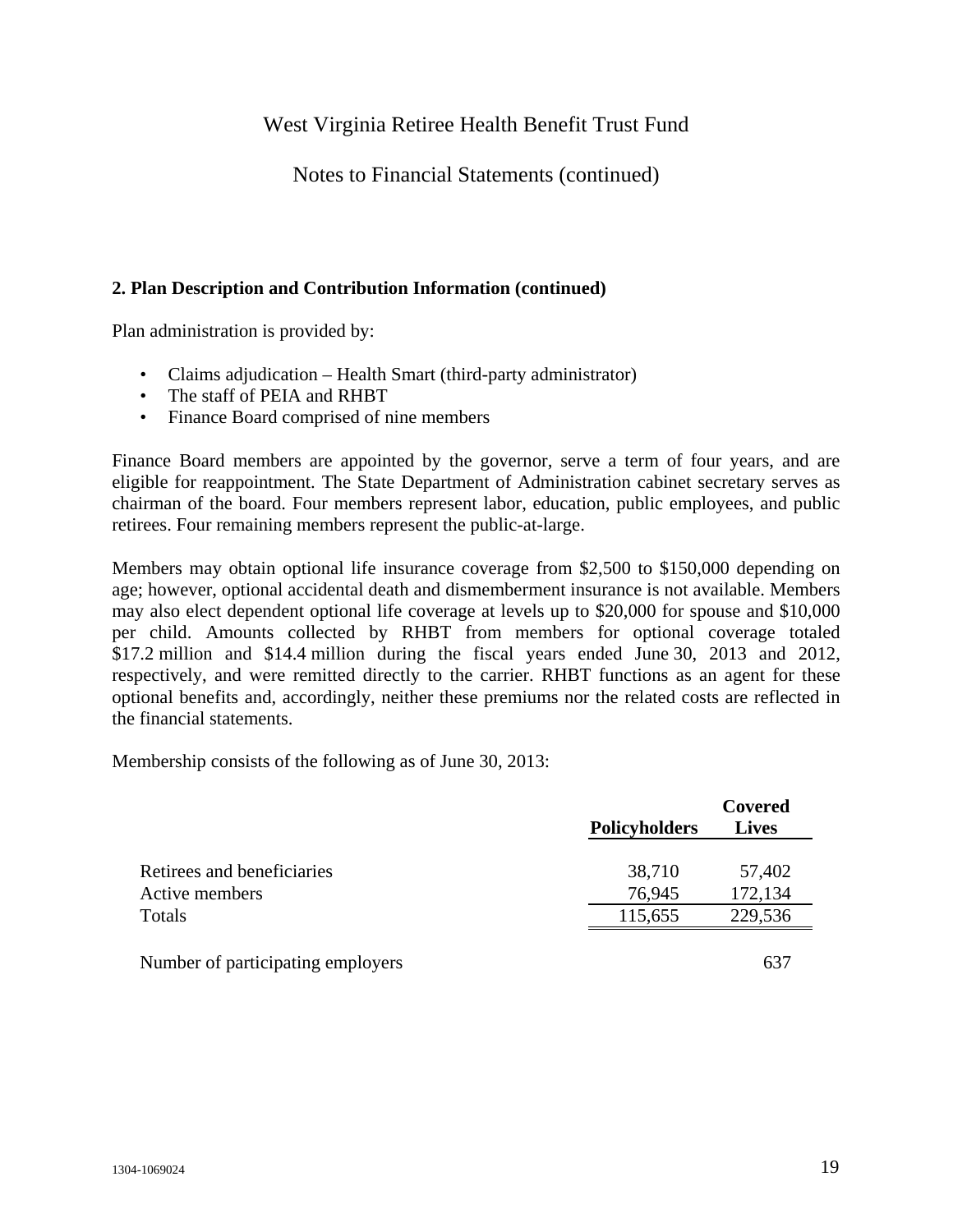Notes to Financial Statements (continued)

#### **2. Plan Description and Contribution Information (continued)**

A non-Medicare plan member or beneficiaries receiving benefits contributes monthly health care premiums ranging from \$264 to \$1,055 per month for retiree-only coverage, and from \$529 to \$2,510 per month for retiree and spouse coverage. Medicare covered retirees are charged health care premiums ranging from \$84 to \$437 per month for retiree-only coverage, and from \$139 to \$1,464 per month for retiree and spouse coverage. Monthly premiums vary based on years of service and choice of coverage.

West Virginia Code section 5-16D-6 also assigns to the PEIA and RHBT Finance Boards the authority to establish and amend contribution requirements of the plan members and the participating employers. Participating employers are required by statute to contribute at a rate assessed each year by RHBT. The annual contractually required rate is the same for all participating employers. The annual contractually required per active policyholder per month rates for State non-general funded agencies and other participating employers effective June 30, 2013 and 2012, respectively, were:

|                              |    | 2013      |                           | 2012       |  |
|------------------------------|----|-----------|---------------------------|------------|--|
| Paygo premium<br>ARC premium | -S | 178<br>70 | $\mathcal{S}$             | 167<br>794 |  |
| Total                        | S  | 257       | $\boldsymbol{\mathsf{S}}$ | 961        |  |

West Virginia Code section 5-16-25 requires the Finance Board of PEIA to maintain a reserve of 10% of projected plan costs for general operation purposes and to provide future plan stability. In the event the reserve fund exceeds certain parameters specified in the Code, the excess is to be remitted to RHBT in accordance with Senate Bill 129, which became effective July 1, 2007. In fiscal year 2009, the State transferred \$91 million to pay for general funded employers' portion of the actuarial accrued liability (AAL).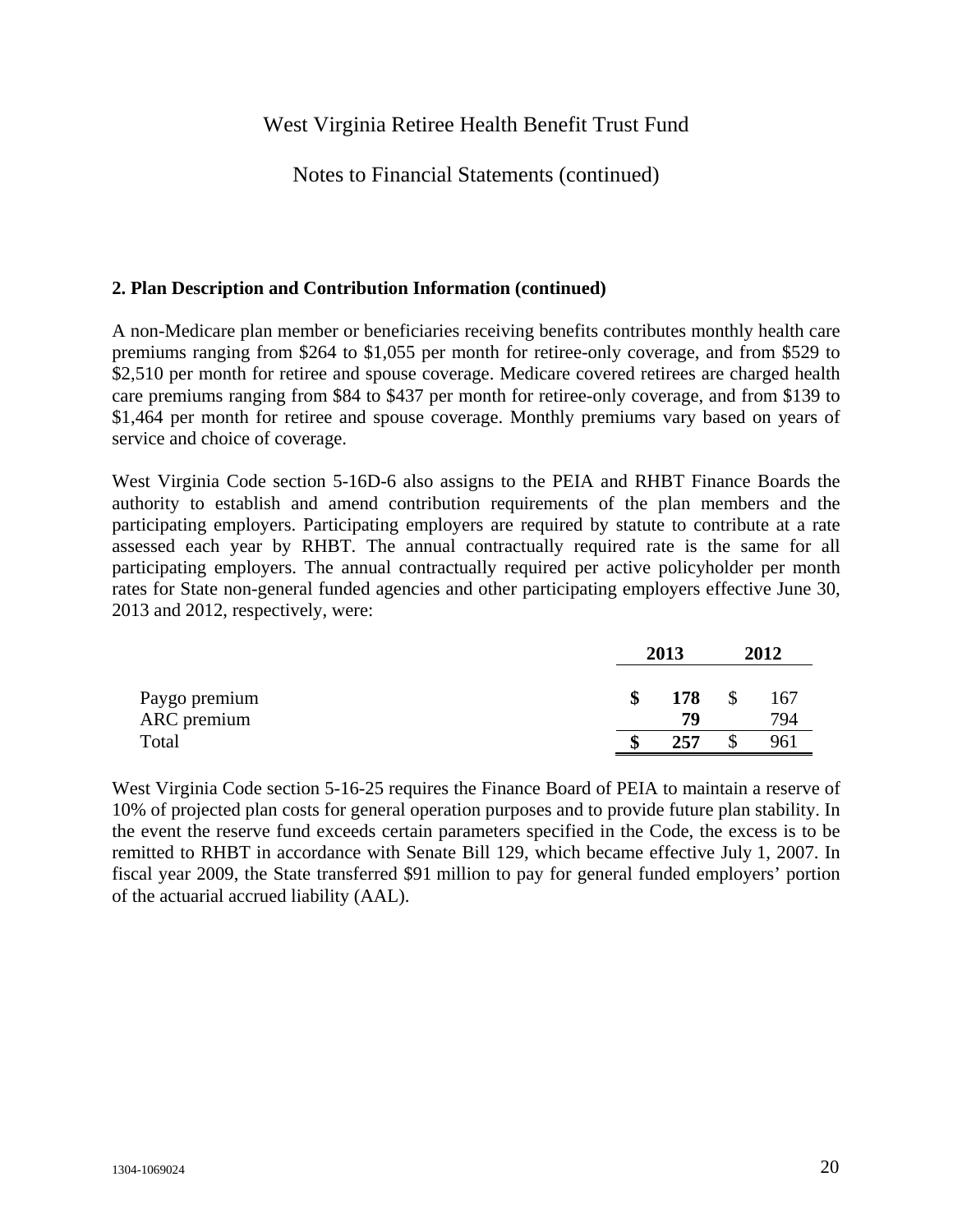Notes to Financial Statements (continued)

#### **3. Summary of Significant Accounting Policies**

#### **Basis of Reporting**

RHBT is accounted for as a fiduciary fund, and the basic financial statements are prepared using the accrual basis of accounting in conformity with GAAP for governmental entities as prescribed or permitted by the Governmental Accounting Standards Board (GASB). The primary sources of revenue are plan members and employer contributions. Members' contributions are recognized in the period in which the contributions are due. Employer contributions and related receivables to the trust are recognized pursuant to a formal commitment from the employer or statutory contractual requirement, when there is a reasonable expectation of collection. Benefits and refunds are recognized when due and payable.

#### **Budgetary Requirements**

The Code requires the RHBT Finance Board (the Board) to set the annual required contribution sufficient to maintain the fund in an actuarially sound manner. The Board shall annually allocate to the respective employers the employers' portion of the annual required contribution.

#### **Cash and Cash Equivalents**

Cash and cash equivalents include cash on hand and investments with maturities of three months or less when purchased. Cash and cash equivalents are monies deposited on account with the West Virginia State Treasurer and used primarily to fund operating expenses.

#### **Equity Position in Internal Investment Pools**

RHBT owns equity positions in State government investment pools managed by the West Virginia Investment Management Board (WVIMB) and the Board of Treasury Investments (BTI). Some investment pool funds are subject to market risk because of changes in interest rates, bond prices, and stock prices. Investment earnings and losses are allocated to RHBT based on the balance of RHBT's investments maintained in relation to the total investments of all State agencies participating in the pool. The equity position in internal investment pools is reported at fair value and changes in fair value are included in investment income.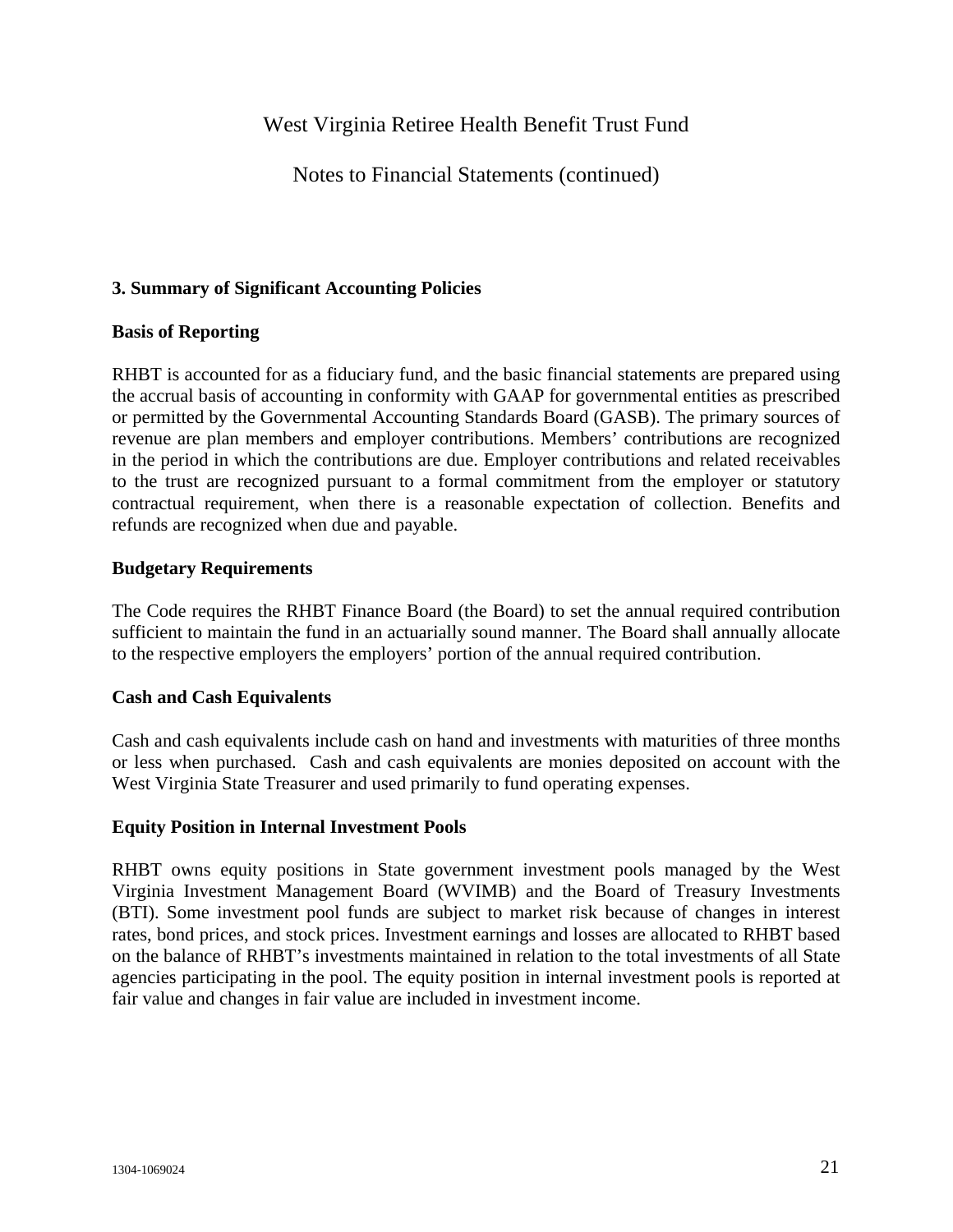Notes to Financial Statements (continued)

#### **3. Summary of Significant Accounting Policies (continued)**

A 13-member Board of Trustees governs the WVIMB. Three members of the Board serve by virtue of their office: the Governor, the Auditor, and the Treasurer. The other ten are appointed by the Governor and confirmed by the Senate. All appointees must have experience in pension management, institutional management, or financial markets. In addition, one must be an attorney experienced in finance and investment matters and another must be a certified public accountant. Only six of the ten appointed Trustees may be from the same political party. The Governor serves as Chairman of the Board. A Vice-Chairman is elected by the Trustees. A Secretary, who need not be a member of the Board, is also elected by the Trustees to keep a record of the proceedings of the Board. Details regarding these investment pools and a copy of the WVIMB financial report can be obtained by contacting: West Virginia Investment Management Board, 500 Virginia Street, East, Suite 200, Charleston, West Virginia 25301 or by calling (304) 645-5939.

A five-member Board of Directors governs the BTI. The Governor, Treasurer, and Auditor serve as ex-officio members of the Board. The Governor appoints the two remaining members subject to the advice and consent of the State Senate. Of the two members appointed by the Governor, one shall be a certified public accountant and one shall be an attorney, and both shall have experience in finance, investing, and management. The State Treasurer is Chairman of the Board. The BTI prepares separately issued financial statements covering the pooled fund, which can be obtained from its website or a published copy from the West Virginia Board of Treasury Investments, 1900 Kanawha Boulevard, East, Building 1, Room E-122, Charleston, West Virginia 25305.

### **Due To/From PEIA**

This balance represents the deficiency or excess of RHBT contributions collected by PEIA over expenses paid by PEIA for RHBT.

#### **Contributions Receivable**

Contributions receivable are reported net of an allowance for amounts estimated to be uncollectible based on management's review of the payment status of the underlying accounts and other economic factors that are deemed necessary in the circumstances. Due from the State are contributions receivable due to RHBT from primary government entities and their component units.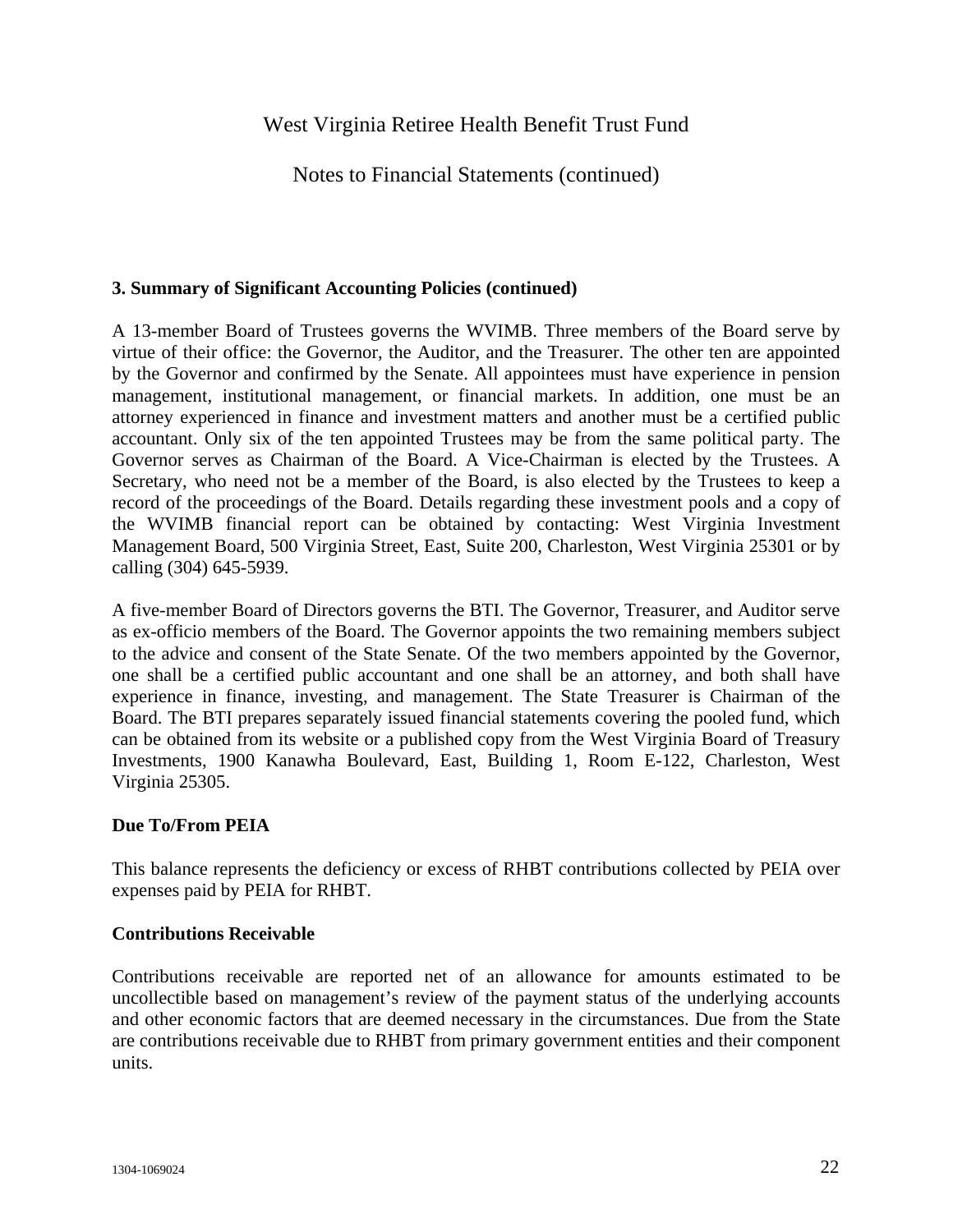Notes to Financial Statements (continued)

#### **3. Summary of Significant Accounting Policies (continued)**

#### **Prescription Drug Rebates**

Through arrangements with its Prescription Benefit Manager, RHBT collects rebates from prescription drug manufacturers. The estimated prescription rebates receivable is based on prescription claims counts and historical average rebate per claim. The Medicare Part D Coverage Gap Rebate (Donut Hole) began January 1, 2011. The Donut Hole rebate was initiated with the Affordable Care Act legislation. The receivable has been reduced by the estimated portion that is expected to be uncollectible based on management's review of the payment status of the underlying accounts and other factors that are deemed necessary in the circumstances. RHBT collected \$12.8 million in Donut Hole rebates for fiscal year 2012. In fiscal year 2013, the risk was fully insured and RHBT no longer received the Donut Hole rebate.

#### **Retiree Drug Subsidy**

RHBT recorded retiree drug subsidy (RDS) payments from Centers for Medicare Services (CMS) under the provisions of Medicare Part D. Three types of drug subsidies were received in fiscal year 2012:

- Medicare-eligible members covered by PEIA PPB plans transitioning to Medicare coverage beginning with the new plan year. The Medicare-eligible Drug Subsidy is recorded as revenue.
- Medicare covered Medicare Part D Prescription Drug Program (PDP) members direct subsidy from CMS. The direct subsidy is recorded as a reduction in drug claims expense. The direct subsidy is reimbursement from CMS to RHBT – for providing the drug coverage directly to members.
- Medicare covered PDP members low income subsidy from CMS. The low income subsidy is recorded as a reduction in drug claims expense. The low income subsidy is reimbursement from CMS to RHBT – for providing the drug coverage to members with low annual incomes.

In fiscal 2013, RHBT was no longer with the self-insured PDP program and only received one type of the above drug subsidies – Medicare-eligible members covered by PEIA PPB plans.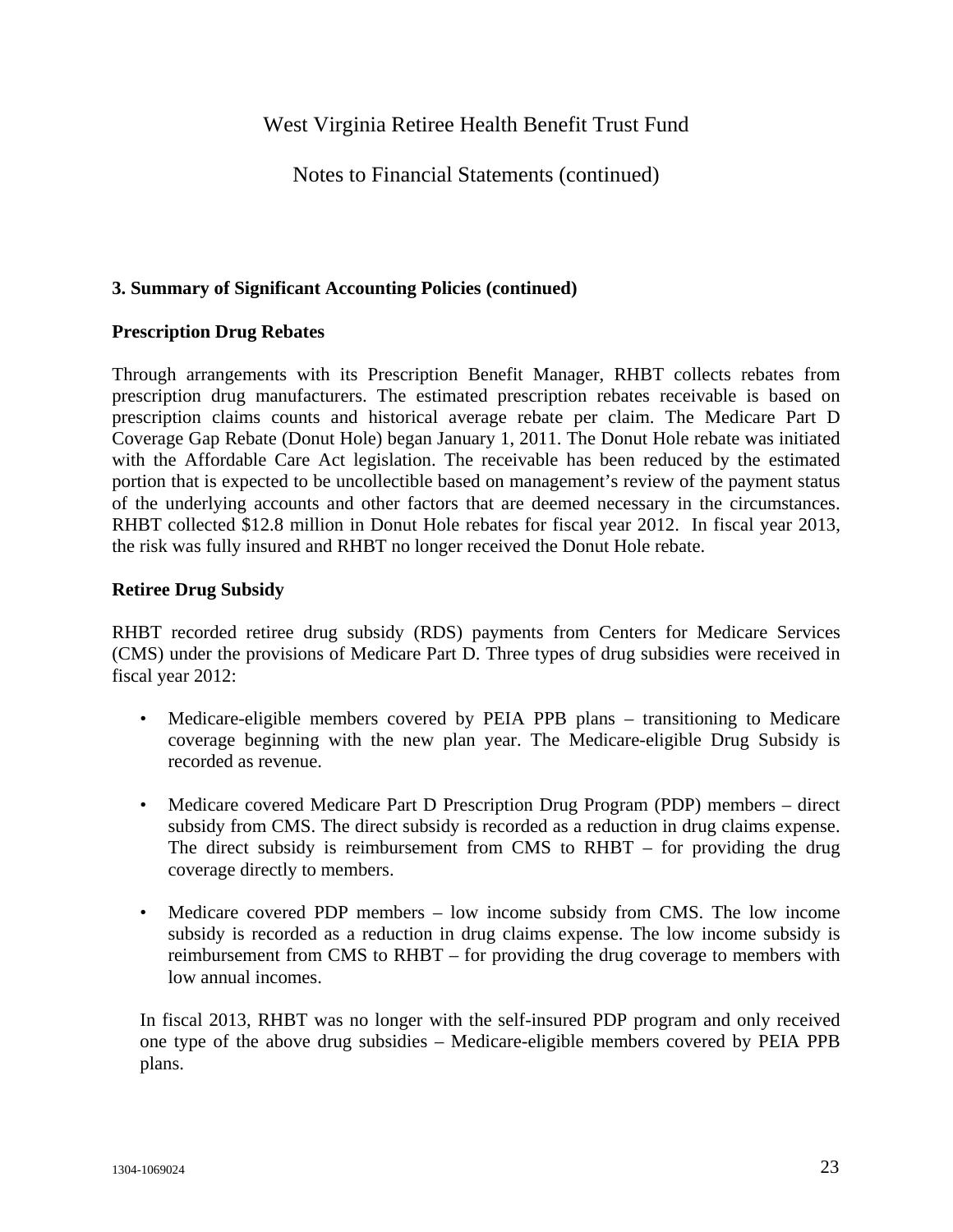Notes to Financial Statements (continued)

#### **3. Summary of Significant Accounting Policies (continued)**

The RDS revenue has been accounted for as voluntary non-exchange transactions in accordance with GASB technical bulletin 2006-1. Accordingly, RDS estimated collections from CMS are recognized as RHBT incurs Medicare-eligible and Medicare-covered retiree prescription drug expenditures.

#### **Claims Payable and Expense**

The liability for unpaid claims and claims processing costs is based on an actuarial estimate of the ultimate cost of settling such claims due and payable as of the statements of plan net position date (including claims reported and in process of settlement, claims reported but not yet processed for settlement, and claims incurred for services provided but not yet reported or processed for settlement). The estimated actuarial liability reflects certain assumptions, which include such factors as enrollment and utilization. Adjustments to the estimated actuarial liability for the final settlement of claims will be reflected in the year that actual results of the settlement of the claims are made and are known. The estimated liability is adjusted periodically based on the most current claim incurrence and claim settlement history.

Claims relating to participants in MCOs, as well as claims relating to participants covered under the optional life insurance plan, are not considered in the liability, as RHBT has no liability for the participants who elect such coverage. Additionally, the estimated liability for unpaid claims and claims processing costs is recorded net of amounts ceded to reinsurers for basic life benefits, as management believes these reinsured risks are fully recoverable. However, in the event a reinsurer is unable financially to satisfy an obligation, RHBT is responsible for such liability.

#### **Funds Held in Trust**

Effective June 1, 2010, the Affordable Care Act established the Early Retiree Reinsurance Program (ERRP), earmarking \$5 billion in financial assistance to health plans providing insurance coverage for early retirees age 55 to 65. RHBT received \$3.9 million in fiscal year 2011 from ERRP. As of June 30, 2012, RHBT deferred recognition of the \$3.9 million in the statements of changes in plan net position until fiscal year 2013 to reduce member premiums. At June 30, 2013, RHBT recognized this \$3.9 million and utilized the funds to reduce member premiums.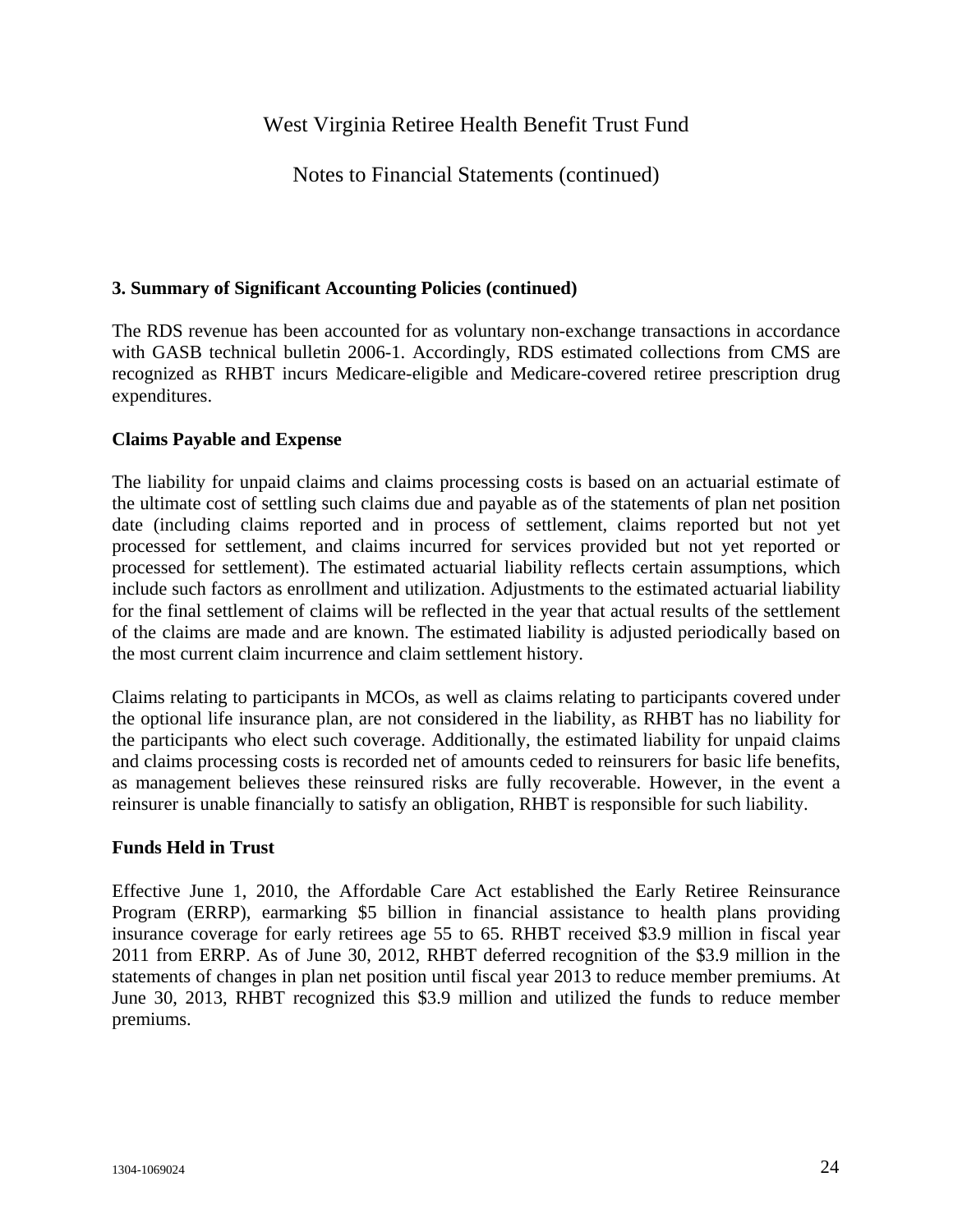Notes to Financial Statements (continued)

#### **3. Summary of Significant Accounting Policies (continued)**

#### **Humana Gain Share**

Effective January 1, 2010, the Humana MAPD contract provided sharing of financial incentives with RHBT based on favorable medical loss ratios. The financial incentive receipts from Humana are recorded as reductions in the MCO payments. During fiscal year 2013, RHBT did not receive any financial incentives from Humana to reduce capitation payment cost savings, which is down \$2.6 million from the savings recorded in 2012.

#### **Administrative Service Fees**

RHBT contracts with two external third-party administrators (TPA) for claims adjudication precertification reviews, utilization reviews, and various other duties. TPA fees are assessed monthly based upon the number of covered members without regard to the period in which a claim is incurred. TPA contracts are either on an annual or biannual basis.

#### **Other Operating Expenses**

Other operating expenses are comprised primarily of:

- Professional fees
- Personnel costs
- Lease costs from PEIA

RHBT and PEIA share:

- Office space
- Personnel
- Computer systems
- Third-party administrators

Expenses directly attributable to the OPEB plan are charged to RHBT. Shared expenses with PEIA are allocated based on membership count between PEIA and RHBT. Personnel expenses attributable to RHBT full-time dedicated employees are charged in full to RHBT; while the balance of the combined personnel expense is allocated between the two entities based on estimated time requirements.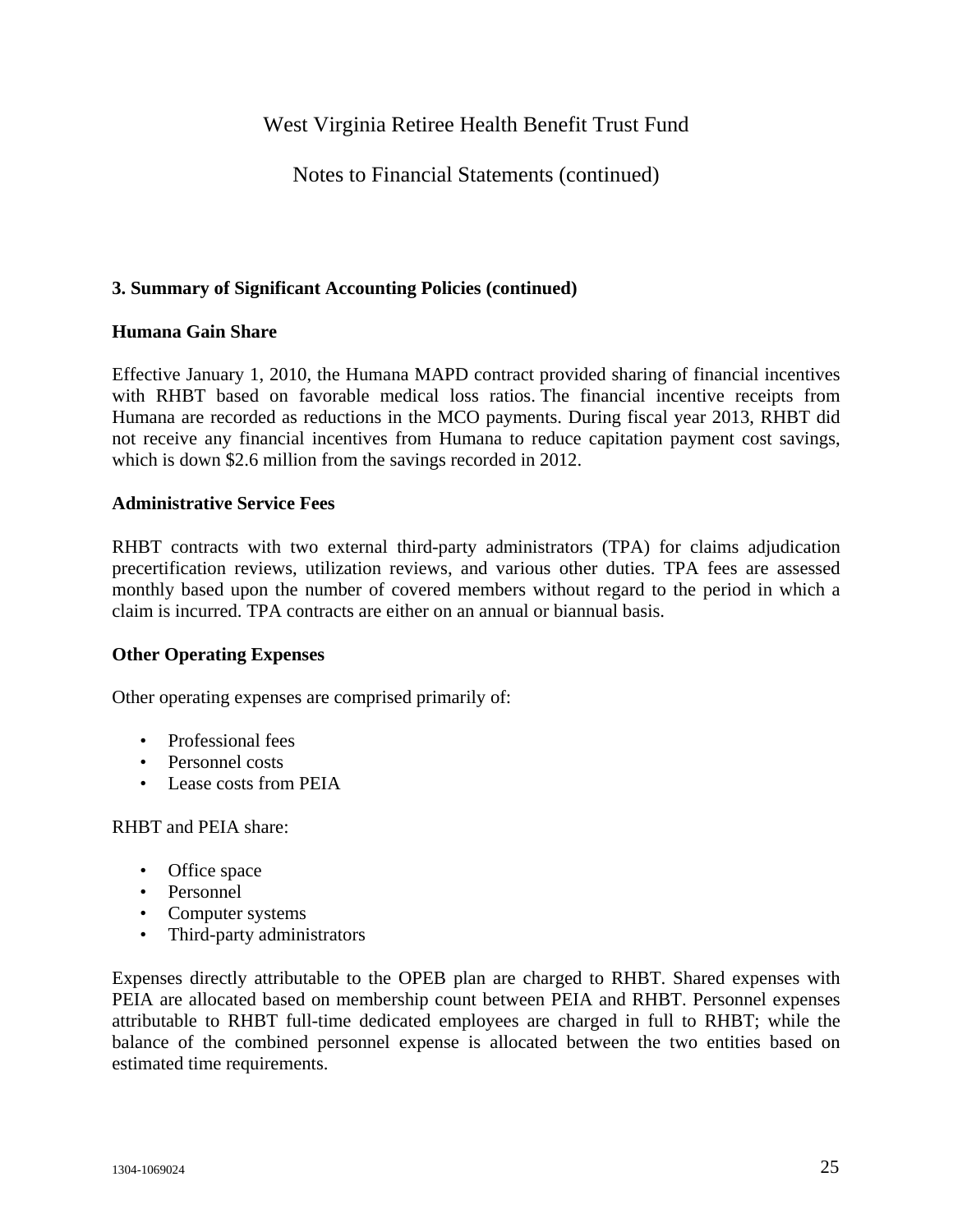## Notes to Financial Statements (continued)

#### **4. Deposit and Investment Risk Disclosures**

#### **Equity Position in Internal Investment Pool Managed by BTI**

#### **WV Money Market Pool** *(Formerly Cash Liquidity Pool)*

RHBT's investment in the BTI West Virginia Money Market Pool of \$88,730,000 and \$36,475,000 at June 30, 2013 and 2012, respectively, represents approximately 3.6% and 1.3%, respectively, of total investments in this pool and is reported as part of equity position in internal investment pools on the statements of plan net position.

RHBT's investment in the BTI West Virginia Short Term Bond Pool of \$3,961,000 and \$3,941,000 at June 30, 2013 and 2012, respectively, represents approximately 0.1% and 0.1%, respectively, of total investments in this pool and is reported as part of equity position in internal investment pools on the statements of plan net position.

#### *Credit Risk*

The BTI limits exposure to credit risk by requiring all corporate bonds held by their West Virginia Money Market Pool to be rated AA- by Standard & Poor's (or its equivalent) or higher. Commercial paper must be rated at least A-1 by Standard & Poor's and P-1 by Moody's. Additionally, the pool must have at least 15% of its assets in U.S. Treasury issues.

The following table provides information on the credit ratings of the West Virginia Money Market Pool's investments at June 30, 2013 (in thousands).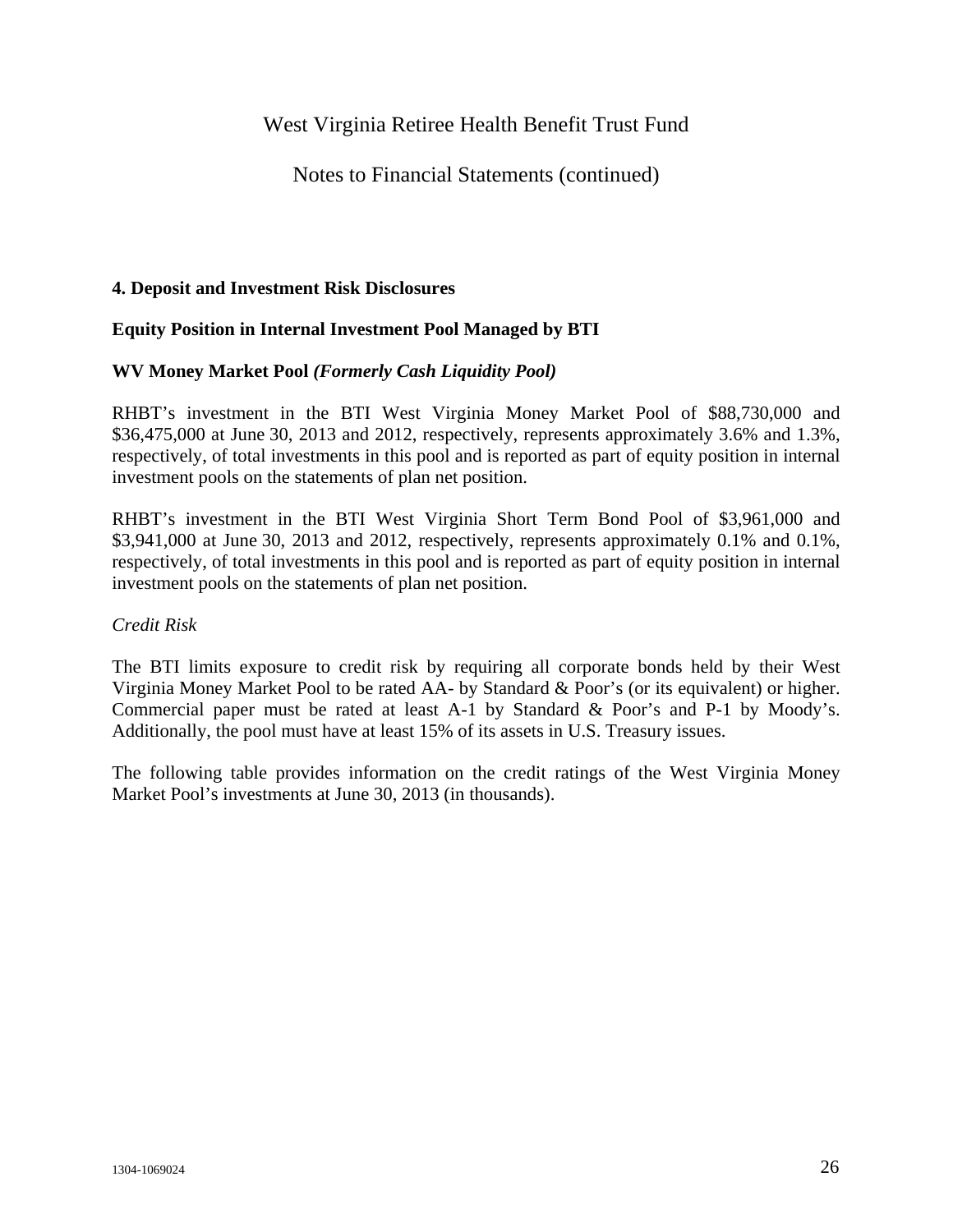## Notes to Financial Statements (continued)

#### **4. Deposit and Investment Risk Disclosures (continued)**

|                                                | <b>Credit Rating</b> |        | Carrying |              | Percent of         |  |
|------------------------------------------------|----------------------|--------|----------|--------------|--------------------|--|
| <b>Security Type</b>                           | Moody's              | S&P    |          | <b>Value</b> | <b>Pool Assets</b> |  |
| Commercial paper                               | $P-1$                | $A-1+$ | \$.      | 243,538      | 9.76%              |  |
|                                                | $P-1$                | $A-1$  |          | 726,857      | 29.12              |  |
| Corporate bonds and notes                      | Aa3                  | $AA-$  |          | 10,000       | 0.40               |  |
| U.S. agency bonds                              | Aaa                  | $AA+$  |          | 66,603       | 2.67               |  |
| U.S. Treasury notes*                           | Aaa                  | $AA+$  |          | 279,755      | 11.21              |  |
| U.S. Treasury bills*                           | $P-1$                | $A-1+$ |          | 34,993       | 1.40               |  |
| Negotiable certificates of deposit             | Aal                  | $AA-$  |          | 10,000       | 0.40               |  |
|                                                | Aa2                  | $A+$   |          | 9,000        | 0.36               |  |
|                                                | Aa3                  | $AA-$  |          | 15,000       | 0.60               |  |
|                                                | $P-1$                | $A-1+$ |          | 50,000       | 2.00               |  |
|                                                | $P-1$                | $A-1$  |          | 160,000      | 6.41               |  |
|                                                | $P-2$                | $A-1$  |          | 15,000       | 0.60               |  |
| U.S. agency discount notes                     | $P-1$                | $A-1+$ |          | 445,784      | 17.86              |  |
| Money market funds                             | Aaa                  | AAAm   |          | 200,012      | 8.02               |  |
| Repurchase agreements (underlying securities): |                      |        |          |              |                    |  |
| U.S. Treasury notes*                           | Aaa                  | $AA+$  |          | 188,826      | 7.57               |  |
| U.S. agency notes                              | Aaa                  | $AA+$  |          | 40,500       | 1.62               |  |
|                                                |                      |        | \$       | 2,495,868    | 100.00%            |  |

\*U.S. Treasury issues are explicitly guaranteed by the United States government and are not subject to credit risk.

#### *Custodial Credit Risk*

Repurchase agreements included in BTI's investment portfolio are collateralized by at least 102% of their value and the collateral is held in the name of the BTI. Securities lending collateral is invested in the lending agent's money market fund in BTI's name.

#### *Interest Rate Risk*

Interest rate risk is the risk that changes in interest rates will adversely affect the fair value of an investment. The West Virginia Money Market Pool is subject to interest rate risk.

The weighted-average maturity of the investments of the West Virginia Money Market Pool cannot exceed 60 days. The maturity of individual securities cannot exceed 397 days from the date of purchase.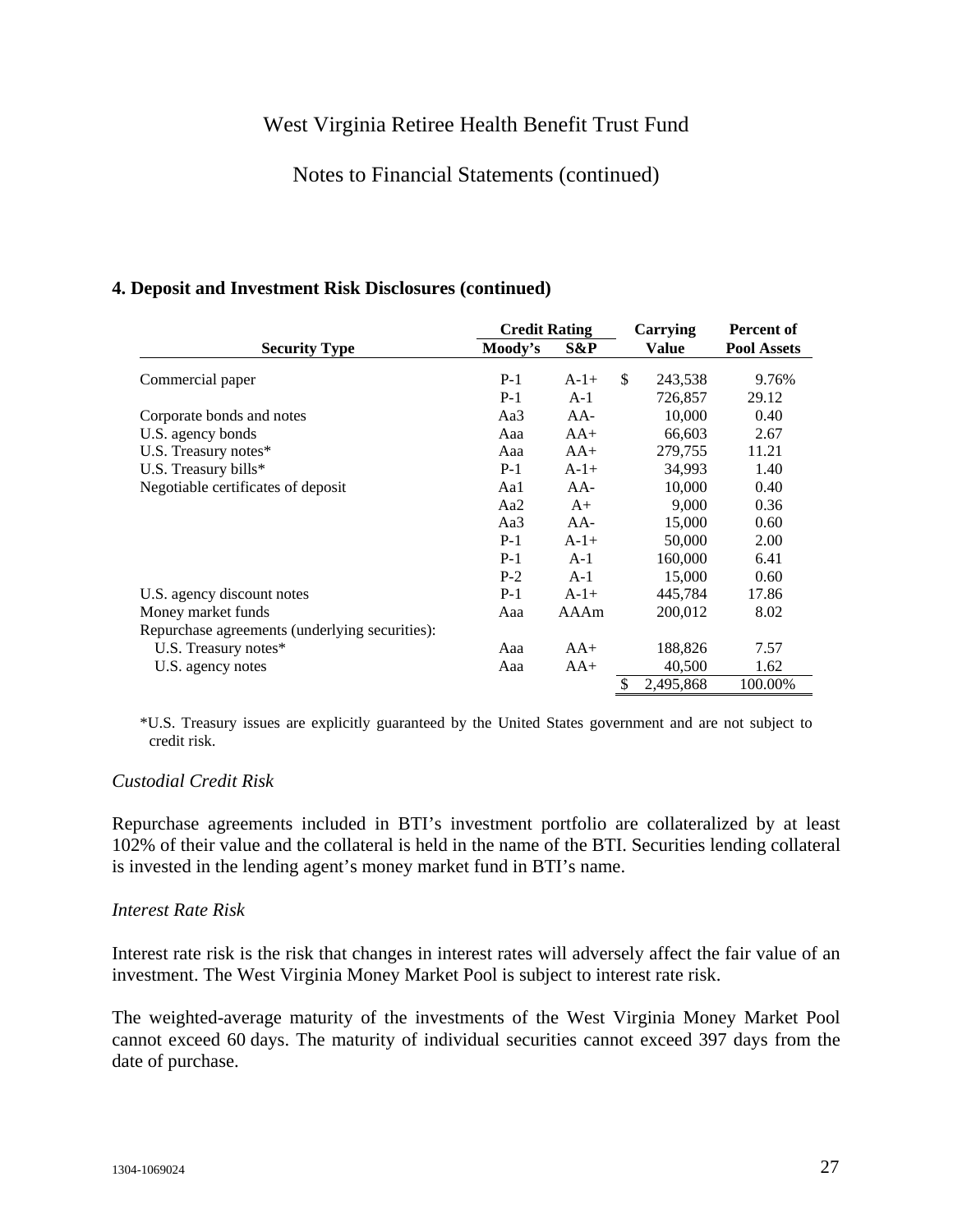## Notes to Financial Statements (continued)

#### **4. Deposit and Investment Risk Disclosures (continued)**

The following table provides the weighted-average maturities (WAM) for the various asset types in the West Virginia Money Market Pool at June 30, 2013.

|                            | Carrying       | <b>WAM</b> |
|----------------------------|----------------|------------|
| <b>Security Type</b>       | <b>Value</b>   | (Days)     |
|                            | (In Thousands) |            |
| Repurchase agreements      | \$<br>229,326  | 3          |
| U.S. Treasury notes        | 279,755        | 132        |
| U.S. Treasury bills        | 34,993         | 77         |
| Commercial paper           | 970,395        | 43         |
| Certificates of deposit    | 259,000        | 66         |
| U.S. agency discount notes | 445,784        | 47         |
| Corporate bonds and notes  | 10,000         | 60         |
| U.S. agency bonds          | 66,603         | 139        |
| Money market funds         | 200,012        |            |
|                            | 2,495,868      | 52         |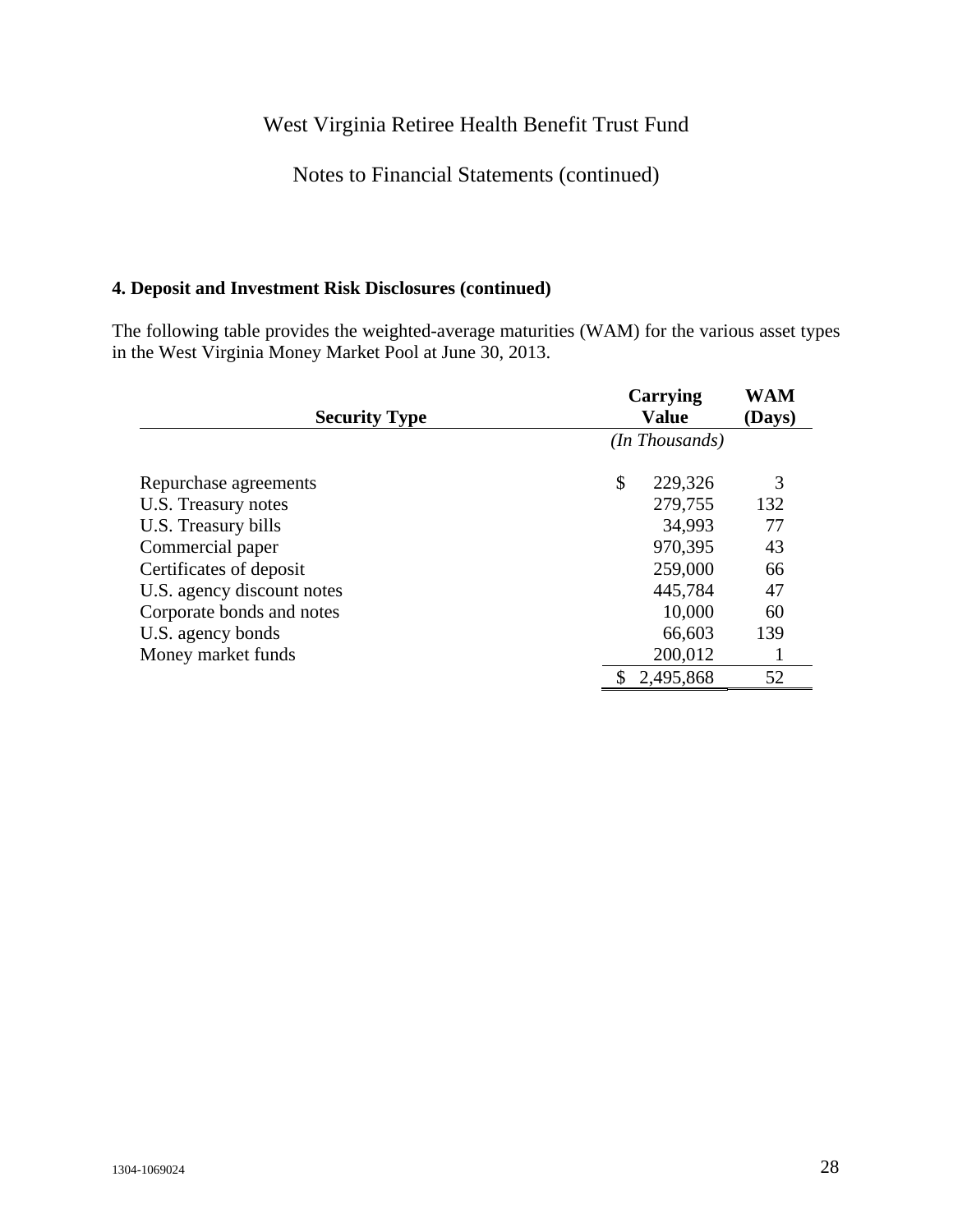## Notes to Financial Statements (continued)

#### **4. Deposit and Investment Risk Disclosures (continued)**

#### **Equity Position in Internal Investment Pools Managed by WVIMB**

RHBT's investments in the following pools are managed by the WVIMB. Such investments, which are stated at fair value (actual asset allocation), are reported as part of equity position in internal investment pools on the statements of plan net position.

|                                    | June 30      |                |    |         |
|------------------------------------|--------------|----------------|----|---------|
|                                    | 2013<br>2012 |                |    |         |
|                                    |              | (In Thousands) |    |         |
| Large cap domestic equity pool     | \$           | 92,470         | \$ | 56,350  |
| Non-large cap domestic equity pool |              | 32,620         |    | 19,078  |
| International equity pool          |              | 85,005         |    | 52,944  |
| International non-qualified pool   |              | 41,316         |    | 23,929  |
| Total return fixed income pool     |              | 63,350         |    | 101,423 |
| Core fixed income pool             |              | 33,756         |    | 54,839  |
| Short-term fixed income pool       |              | 26             |    | 15      |
| TIPS pool                          |              | 9,704          |    | 45,770  |
| Hedge funds pool                   |              | 50,483         |    | 88,796  |
| Private equity                     |              | 46,496         |    |         |
| Real estate                        |              | 40,700         |    |         |
|                                    |              | 495,926        | \$ | 443,144 |

#### *Liquidity Needs and Investment Objectives*

The RHBT is expected to have minimal liquidity needs until fiscal year 2014, upon which time annual liquidity needs are expected to increase. The investment objective is to provide for stable, long-term growth of assets, while seeking to minimize risk of loss. There is no specifically identified rate of return target.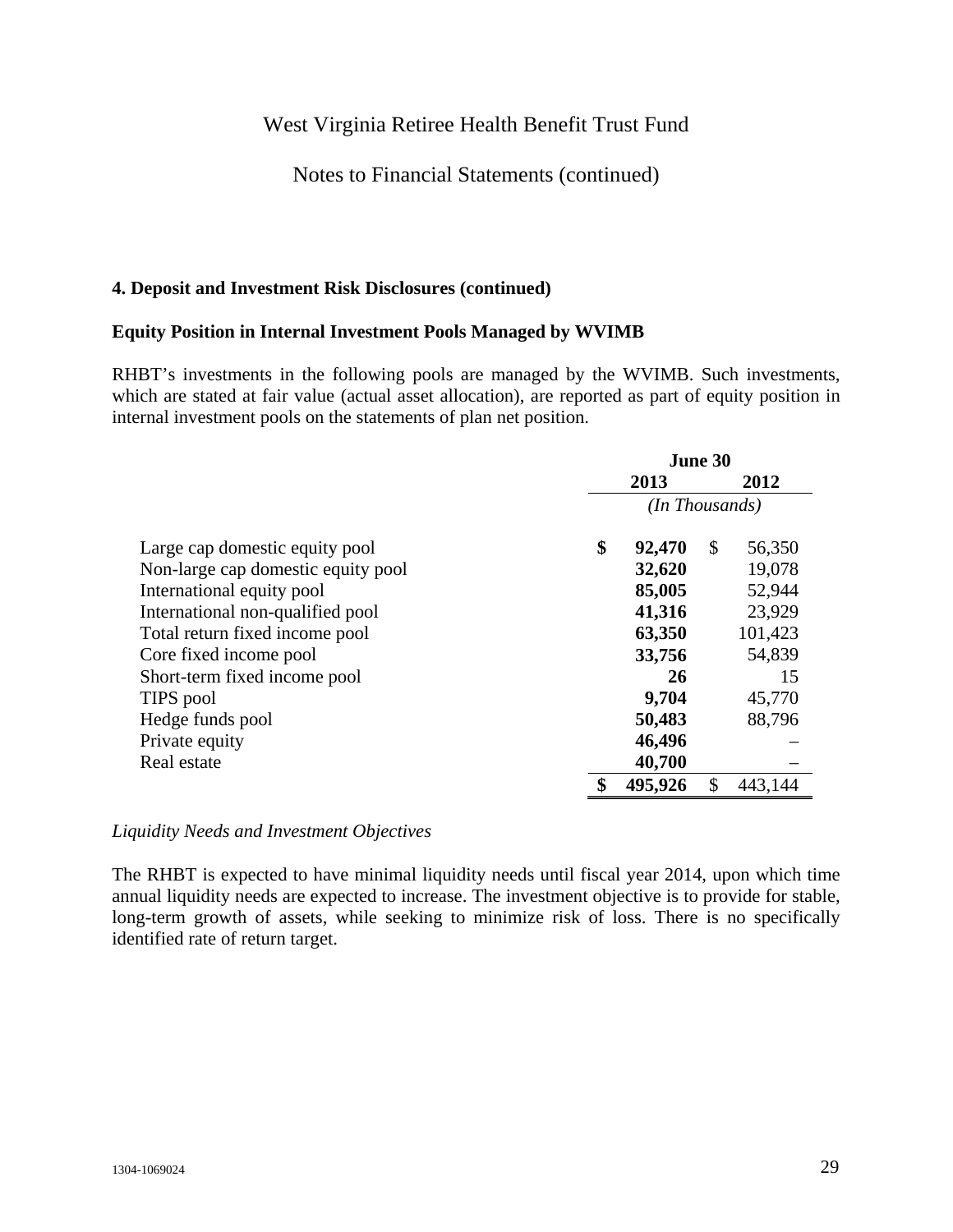### Notes to Financial Statements (continued)

#### **4. Deposit and Investment Risk Disclosures (continued)**

#### *Asset Allocation*

Based upon the WVIMB's determination of the appropriate risk tolerance for the fund, the WVIMB adopted the following broad asset allocation guidelines for the assets managed for RHBT. (Policy targets and strategic allocations are established on a market value basis.)

| 2013<br>2012      |
|-------------------|
|                   |
| $25.0\%$<br>17.5% |
| 17.5              |
|                   |
|                   |
| 10.0              |
| 20.0              |
|                   |
| 65.0%             |
| $\ast$            |
| 100%              |

\*Cash levels to be reviewed as needed, at least annually, collaboratively with management staff from PEIA.

#### *Asset Class Risk Disclosures*

#### **Large Cap Domestic Equity Pool**

This pool holds equity securities of U.S. companies, exchange traded stock index futures, and money market funds with the highest credit rating. These types of securities are exposed to no or minimal credit risk, custodial credit risk, or foreign currency risk. RHBT's amount invested in the large cap domestic pool of \$92,470,000 and \$56,350,000 at June 30, 2013 and 2012, respectively, represents approximately 3.8% and 2.7%, respectively, of total investments in this pool.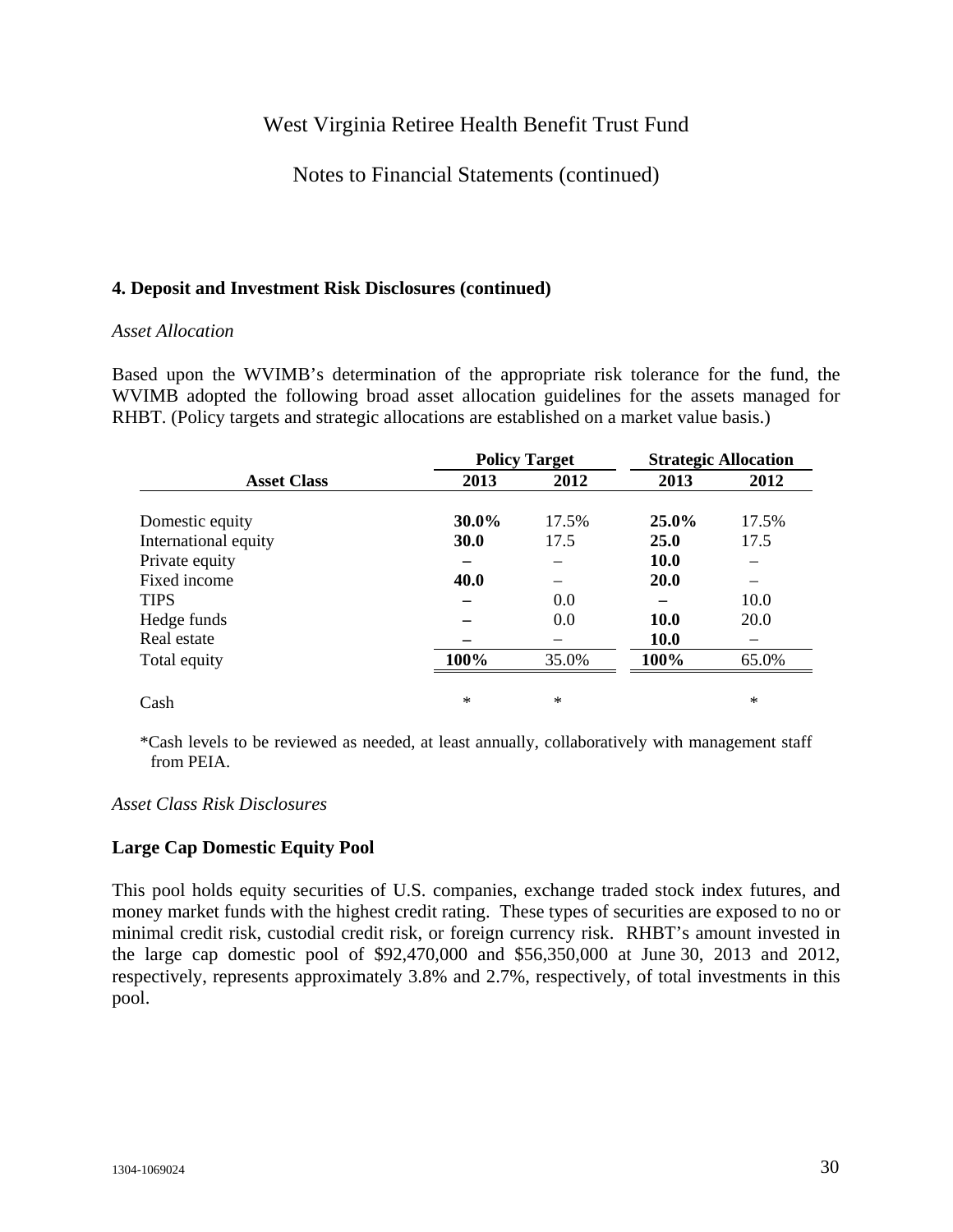### Notes to Financial Statements (continued)

#### **4. Deposit and Investment Risk Disclosures (continued)**

#### **Non-Large Cap Domestic Equity Pool**

This pool holds equity securities of U.S. companies and money market funds with the highest credit rating. These types of securities are exposed to no or minimal credit risk, custodial credit risk, or foreign currency risk. RHBT's amount invested in the non-large cap domestic pool of \$32,620,000 and \$19,078,000 at June 30, 2013 and 2012, respectively, represents approximately 3.9% and 2.7%, respectively, of total investments in this pool.

#### **International Equity Pool**

The pool is not exposed to credit risk, interest rate risk, or custodial credit risk. At June 30, 2013, the pool, in accordance with West Virginia statutes, did not hold securities of any one issuer in excess of 5% of the value of the pool. The pool has both equity securities and cash that are denominated in foreign currencies and are exposed to foreign currency risks. West Virginia statute limits the amount of international securities to no more than 30% of the total assets managed by the WVIMB. At June 30, 2013, the WVIMB was in compliance with this limitation. The amounts at fair value (in U.S. dollars) of the securities and cash denominated in foreign currencies as of June 30, 2013, were as follows (in thousands):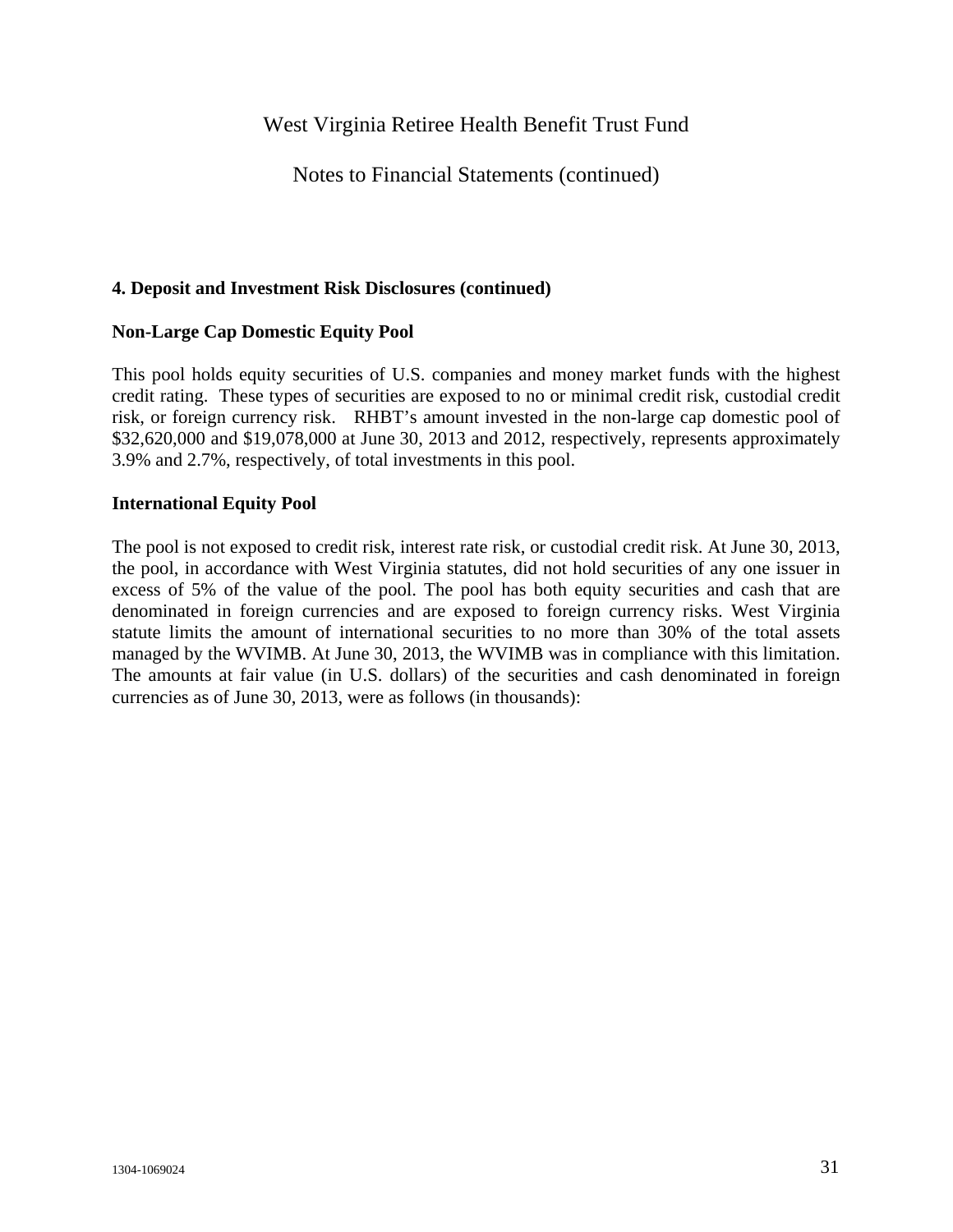## Notes to Financial Statements (continued)

#### **4. Deposit and Investment Risk Disclosures (continued)**

| <b>Currency</b>          |    | <b>Investments</b> | Cash         |                          |               | <b>Total</b> |
|--------------------------|----|--------------------|--------------|--------------------------|---------------|--------------|
| <b>Australian Dollar</b> | \$ | 58,914             | $\mathbb{S}$ | 1                        | \$            | 58,915       |
| <b>Brazil Real</b>       |    | 73,031             |              | 483                      |               | 73,514       |
| <b>British Pound</b>     |    | 226,351            |              | 1,732                    |               | 228,083      |
| Canadian Dollar          |    | 91,289             |              | 321                      |               | 91,610       |
| Czech Koruna             |    | 12,966             |              |                          |               | 12,966       |
| Danish Krone             |    | 11,122             |              |                          |               | 11,122       |
| <b>Egyptian Pound</b>    |    | 4,704              |              |                          |               | 4,704        |
| Emirati Dirham           |    | 4,861              |              | 505                      |               | 5,366        |
| Euro Currency Unit       |    | 321,667            |              | 1,921                    |               | 323,588      |
| Hong Kong Dollar         |    | 174,653            |              | 1,533                    |               | 176,186      |
| Hungarian Forint         |    | 5,798              |              | 1                        |               | 5,799        |
| <b>Indian Rupee</b>      |    | 58,591             |              | 162                      |               | 58,753       |
| <b>Indonesian Rupiah</b> |    | 10,747             |              | 123                      |               | 10,870       |
| Israeli Shekel           |    | 13,434             |              | 92                       |               | 13,526       |
| Japanese Yen             |    | 250,440            |              | 2,065                    |               | 252,505      |
| <b>Malaysian Ringgit</b> |    | 9,405              |              | 337                      |               | 9,742        |
| Mexican Peso             |    | 31,774             |              | 272                      |               | 32,046       |
| New Taiwan Dollar        |    | 42,197             |              | 2,288                    |               | 44,485       |
| New Zealand Dollar       |    | 5,779              |              | 135                      |               | 5,914        |
| Norwegian Krone          |    | 21,859             |              | 1,120                    |               | 22,979       |
| Pakistan Rupee           |    | 1,734              |              |                          |               | 1,734        |
| Philippine Peso          |    | 7,640              |              | 21                       |               | 7,661        |
| Polish Zloty             |    | 5,565              |              | 43                       |               | 5,608        |
| Qatari Riyal             |    | 1,561              |              | $\overline{\phantom{0}}$ |               | 1,561        |
| Singapore Dollar         |    | 17,626             |              | 37                       |               | 17,663       |
| South African Rand       |    | 47,500             |              | 2,432                    |               | 49,932       |
| South Korean Won         |    | 155,163            |              | 1,070                    |               | 156,233      |
| Swedish Krona            |    | 17,104             |              | 364                      |               | 17,468       |
| <b>Swiss Franc</b>       |    | 62,012             |              | $\overline{\phantom{0}}$ |               | 62,012       |
| <b>Thailand Baht</b>     |    | 19,336             |              | $\overline{\phantom{0}}$ |               | 19,336       |
| Turkish Lira             |    | 32,902             |              | 45                       |               | 32,947       |
| Total                    | S, | 1,797,725          | \$           | 17,103                   | <sup>\$</sup> | 1,814,828    |
|                          |    |                    |              |                          |               |              |

This table excludes cash and securities held by the pool that are denominated in U.S. dollars. The market value of the U.S. dollar denominated cash and investments is \$417,554,000.

RHBT's amount invested in the International Equity Pool of \$85,005,000 and \$52,944,000 at June 30, 2013 and 2012, respectively, represents approximately 4.0% and 2.7%, respectively, of total investments in this pool.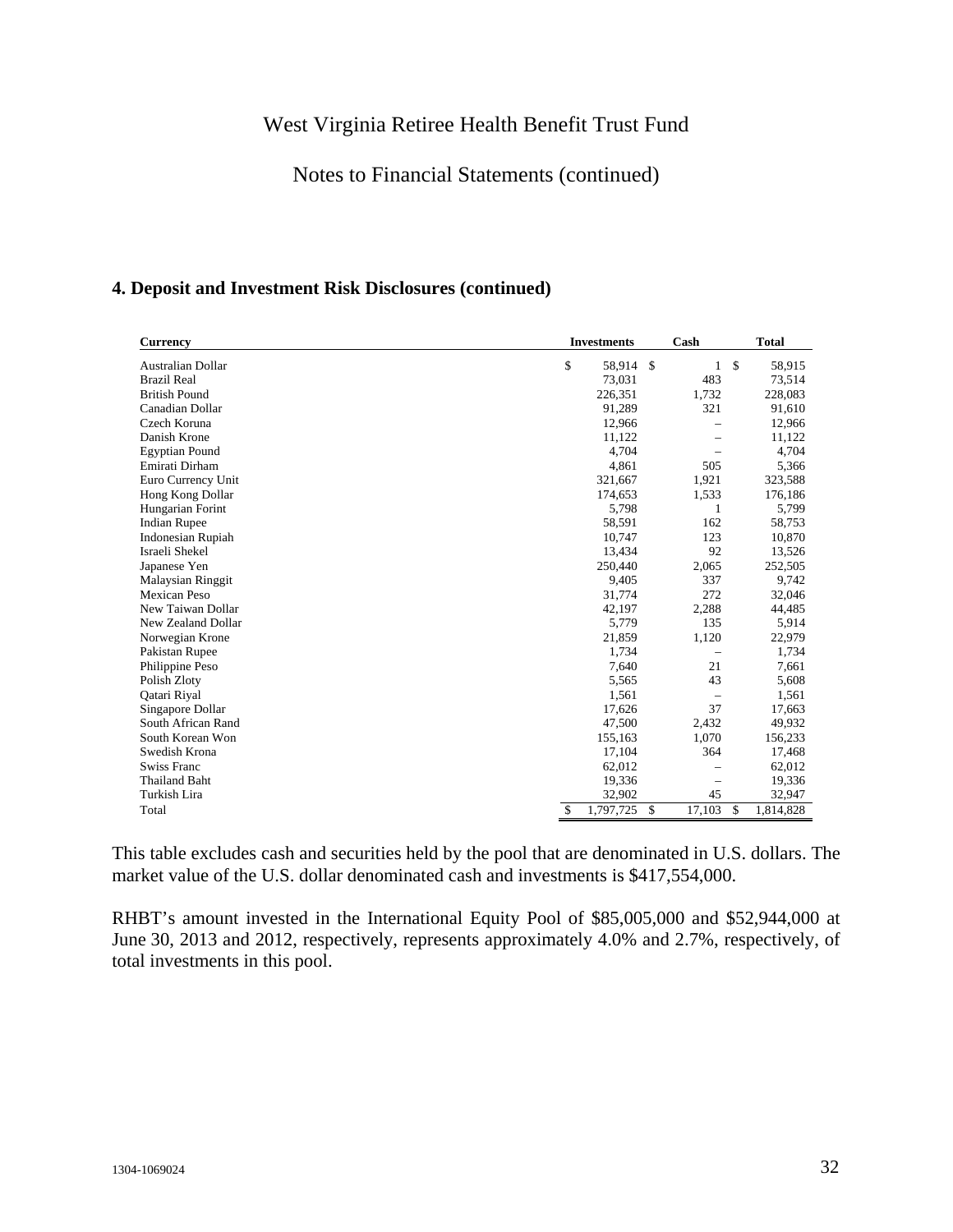## Notes to Financial Statements (continued)

#### **4. Deposit and Investment Risk Disclosures (continued)**

#### **International Non-qualified Pool**

The pool holds an institutional mutual fund that invests in equities denominated in foreign currencies. The value of this pool at June 30, 2013, was \$122,091,000. This pool, although denominated in U.S. dollars, is exposed to foreign currency risk through the underlying investments. The specific currencies of the underlying investments were not available.

Funds are invested in Silchester International Investors' Value Equity Trust. The pool is expected to produce investment returns that exceed the Morgan Stanley Capital International's EAFE index by 200 basis points on an annualized basis over three- to five-year periods, net of external investment management fees. The pool exists for participants who are not "qualified" (as defined by the Internal Revenue Code).

West Virginia statute limits the amount of international securities to no more than 30% of the total assets managed by the WVIMB. At June 30, 2013, the WVIMB was in compliance with this limitation. RHBT's amount invested in the International Non-qualified Pool of \$41,316,000 and \$23,929,000 at June 30, 2013 and 2012, respectively, represents approximately 33.8% and 27.4%, respectively, of total investments in this pool.

### **Total Return Fixed Income Pool**

#### *Credit Risk*

The WVIMB limits the exposure to credit risk in the Total Return Fixed Income Pool by maintaining at least an average rating of investment grade as defined by the nationally recognized statistical rating organizations. The following table provides the weighted-average credit ratings of the asset types in the fixed income pool as of June 30, 2013.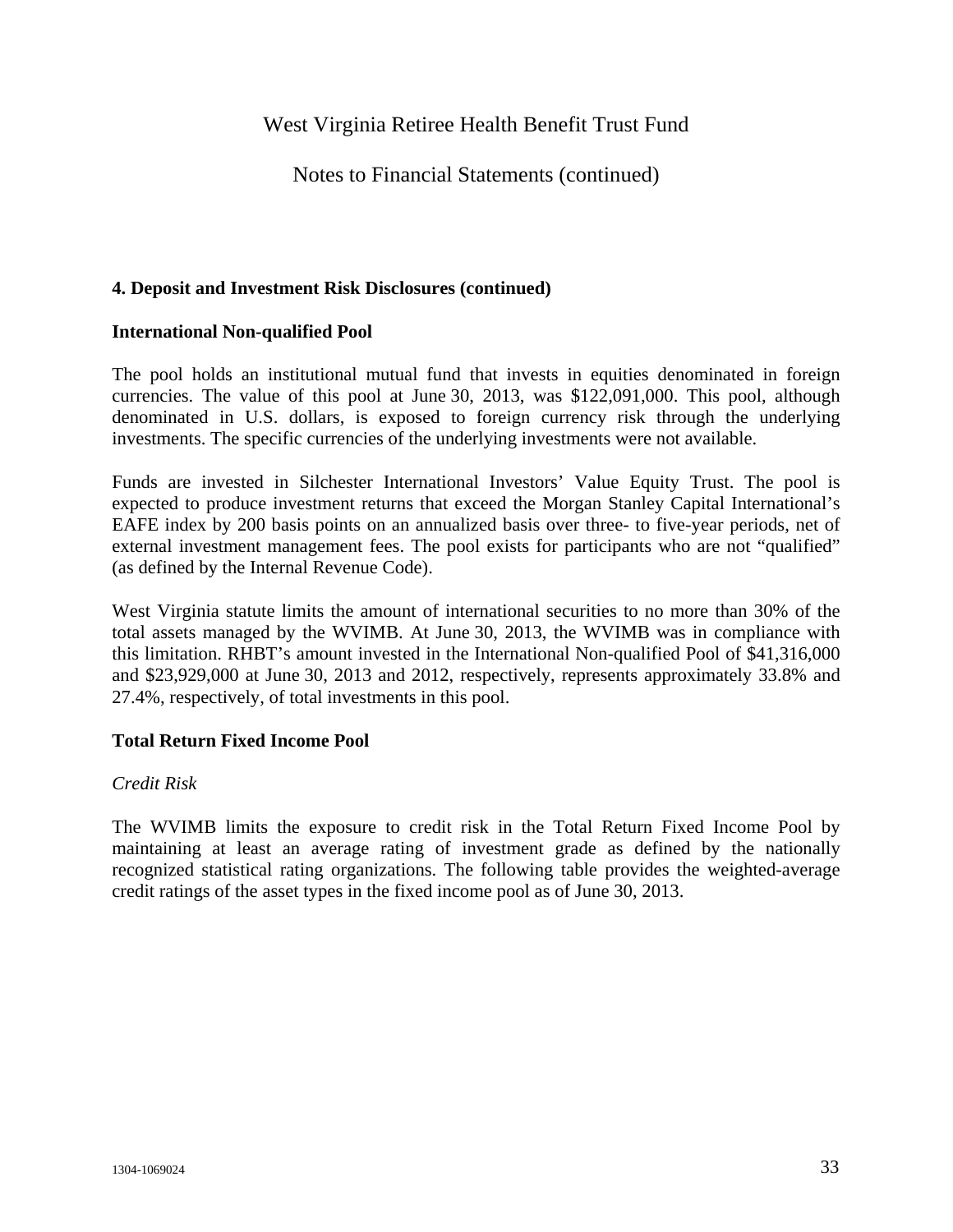## Notes to Financial Statements (continued)

#### **4. Deposit and Investment Risk Disclosures (continued)**

|                                      |                 |            |                   | <b>Percent of</b> |
|--------------------------------------|-----------------|------------|-------------------|-------------------|
| <b>Investment Type</b>               | Moody's         | $S\&P$     | <b>Fair Value</b> | <b>Assets</b>     |
|                                      |                 |            | (In Thousands)    |                   |
| Corporate asset-backed issues        | Ba1             | AA         | \$<br>44,433      | 1.9%              |
| Corporate bonds                      | Baa2            | <b>BBB</b> | 728,766           | 31.7              |
| Corporate MCO                        | Caa             | <b>CCC</b> | 20,767            | 0.9               |
| Corporate preferred security         | Ba <sub>2</sub> | <b>BB</b>  | 8,757             | 0.4               |
| Foreign government bond              | Baa1            | A          | 6,879             | 0.3               |
| Municipal bonds                      | A2              | <b>BBB</b> | 80,320            | 3.4               |
| Short-term issue                     | Aaa             | <b>AAA</b> | 171,036           | 7.2               |
| U.S. Government agency CMO           | Aaa             | AA         | 61,696            | 2.6               |
| U.S. Government agency discount note | Aaa             | AA         | 4,718             | 0.2               |
| U.S. Government agency MBS           | Aaa             | AA         | 342,200           | 14.4              |
| U.S. Government agency TBAs          | Aaa             | AA         | 58,879            | 2.5               |
| U.S. Treasury issues                 | Aaa             | AA         | 362,481           | 13.9              |
| Total rated investments              |                 |            | 1,890,932         | 79.4%             |

Unrated investments include investments in other funds valued at \$474,821,000, investments made with cash collateral for securities loaned valued at \$13,882,000, and option contracts purchased valued at \$176,000. These unrated securities represent 20.6% of the fair value of the pool's investments.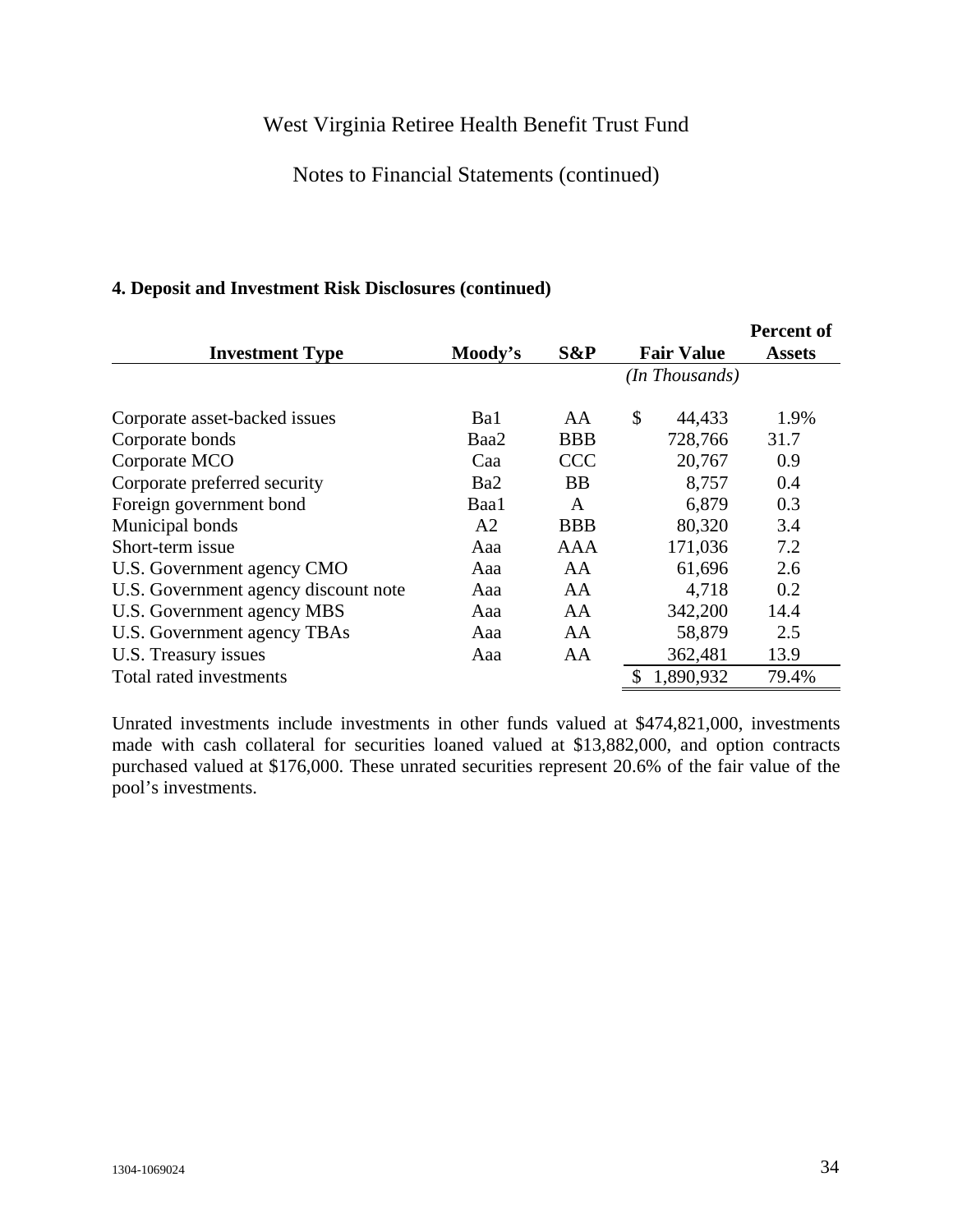### Notes to Financial Statements (continued)

#### **4. Deposit and Investment Risk Disclosures (continued)**

#### *Interest Rate Risk*

The WVIMB monitors interest rate risk of the Total Return Fixed Income Pool by evaluating the effective duration of the investments in the pool. The following table provides the weighted-average effective duration for the various asset types in the Total Return Fixed Income Pool as of June 30, 2013.

|                                                             |                      | <b>Effective</b>           |
|-------------------------------------------------------------|----------------------|----------------------------|
| <b>Investment Type</b>                                      | Fair<br><b>Value</b> | <b>Duration</b><br>(Years) |
|                                                             | (In Thousands)       |                            |
| Corporate asset-backed issues                               | \$<br>44,433         | 1.9                        |
| Corporate bonds                                             | 728,766              | 6.5                        |
| Corporate CMO                                               | 20,767               | 1.4                        |
| Foreign government bond                                     | 6,879                | 7.0                        |
| Investments in other funds                                  | 474,821              | 3.7                        |
| Investments made with cash collateral for securities loaned | 13,882               |                            |
| Municipal bonds                                             | 80,320               | 8.4                        |
| Short-term issues                                           | 171,036              |                            |
| U.S. Government agency CMO                                  | 61,696               | 2.2                        |
| U.S. Government agency discount notes                       | 4,718                | 0.4                        |
| U.S. Government agency MBS                                  | 342,200              | 2.3                        |
| U.S. Government agency TBAs                                 | 58,879               | 6.5                        |
| U.S. Treasury issues                                        | 362,481              | 6.7                        |
| Total investments                                           | 2,370,878            | 4.7                        |

The pool invests in commercial and residential mortgage-backed securities, asset-backed securities, and collateralized mortgage obligations. The cash flows from these securities are based on the payment of the underlying collateral. The modified duration and yield to maturity of these securities are dependent on estimated prepayment assumptions that consider historical experience, market conditions, and other criteria. Actual prepayments may vary with changes in interest rates. Rising interest rates often result in a slower rate of prepayments while declining rates tend to lead to faster prepayments. As a result, the fair values of these securities are highly sensitive to interest rate changes. At June 30, 2013, the pool held \$527,975,000 of these securities. This represents approximately 22.0% of the value of the pool's securities.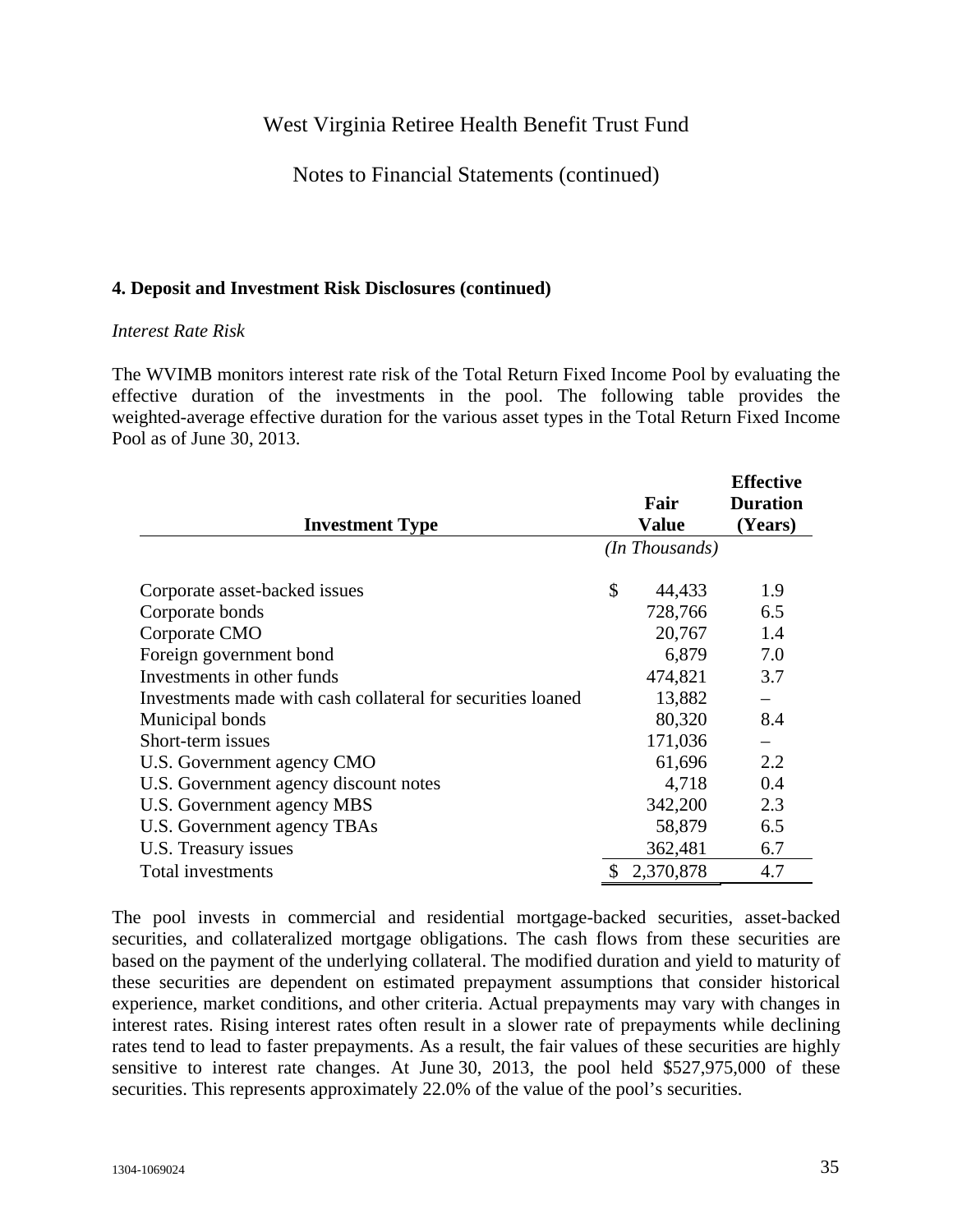## Notes to Financial Statements (continued)

#### **4. Deposit and Investment Risk Disclosures (continued)**

RHBT's amount invested in the Total Return Fixed Income Pool of \$63,350,000 and \$101,423,000 at June 30, 2013 and 2012, respectively, represented approximately 2.7% and 4.4%, respectively, of total investments in the pool.

#### **Core Fixed Income Pool**

#### *Credit Risk*

The WVIMB limits the exposure to credit risk in the Core Fixed Income Pool by maintaining at least an average rating of investment grade as defined by the nationally recognized statistical rating organizations. The following table provides the weighted-average credit ratings of the rated assets in the Core Fixed Income Pool as of June 30, 2013.

|                               |                |            |                   | <b>Percent of</b> |
|-------------------------------|----------------|------------|-------------------|-------------------|
| <b>Investment Type</b>        | Moody's        | S&P        | <b>Fair Value</b> | <b>Assets</b>     |
|                               |                |            | (In Thousands)    |                   |
| Corporate asset-backed issues | Aa3            | AA         | \$<br>48,767      | 3.7%              |
| Corporate bonds               | A <sub>3</sub> | A          | 270,356           | 20.8              |
| Corporate CMO                 | A <sub>2</sub> | AA         | 134,887           | 10.4              |
| Foreign government bonds      | Aa1            | AA         | 12,467            | 1.0               |
| Municipal bonds               | Aa2            | AA         | 7.311             | 0.6               |
| Short-term issue              | Aaa            | <b>AAA</b> | 10,892            | 0.8               |
| U.S. Government agency bonds  | Aaa            | AA         | 26,487            | 2.0               |
| U.S. Government agency CMO    | Aaa            | AA         | 259,377           | 19.9              |
| U.S. Government agency MBS    | Aaa            | AA         | 220,519           | 17.0              |
| U.S. Treasury issues          | Aaa            | AA         | 282,660           | 21.7              |
| Total rated investments       |                |            | \$<br>1,273,723   | 97.9%             |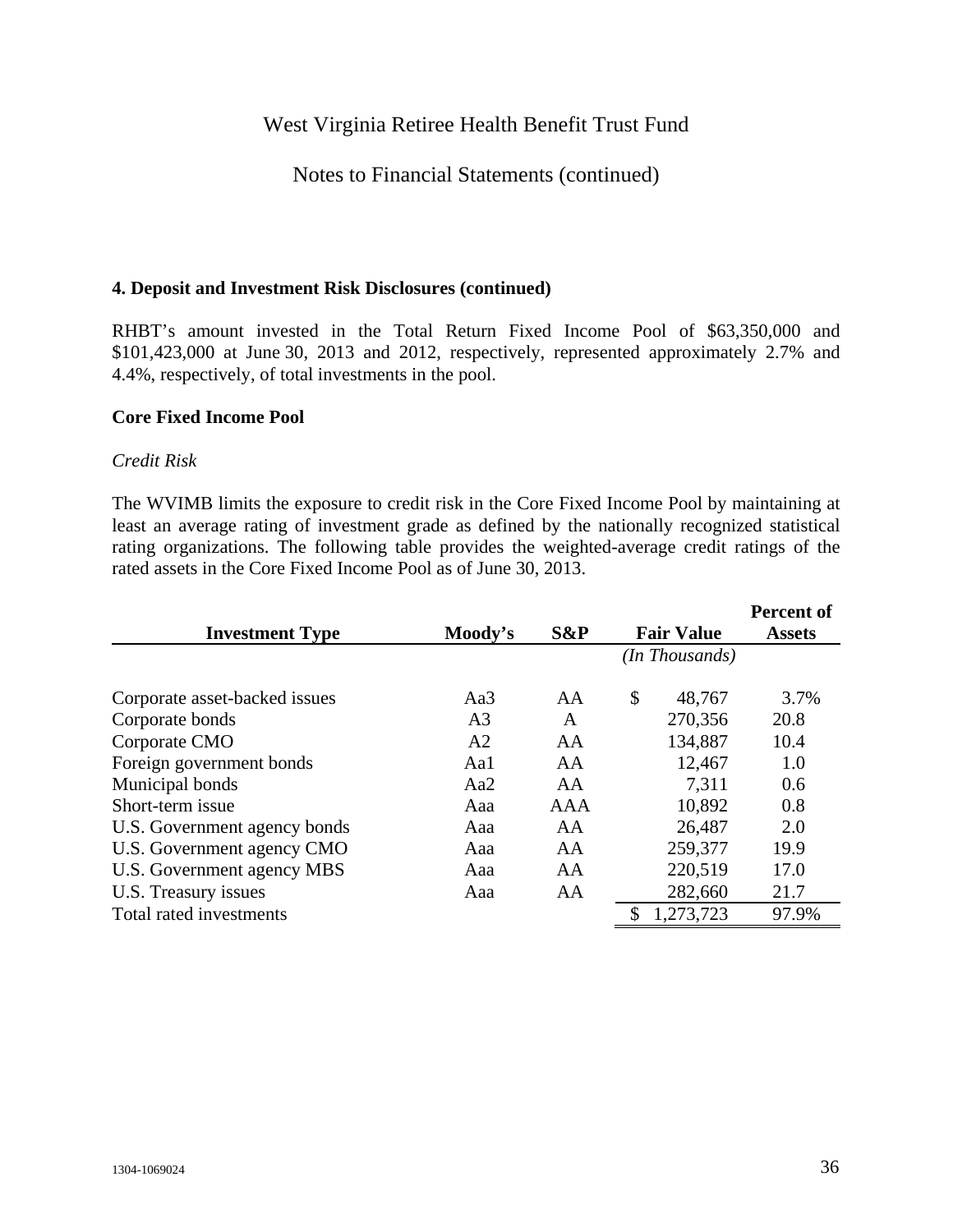### Notes to Financial Statements (continued)

#### **4. Deposit and Investment Risk Disclosures (continued)**

Unrated securities include investments made with cash collateral for securities loaned valued at \$26,850,000 or 2.1% of the fair value of the Pool's investments.

#### *Interest Rate Risk*

The WVIMB monitors interest rate risk of the Core Fixed Income Pool by evaluating the modified duration of the investments in the pool. The following table provides the weightedaverage modified duration for the various asset types in the Core Fixed Income Pool as of June 30, 2013.

|                                                             |                   | <b>Modified</b><br><b>Duration</b> |
|-------------------------------------------------------------|-------------------|------------------------------------|
| <b>Investment Type</b>                                      | <b>Fair Value</b> | (Years)                            |
|                                                             | (In Thousands)    |                                    |
| Corporate asset-backed issues                               | \$<br>48,767      | 1.4                                |
| Corporate bonds                                             | 270,356           | 5.7                                |
| Corporate CMO                                               | 134,887           | 2.2                                |
| Foreign government bonds                                    | 12,467            | 5.4                                |
| Investments made with cash collateral for securities loaned | 26,850            | $\overline{\phantom{0}}$           |
| Municipal bonds                                             | 7,311             | 14.3                               |
| Short-term issue                                            | 10,892            |                                    |
| U.S. Government agency bonds                                | 26,487            | 5.6                                |
| U.S. Government agency CMO                                  | 259,377           | 3.7                                |
| U.S. Government agency MBS                                  | 220,519           | 4.6                                |
| U.S. Treasury issues                                        | 282,660           | 6.5                                |
| <b>Total investments</b>                                    | 1,300,573         | 4.6                                |

The Core Fixed Income Pool invests in commercial and residential mortgage-backed securities, asset-backed securities, and collateralized mortgage obligations. The cash flows from these securities are based on the payment of the underlying collateral. The modified duration and yield to maturity of these securities are dependent on estimated prepayment assumptions that consider historical experience, market conditions, and other criteria. Actual prepayments may vary with changes in interest rates. Rising interest rates often result in a slower rate of prepayments while declining rates tend to lead to faster prepayments. As a result, the fair values of these securities are highly sensitive to interest rate changes.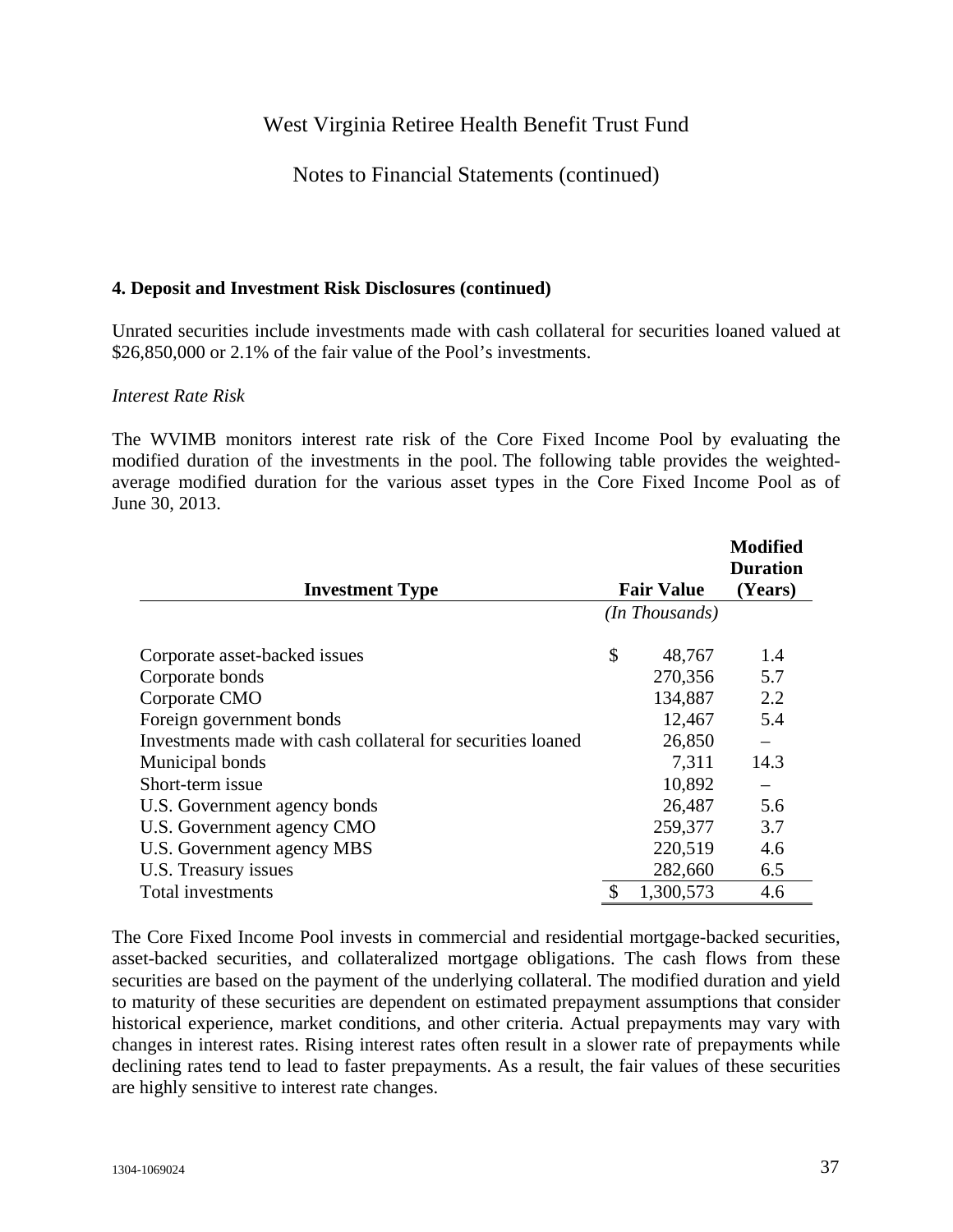## Notes to Financial Statements (continued)

#### **4. Deposit and Investment Risk Disclosures (continued)**

RHBT's amount invested in the Core Fixed Income Pool of \$33,756,000 and \$54,839,000 at June 30, 2013 and 2012, respectively, represented approximately 2.6% and 4.6%, respectively, of total investments in this pool.

#### **Short-Term Fixed Income Pool**

#### *Credit Risk*

The WVIMB limits the exposure to credit risk in the Short-Term Fixed Income Pool by requiring all corporate bonds to be rated AA or higher. Commercial paper must be rated A-1 by Standard & Poor's and P-1 by Moody's. Additionally, the pool must have at least 15% of its assets in United States Treasury issues.

The following table provides information on the weighted-average credit ratings of the Short-Term Fixed Income Pool's investments as of June 30, 2013.

| <b>Investment Type</b>       | Moody's | S&P   |    | Carrying<br><b>Value</b> | <b>Percent</b> |
|------------------------------|---------|-------|----|--------------------------|----------------|
|                              |         |       |    | (In thousands)           |                |
| Commercial paper             | $P-1$   | $A-1$ | S  | 47,991                   | 15.0%          |
| U.S. Government agency       |         |       |    |                          |                |
| discount notes               | Aaa     | AA    |    | 129,988                  | 40.5           |
| U.S. Government agency notes | Aaa     | AA    |    | 8,015                    | 2.5            |
| U.S. Treasury bills          | $P-1$   | AA    |    | 51,995                   | 16.2           |
| U.S. Treasury notes          | Aaa     | AA    |    | 82,550                   | 25.8           |
| Total rated investments      |         |       | \$ | 320,539                  | 100.0%         |

This table includes U.S. Treasury notes received as collateral for repurchase agreements with a fair value of \$79,531,000 as compared to the amortized cost of the repurchase agreements of \$78,206,000.

#### *Custodial Credit Risk*

Repurchase agreements are collateralized at 102% and the collateral is held in the name of the WVIMB.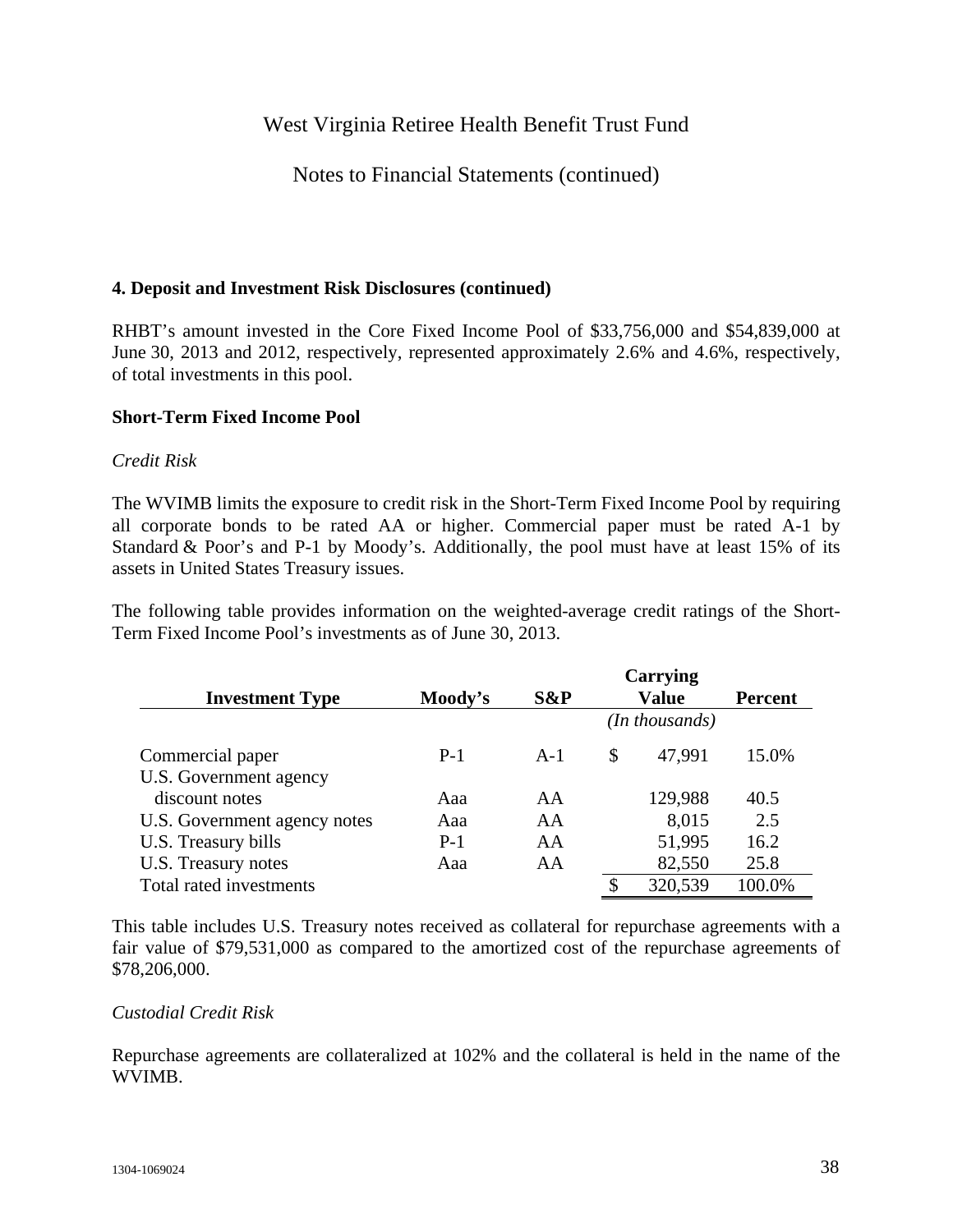## Notes to Financial Statements (continued)

#### **4. Deposit and Investment Risk Disclosures (continued)**

#### *Interest Rate Risk*

The weighted-average maturity of the investments of the Short-Term Fixed Income Pool is not to exceed 60 days. The maturity of floating rate notes is assumed to be the next interest rate reset date. The following table provides the WAM for the various asset types in the Short-Term Fixed Income Pool as of June 30, 2013.

| <b>Investment Type</b>                |                | Carrying<br><b>Value</b> | <b>WAM</b><br>(Days) |  |  |
|---------------------------------------|----------------|--------------------------|----------------------|--|--|
|                                       | (In thousands) |                          |                      |  |  |
| Commercial paper                      | \$             | 47,991                   | 38                   |  |  |
| Repurchase agreement                  |                | 78,206                   |                      |  |  |
| U.S. government agency discount notes |                | 129,988                  | 43                   |  |  |
| U.S. government agency notes          |                | 8,015                    | 106                  |  |  |
| U.S. Treasury bills                   |                | 51,995                   | 45                   |  |  |
| U.S. Treasury notes                   |                | 3,019                    | 123                  |  |  |
| Total investments                     |                | 319,214                  | 35                   |  |  |

RHBT's amount invested in the Short-Term Fixed Income Pool was \$26,000 and \$15,000 at June 30, 2013 and 2012, respectively, which represents approximately 0.01% of total investments in this pool.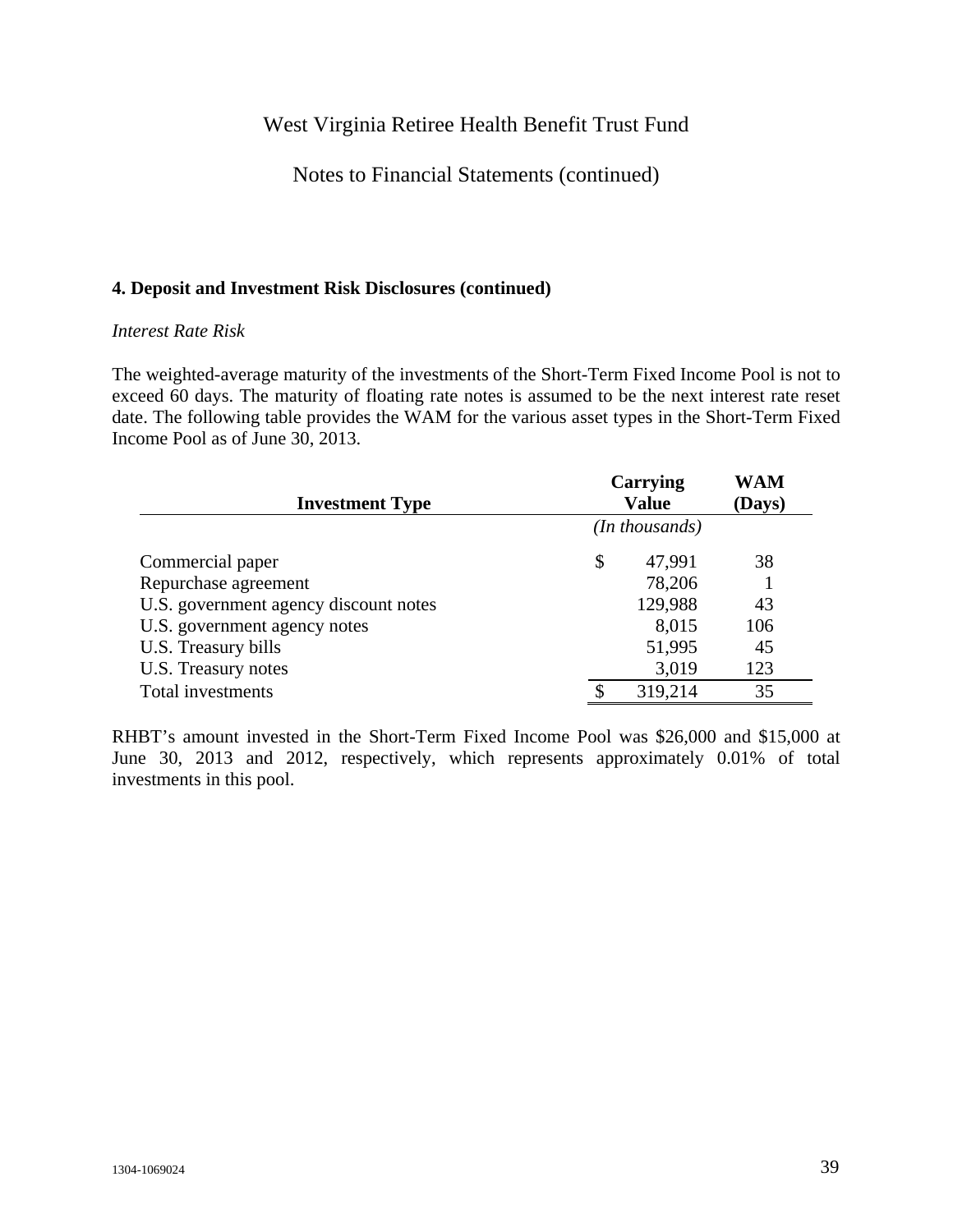## Notes to Financial Statements (continued)

#### **4. Deposit and Investment Risk Disclosures (continued)**

#### **U.S. Treasury Inflation-Protected Securities (TIPS)**

#### *Credit Risk*

The WVIMB limits the exposure to credit risk in the pool by maintaining at least an average rating of investment grade as defined by the Nationally Recognized Statistical Rating Organizations. The following table provides the weighted-average credit ratings of the rated assets in the pool as of June 30, 2013.

| <b>Investment Type</b>                                | Moody's | S&P | <b>Fair Value</b> | <b>Percent of</b><br><b>Assets</b> |
|-------------------------------------------------------|---------|-----|-------------------|------------------------------------|
|                                                       |         |     | (In Thousands)    |                                    |
| Short-term issue<br>U.S. Treasury inflation-protected | Aaa     | AAA | 601               | $0.1\%$                            |
| securities                                            | Aaa     | AA  | 653,371           | 99.9                               |
| Total rated investments                               |         |     | 653,972           | 100.0%                             |

#### *Interest Rate Risk*

The WVIMB monitors interest rate risk of the pool by evaluating the real modified duration of the investments in the pool. The following table provides the weighted-average real modified duration for the various asset types in the pool as of June 30, 2013.

|                                              |                   | <b>Real</b><br><b>Modified</b><br><b>Duration</b> |
|----------------------------------------------|-------------------|---------------------------------------------------|
| <b>Investment Type</b>                       | <b>Fair Value</b> | (Years)                                           |
|                                              | (In Thousands)    |                                                   |
| Short-term issue                             | \$<br>601         |                                                   |
| U.S. Treasury inflation-protected securities | 653,371           | 7.8                                               |
| Total investments                            | 653,972           | 7.8                                               |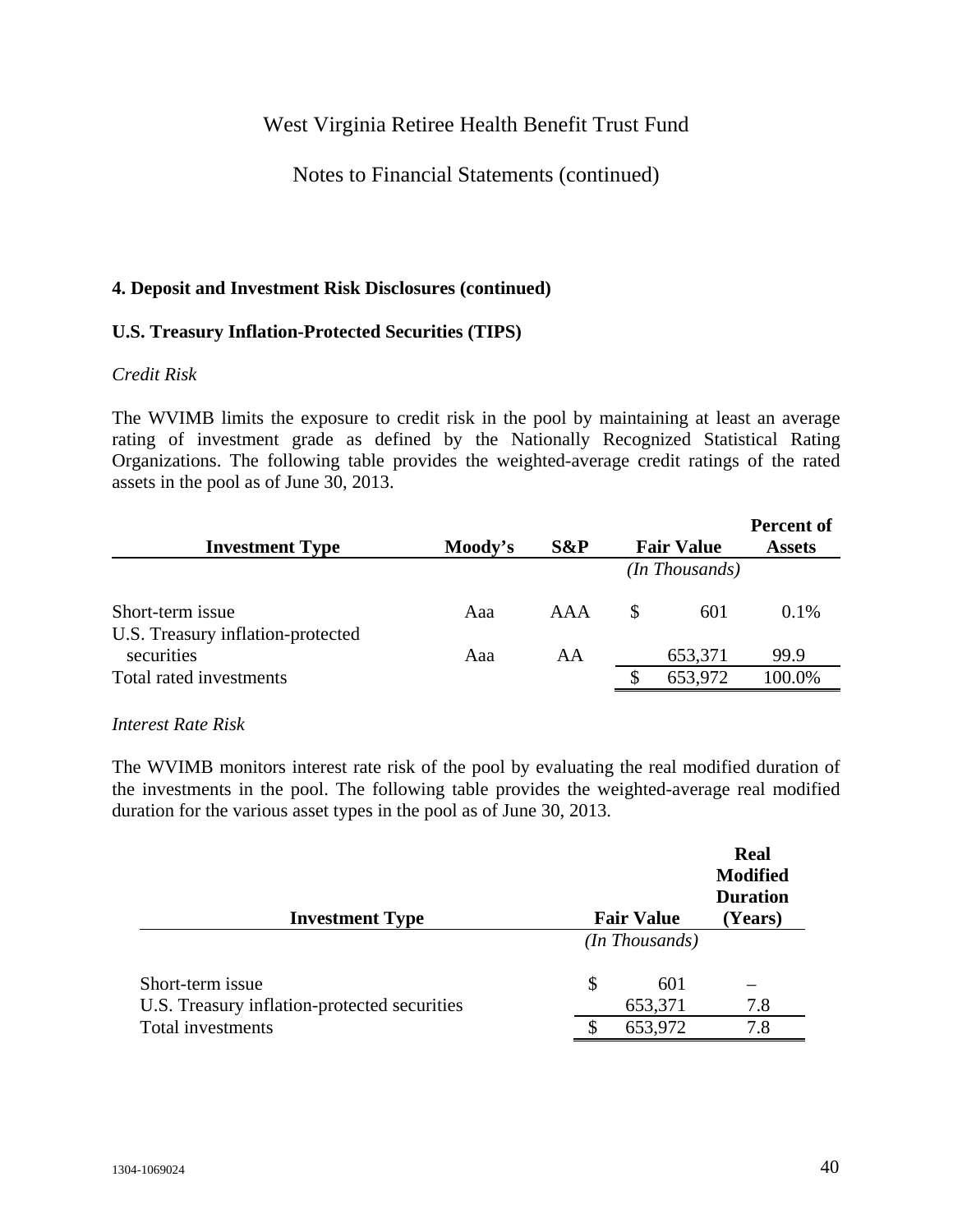Notes to Financial Statements (continued)

#### **4. Deposit and Investment Risk Disclosures (continued)**

The pool invests in TIPS and its objective is to match the performance of the Barclay's Capital U.S. TIPS Bond Index on an annualized basis over rolling three-year to five-year periods, gross of fees. Assets are managed by State Street Global Advisors. RHBT's amount invested in the TIPS Pool of \$9,704,000 and \$45,770,000 at June 30, 2013 and 2012, respectively, represented approximately 1.5% and 6.2%, respectively, of total investments in this pool.

#### **Hedge Funds Pool**

The pool was established to hold the WVIMB's investments in hedge funds. Albourne America, LLC has been retained by the WVIMB to provide consulting services for this investment strategy.

The pool holds shares in hedge funds and shares of a money market fund with the highest credit rating. The investments in hedge funds might be indirectly exposed to foreign currency risk, credit risk, interest rate risk, and/or custodial credit risk. At June 30, 2013, the Pool, in accordance with West Virginia statutes, did not hold securities of any one issuer in excess of 5% of the value of the Pool and is not exposed to concentration of credit risk.

RHBT's amount invested in the Hedge Funds Pool of \$50,483,000 and \$88,796,000 at June 30, 2013 and 2012, respectively, represented approximately 3.8% and 7.2%, respectively, of total investments in this pool.

### **Private Equity Pool**

The pool was established to hold the WVIMB's investments in various types of private equity funds. Franklin Park Associates, LLC has been retained by the WVIMB to provide consulting services for this asset class.

The pool holds limited partnerships, shares in a hedge funds and shares of a money market fund with the highest credit rating. The investments in limited partnerships and a hedge fund might be indirectly exposed to foreign currency risk, credit risk, interest rate risk, and/or custodial credit risk.

RHBT's amount invested in the Private Equity Pool of \$46,496,000 at June 30, 2013, represented approximately 4.0% of total investments in this pool. RHBT acquired the Private Equity Pool on December 3, 2012.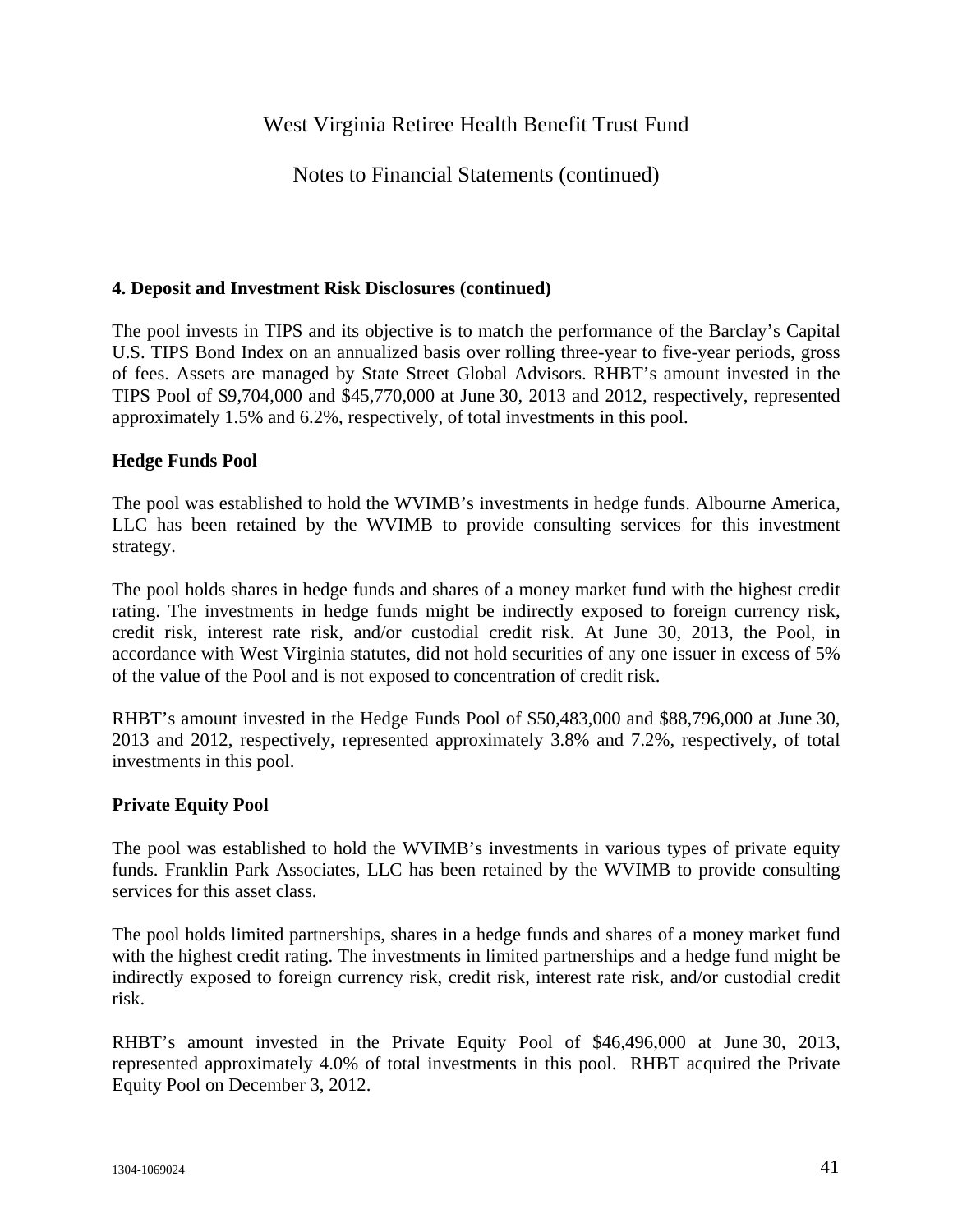## Notes to Financial Statements (continued)

#### **4. Deposit and Investment Risk Disclosures (continued)**

#### **Real Estate Pool**

The pool holds the WVIMB's investments in real estate funds, real estate limited partnerships and real estate investment trusts (REITs). Courtland Partners, LTD. has been retained by the WVIMB to provide consulting services for the real estate funds and limited partnerships. The REITs are managed by European Investors, Inc.; CBRE Clarion Securities, LLC; and Security Capital Research & Management Inc.

#### **Credit Risk**

The WVIMB limits the exposure to credit risk in the pool by maintaining at least an average rating of investment grade as defined by the Nationally Recognized Statistical Rating Organizations. The following table provides the weighted-average credit ratings of the rated assets in the pool as of June 30, 2013.

| <b>Investment Type</b>  | Moody's | S&P        | <b>Fair Value</b> | <b>Percent of</b><br><b>Assets</b> |
|-------------------------|---------|------------|-------------------|------------------------------------|
|                         |         |            | (In Thousands)    |                                    |
| Corporate bonds         | Baa     | <b>BBB</b> | 131,837           | 13.4%                              |
| Short-term issue        | Aaa     | AAA        | 37,358            | 3.8                                |
| Total rated investments |         |            | 169,195           | 17.2%                              |

#### *Interest Rate Risk*

The WVIMB monitors interest rate risk of the pool by evaluating the effective duration of the investments in the pool. The following table provides the weighted-average effective duration for the various asset types in the pool as of June 30, 2013.

| <b>Investment Type</b> | <b>Fair Value</b> | <b>Effective</b><br><b>Duration</b><br>(Years) |
|------------------------|-------------------|------------------------------------------------|
|                        | (In Thousands)    |                                                |
| Corporate bonds        | 131,837           | 1.9                                            |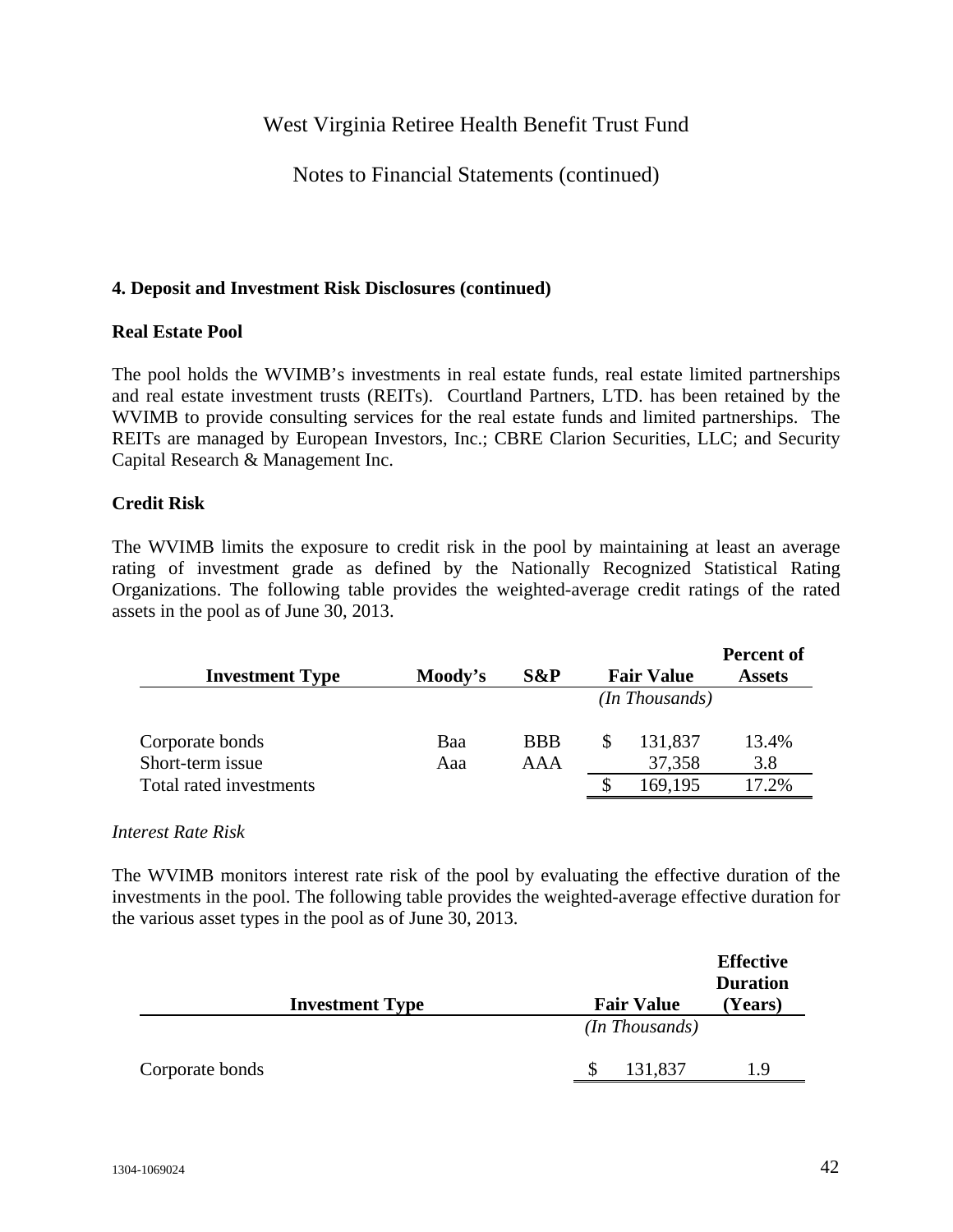### Notes to Financial Statements (continued)

#### **4. Deposit and Investment Risk Disclosures (continued)**

RHBT's amount invested in the Private Equity Pool of \$40,700,000 at June 30, 2013, represented approximately 4.2% of total investments in this pool. RHBT acquired the Real Estate Pool on December 3, 2012.

#### **5. Funded Status and Funding Progress**

The funded status of the Plan as of the most recent actuarial valuation is as follows (in thousands):

|                                | <b>Actuarial</b>                 |                                    | Unfunded               |                                        |                                  | <b>UAAL</b> as a<br>Percentage       |
|--------------------------------|----------------------------------|------------------------------------|------------------------|----------------------------------------|----------------------------------|--------------------------------------|
| Actuarial<br>Valuation<br>Date | Value of<br><b>Assets</b><br>(A) | $AAI -$<br><b>Entry Age</b><br>(B) | AAL<br>(UAAL)<br>(B-A) | <b>Funded</b><br><b>Ratio</b><br>(A/B) | Covered<br><b>Payroll</b><br>(C) | of Covered<br>Payroll<br>$[(B-A)/C]$ |
| June 30, 2011                  | 472,079                          | 3,841,243                          | 3,369,165              | 12.29%                                 | 3,649,954                        | 92.31%                               |

Actuarial valuations of an ongoing plan involve estimates of the value of reported amounts and assumptions about the probability of occurrence of events far into the future. Examples include assumptions about future employment, mortality, and the health care cost trend. Actuarially determined amounts are subject to continual revision as actual results are compared with past expectations and new estimates are made about the future. The estimated actuarial accrued liability reflected above is based on the substantive plan in place at the time of the latest actuarial valuation. Accordingly, it reflects the impact of transferring Medicare covered participants to the MAPD plan. The schedule of funding progress, presented as required supplementary information following the notes to the financial statements, presents trend information about whether the actuarial values of plan assets are increasing or decreasing over time relative to the actuarial accrued liabilities for benefits. The purpose of the disclosure is to provide information that approximates the funding progress of the plan.

The accompanying schedule of employer contributions, also presented as required supplementary information, presents trend information about the amounts contributed to the Plan by employers in comparison to the amount that is actuarially determined in accordance with the parameters of GASB Statement No. 43 (the ARC). The ARC represents a level of funding that, if paid on an ongoing basis, is projected to cover normal cost for each year and amortize any unfunded actuarial liabilities (or funding excess) over a period not to exceed 30 years.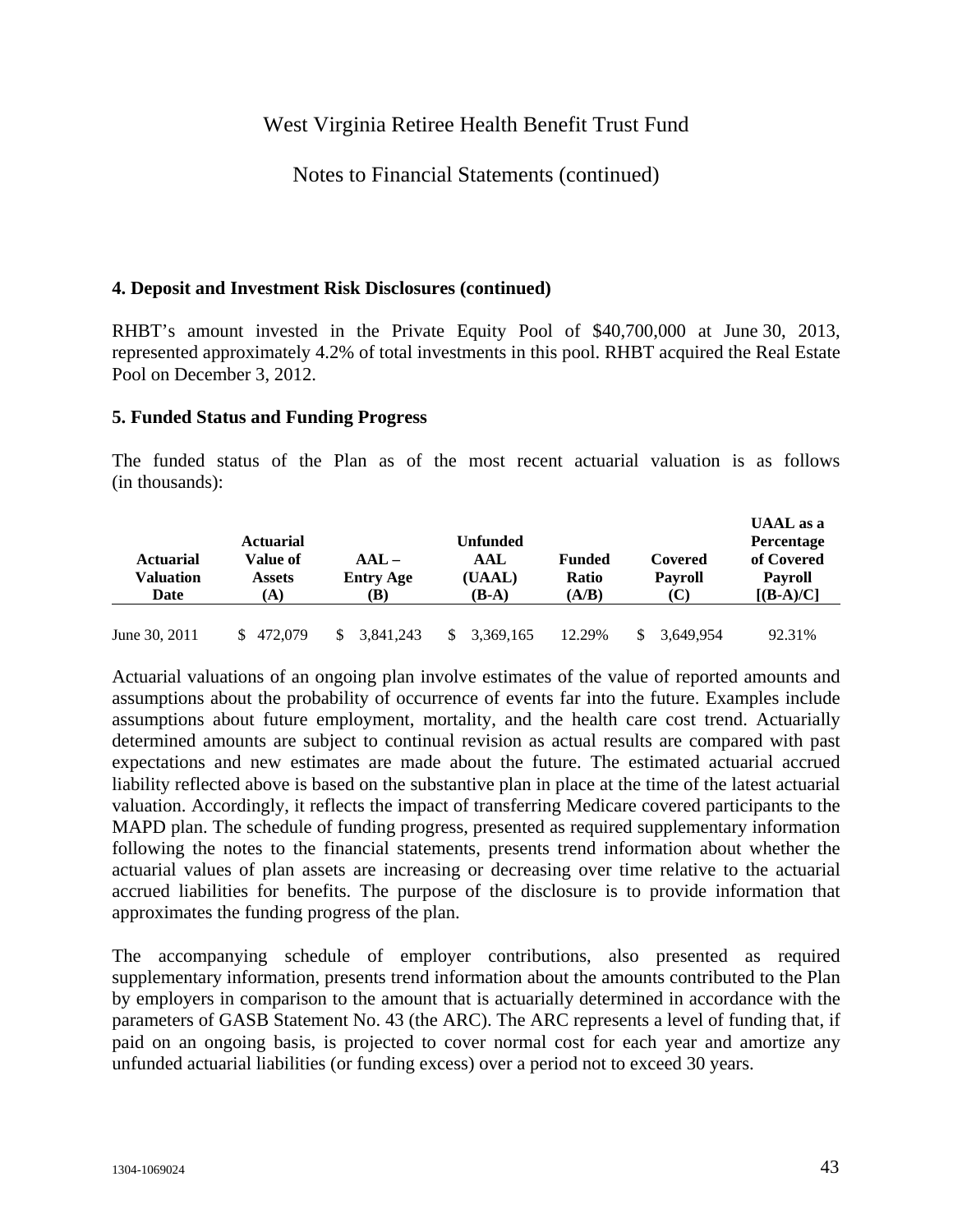Notes to Financial Statements (continued)

#### **5. Funded Status and Funding Progress (continued)**

Projections of benefits for financial reporting purposes are based on the substantive plan (the plan as understood by the employer and plan members) and include the types of benefits provided at the time of each valuation and the historical pattern of sharing of benefit costs between the employer and plan members to that point. The projection of benefits for financial reporting purposes does not explicitly incorporate the potential effects of legal or contractual funding limitations on the pattern of cost-sharing between the employer and plan members in the future. The actuarial methods and assumptions used include techniques that are designed to reduce the effects of short-term volatility in actuarial accrued liabilities and the actuarial value of assets, consistent with the long-term perspective of the calculations. However, the preparation of any estimate of future postretirement costs requires consideration of a broad array of complex social and economic events. Future changes in the MAPD program, changes in reimbursement methodology, the emergence of new and expensive medical procedures and prescription drugs option, changes in the investment rate of return, and other matters increase the level of uncertainty of such estimates. As such, the estimate of postretirement program costs contains considerable uncertainty and variability, and actual experience may vary significantly by the current estimated obligation. Additional information for the latest actuarial valuations follows:

| Actuarial cost method         | Entry age                                                                                                         |
|-------------------------------|-------------------------------------------------------------------------------------------------------------------|
| Amortization method           | Level percentage of projected payroll, closed                                                                     |
| Remaining amortization period | 25 years                                                                                                          |
| Asset valuation method        | Fair value                                                                                                        |
| Actuarial assumptions:        |                                                                                                                   |
| Investment rate of return     | 6.1% blended rate reflecting long-term expected<br>returns on RHBT and State investments held by BTI<br>and WVIMB |
| Health care cost trend rate   | 6.5% Medicare and non-Medicare medical<br>10.0% Medicare drug and non-Medicare drug                               |

 **Valuation Date – June 30, 2011**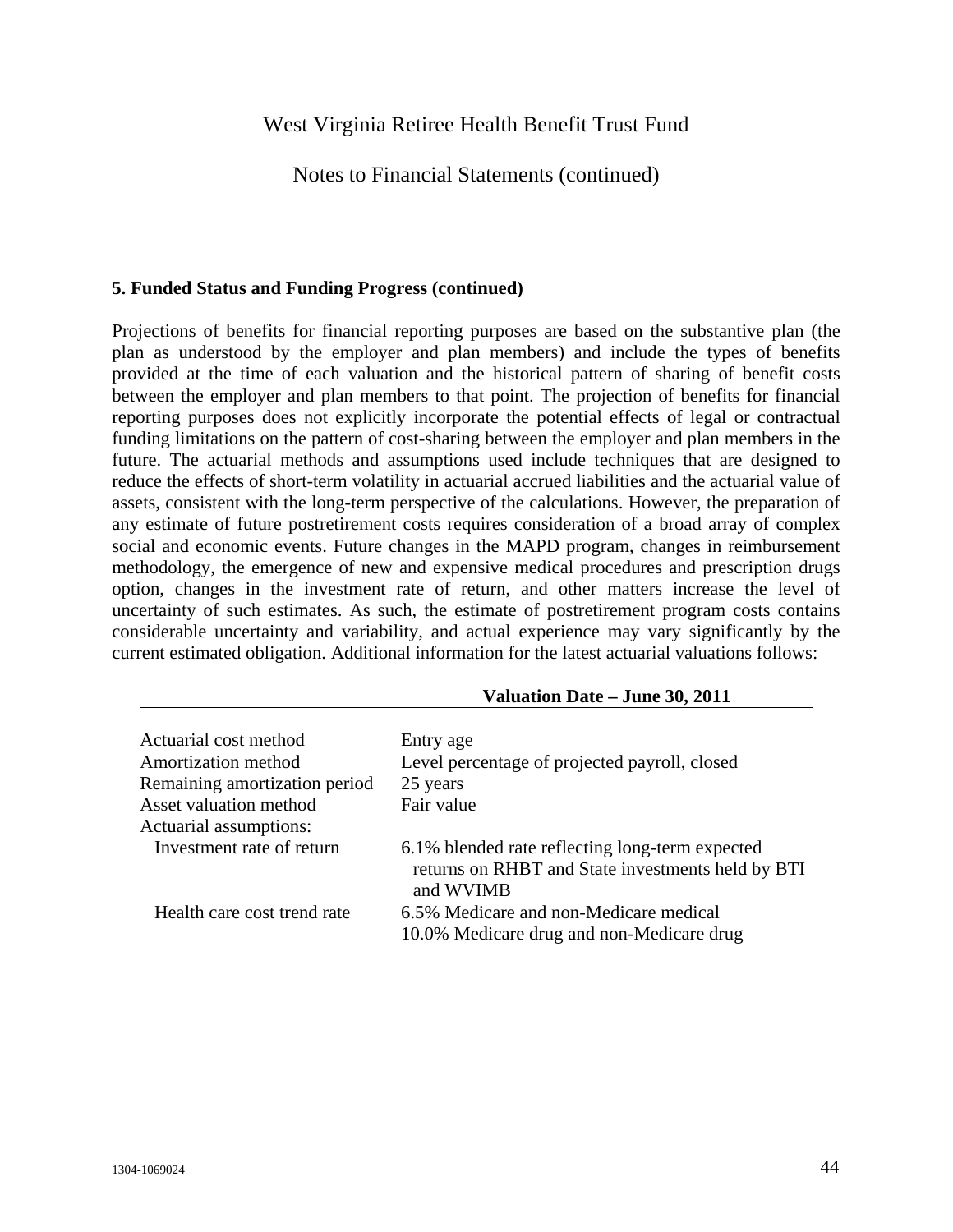Required Supplementary Information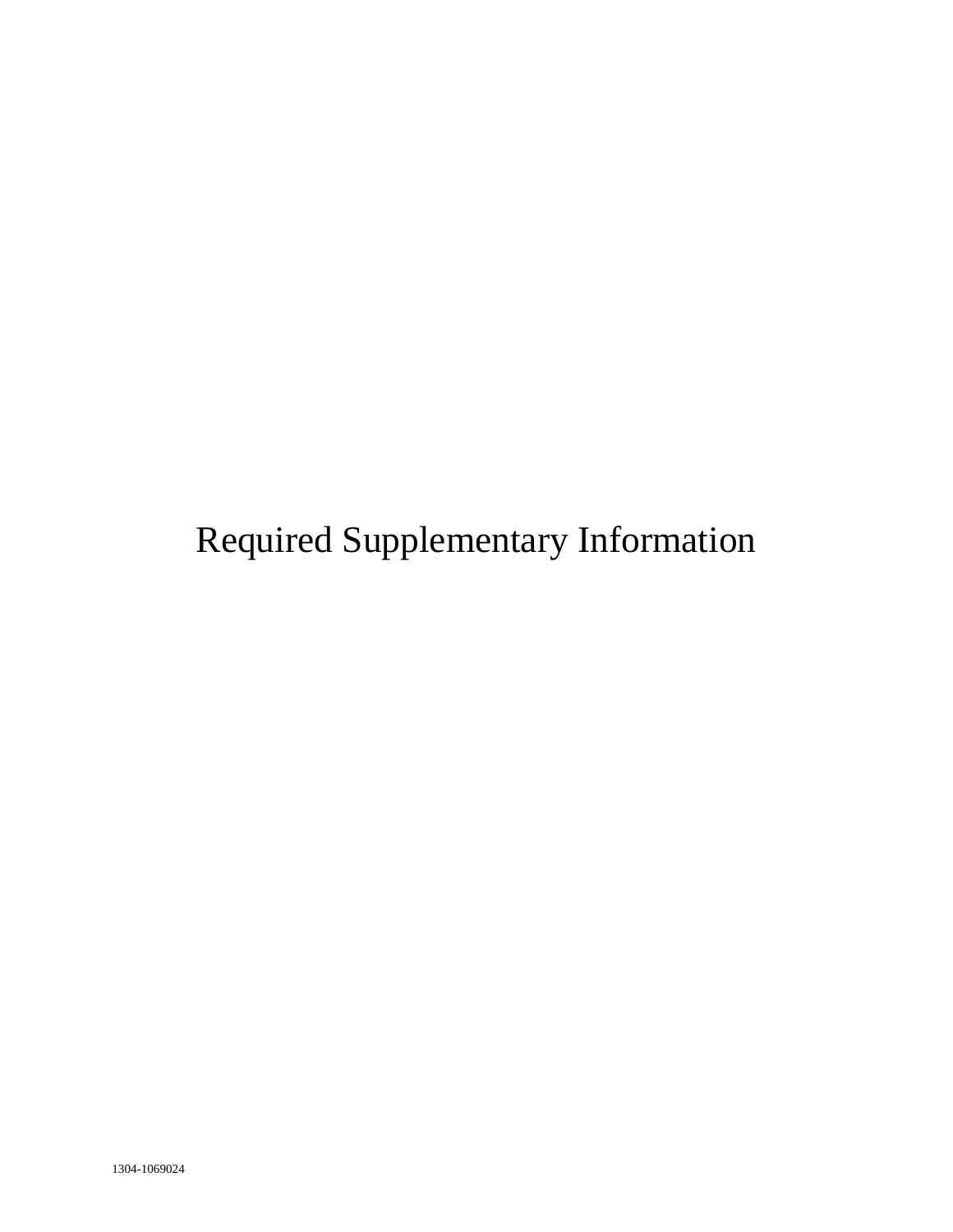## Schedule of Funding Progress

#### *(In Thousands)*

| <b>Actuarial</b><br><b>Valuation</b><br>Date | <b>Actuarial</b><br>Value of<br><b>Assets</b><br>(A) | $AAL -$<br><b>Entry Age</b><br>(B) | Unfunded<br>AAL<br>(UAAL)<br>$(B-A)$ | <b>Funded</b><br><b>Ratio</b><br>(A/B) | Covered<br><b>Payroll</b><br>(C) | <b>UAAL</b> as a<br>Percentage<br>of Covered<br><b>Payroll</b><br>$[(B-A)/C]$ |
|----------------------------------------------|------------------------------------------------------|------------------------------------|--------------------------------------|----------------------------------------|----------------------------------|-------------------------------------------------------------------------------|
|                                              |                                                      |                                    |                                      |                                        |                                  |                                                                               |
| June 30, 2011                                | \$472,079                                            | \$3,841,243                        | \$3,369,165                          | 12.3%                                  | \$3,649,954                      | 92.31%                                                                        |
| June 30, 2009                                | 397.414                                              | 7,410,241                          | 7,012,827                            | 5.4                                    | 3,342,136                        | 209.83                                                                        |
| June 30, 2008                                | 254,818                                              | 6,362,640                          | 6,107,822                            | 4.0                                    | 3,298,252                        | 185.18                                                                        |
| June 30, 2007                                | 3.167                                                | 3.079.933                          | 3.076.766                            | 0.1                                    | 3.312.102                        | 92.89                                                                         |

The estimated actuarial accrued liability reflected above is based on the substantive plan in place at the time of the latest actuarial valuation. Accordingly, it reflects the impact of transferring Medicare-covered participants to a Medicare Advantage Prescription Drug Plan.

The investment rate of return changed from 3.56% as of June 30, 2009, to 6.1% as of June 30, 2011, due to the change in long-term expected returns on RHBT and State investments held by BTI and WVIMB.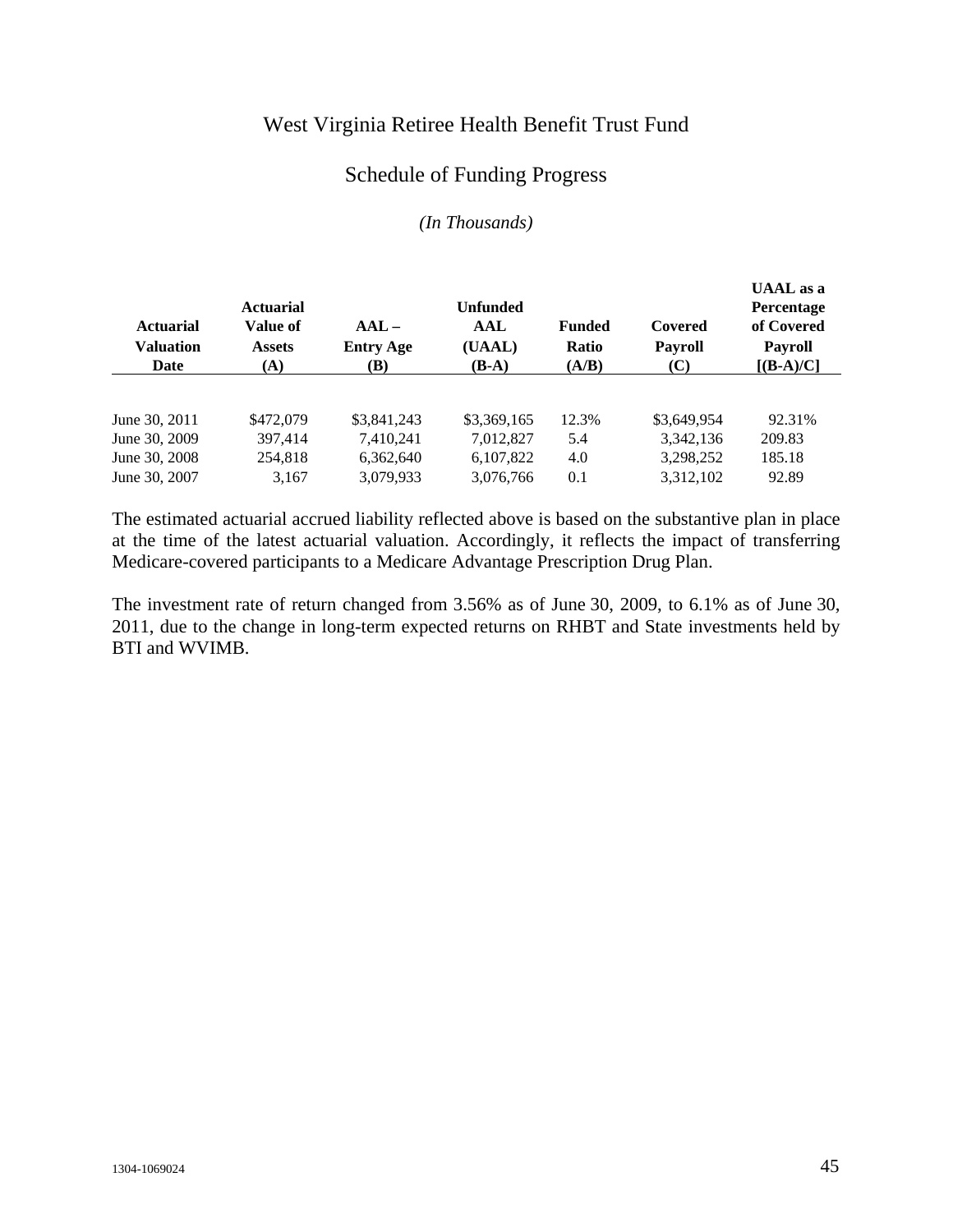# Schedule of Employer Contributions

## *(In Thousands)*

|              |                           | <b>Annual</b><br><b>Required</b> | <b>Percentage</b>               |
|--------------|---------------------------|----------------------------------|---------------------------------|
|              | <b>Year Ended June 30</b> |                                  | <b>Contribution Contributed</b> |
| 2013<br>2012 |                           | 307,485<br>922,460               | 57%<br>16                       |
| 2011         |                           | 816,274                          | 18                              |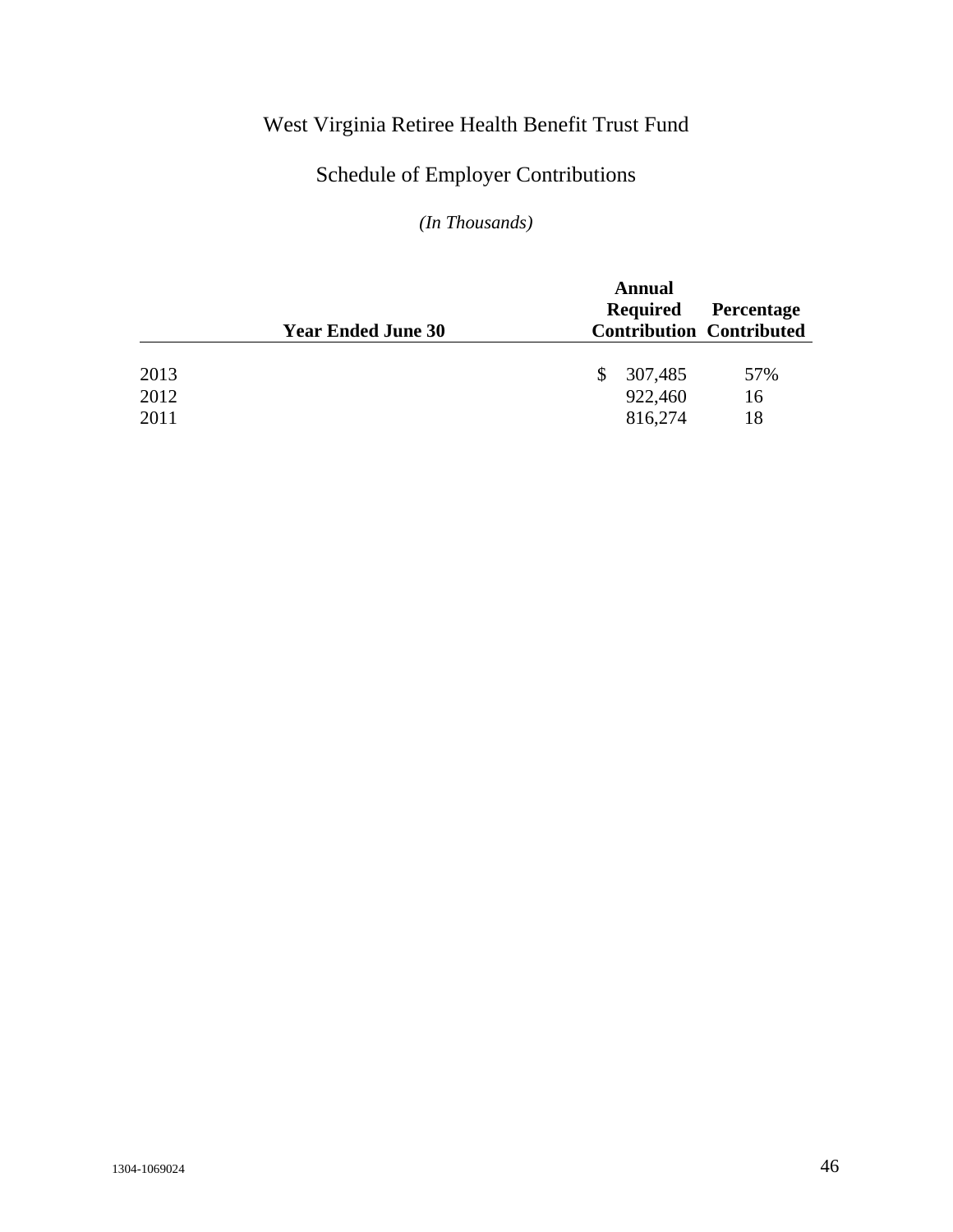Other Financial Information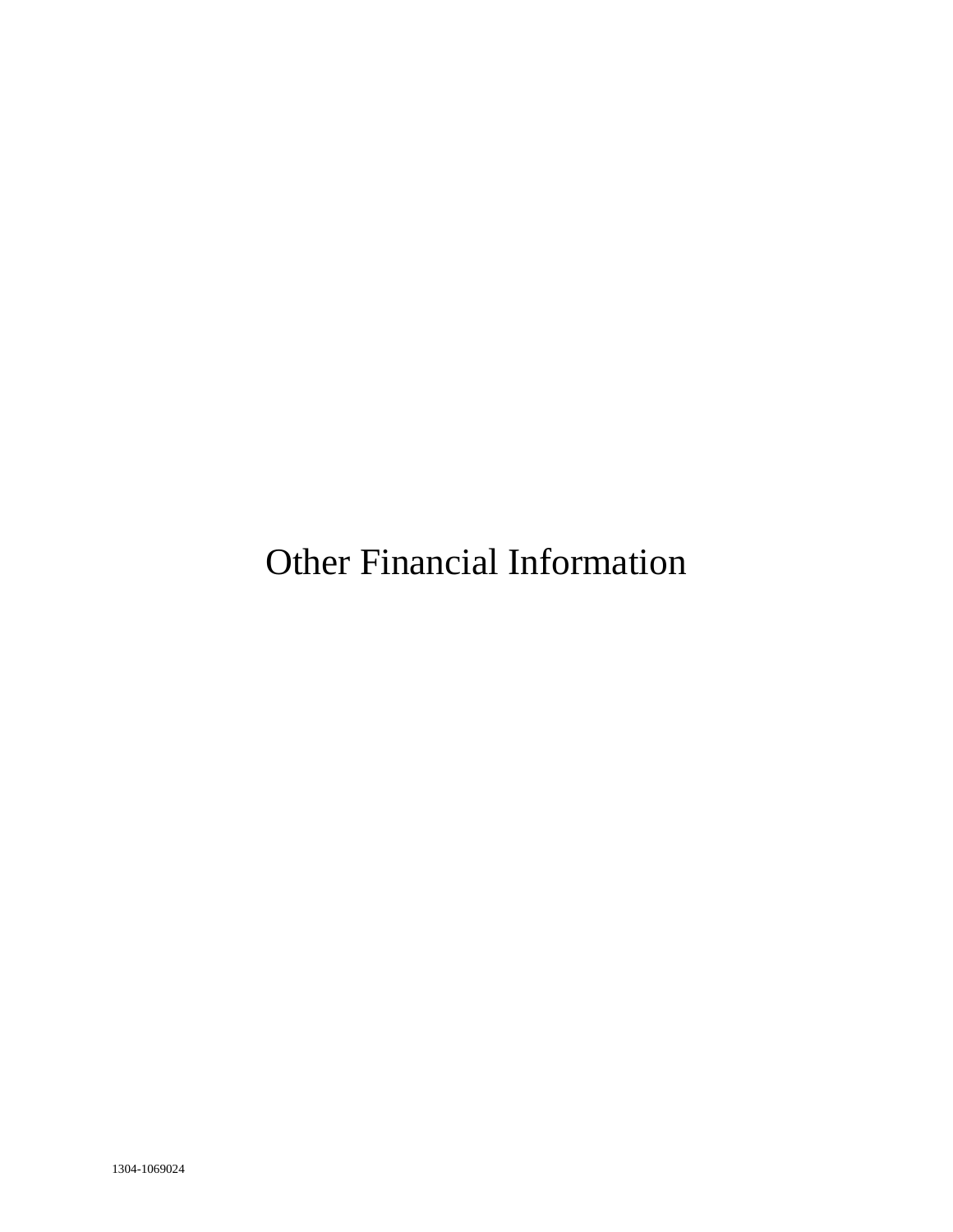## Deposits Disclosure

Form 7

June 30, 2013 *(In Thousands)*

|                                   | <b>Carrying</b><br><b>Amount</b> |  |
|-----------------------------------|----------------------------------|--|
| <b>Cash with Treasurer</b>        | 362                              |  |
| Total carrying amount of deposits | 362                              |  |

(1) Agrees to audited statement of plan net position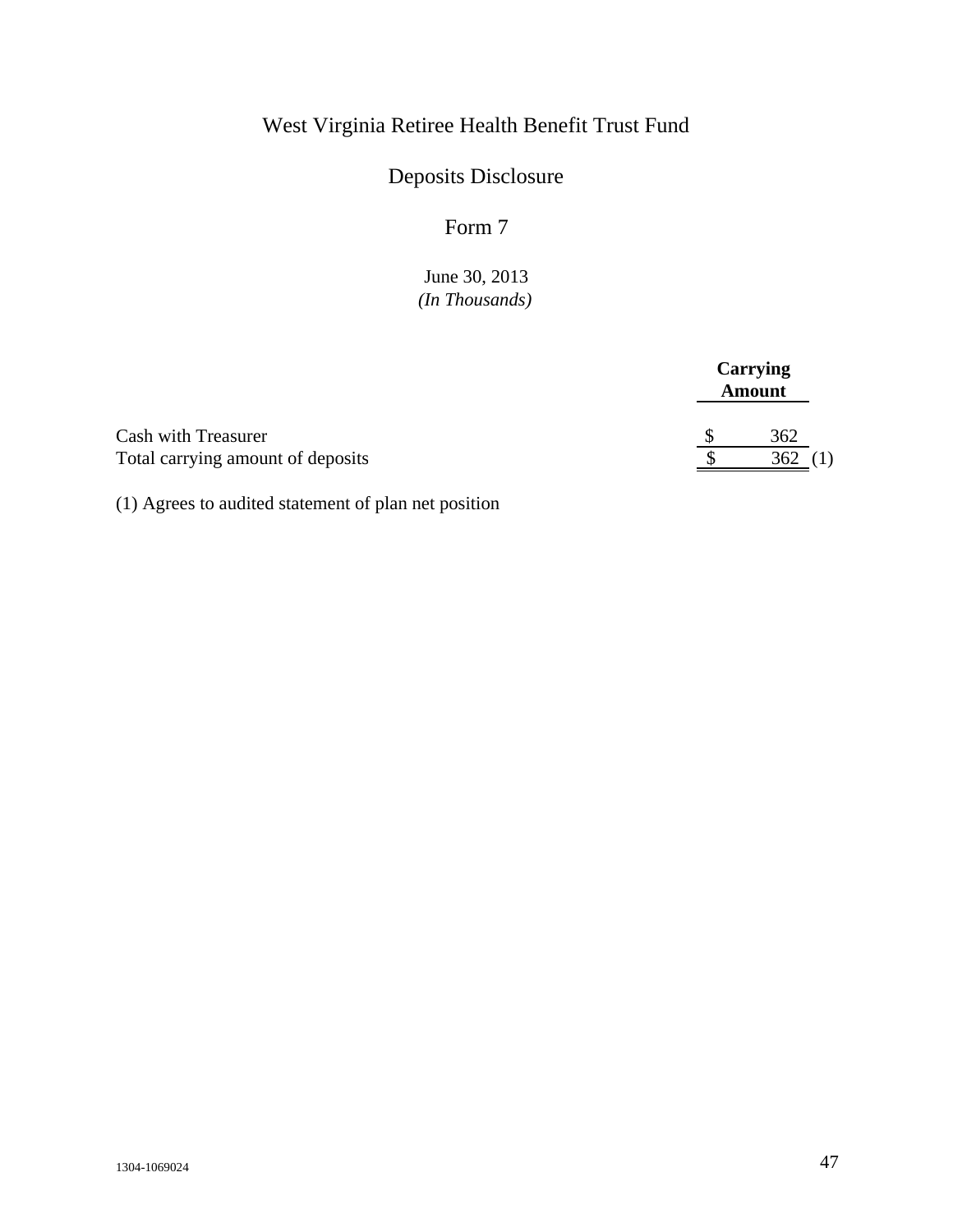## Investments Disclosure

## Form 8

## June 30, 2013 *(In Thousands)*

|                                                                                                                                           |               | <b>Amount</b>       |          | <b>Amount</b>     |               | <b>Amount</b>   | Fair                      |     |
|-------------------------------------------------------------------------------------------------------------------------------------------|---------------|---------------------|----------|-------------------|---------------|-----------------|---------------------------|-----|
| <b>Investment Pool</b>                                                                                                                    |               | <b>Unrestricted</b> |          | <b>Restricted</b> |               | <b>Reported</b> | <b>Value</b>              |     |
| West Virginia Board of Treasury<br>Investments (BTI):<br>West Virginia Money Market Pool                                                  | \$            | 92,691              | $(3)$ \$ |                   | \$            | 92,691          | \$<br>$92,691$ (1)        |     |
| Total equity position in internal                                                                                                         |               |                     |          |                   |               |                 |                           |     |
| investment pool with BTI                                                                                                                  | <sup>\$</sup> | 92,691              |          | \$                | \$            | 92,691          | \$<br>92,691              |     |
| West Virginia Investment Management<br>Board (WVIMB) Investment Pool:                                                                     |               |                     |          |                   |               |                 |                           |     |
| Short-term fixed income                                                                                                                   | \$            | 26                  |          | \$                | $\mathcal{S}$ | 26              | \$<br>26                  | (3) |
| Core – fixed income                                                                                                                       |               | 33,756              |          |                   |               | 33,756          | 33,756                    | (3) |
| Large cap domestic                                                                                                                        |               | 92,470              |          |                   |               | 92,470          | 92,470                    | (3) |
| Non-large cap domestic                                                                                                                    |               | 32,620              |          |                   |               | 32,620          | 32,620                    | (3) |
| International non-qualified                                                                                                               |               | 41,316              |          |                   |               | 41,316          | 41,316                    | (3) |
| <b>TIPS</b>                                                                                                                               |               | 9,704               |          |                   |               | 9,704           | 9,704                     | (3) |
| Hedge                                                                                                                                     |               | 50,483              |          |                   |               | 50,483          | 50,483                    | (3) |
| Private equity                                                                                                                            |               | 46,496              |          |                   |               | 46,496          | 46,496                    | (3) |
| Real estate                                                                                                                               |               | 40,700              |          |                   |               | 40,700          | 40,700                    | (3) |
| Total return fixed income                                                                                                                 |               | 63,350              |          |                   |               | 63,350          | 63,350                    | (3) |
| International equity                                                                                                                      |               | 85,005              |          |                   |               | 85,005          | 85,005 (3)                |     |
| Total equity position in internal                                                                                                         |               |                     |          |                   |               |                 |                           |     |
| investment pool with WVIMB                                                                                                                |               | 495,926             |          | \$                |               | \$495,926       | $\frac{$495,926}{$\;(1)}$ |     |
| (1) Agrees to audited statement of plan<br>net position as follows:<br>Equity position in internal investment<br>pools with BTI and WVIMB | \$            | 588,617 (2)         |          |                   |               |                 |                           |     |
| (2) Agrees to audited statement of plan<br>net position                                                                                   |               |                     |          |                   |               |                 |                           |     |
| (3) Agrees to footnote 4, Deposits and                                                                                                    |               |                     |          |                   |               |                 |                           |     |

Investment Risk Disclosures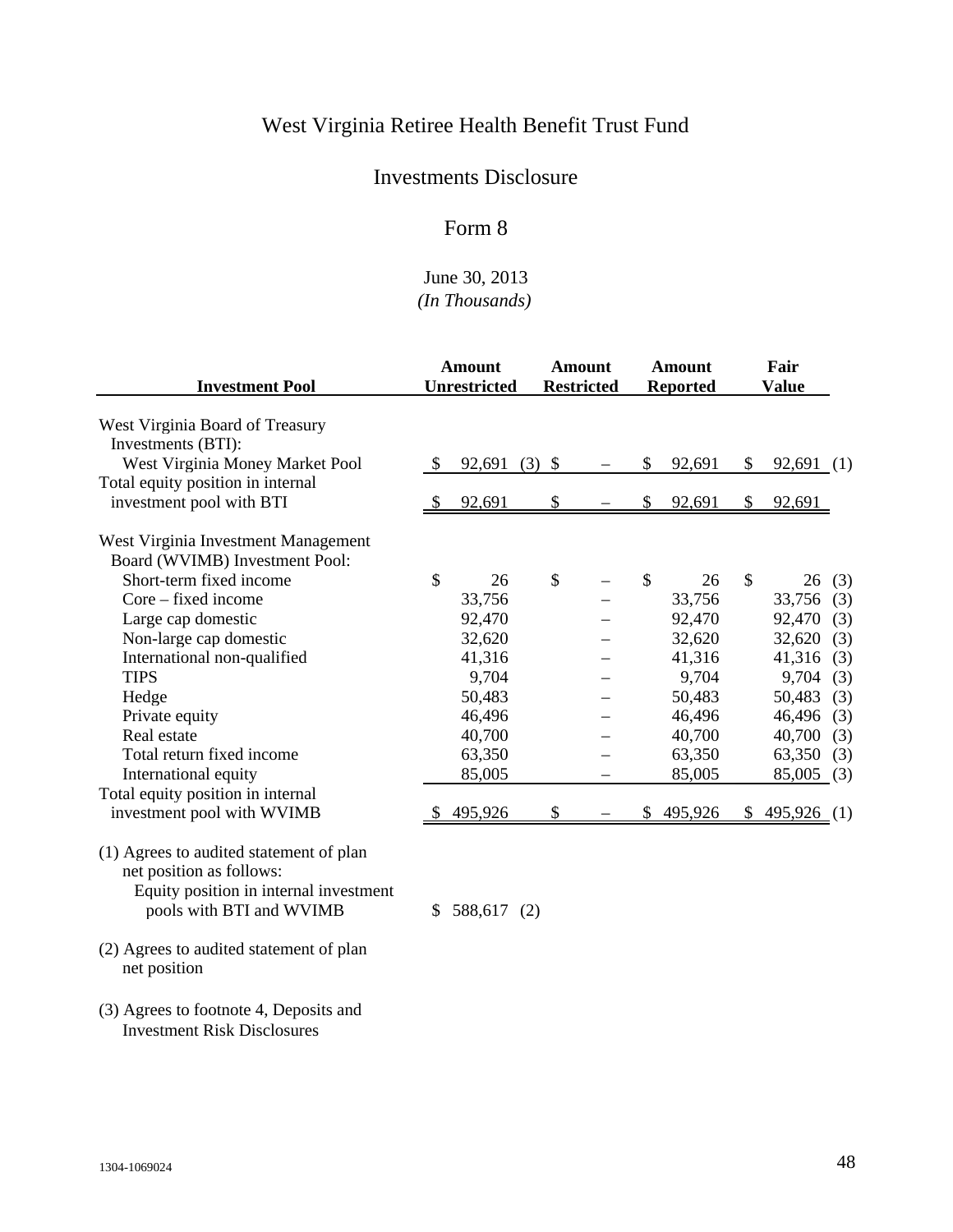# Deposits and Investments Disclosure

## Form 8-A

## June 30, 2013 *(In Thousands)*

| Reconciliation of cash and cash equivalents and investments as reported |    |                 |                        |
|-------------------------------------------------------------------------|----|-----------------|------------------------|
| in the financial statements to the amounts disclosed in the footnotes:  |    |                 |                        |
| Cash and cash equivalents as reported                                   | -S |                 | $\frac{362}{2}$ (1)(2) |
| Equity position in internal investment pools as reported                |    | \$588,617(1)(3) |                        |
| (1) Agrees to audited statement of plan net position                    |    |                 |                        |

- (2) Agrees to Form 7.
- (3) Agrees to Form 8.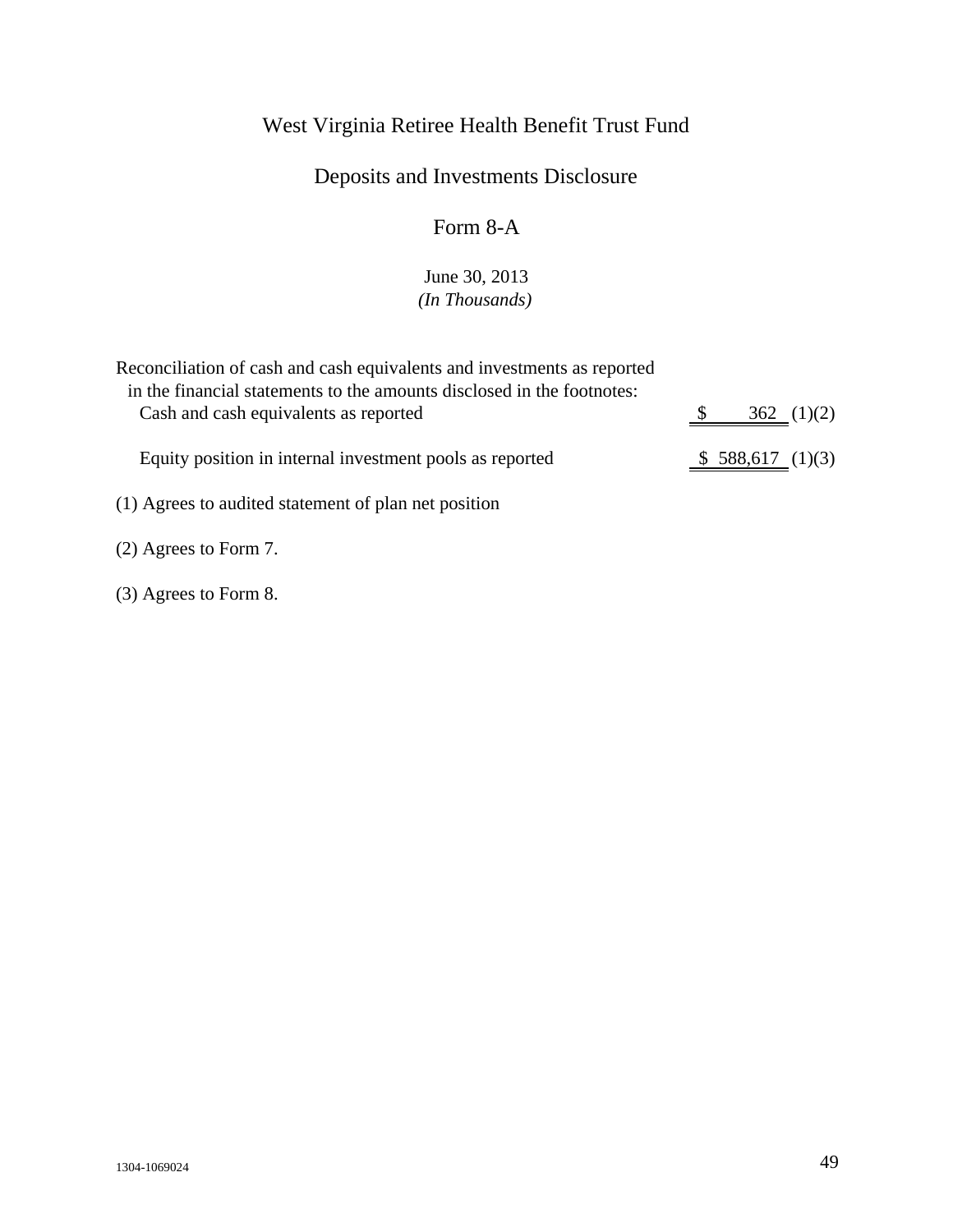## Accounts Receivable

## Form 9

## *(In Thousands)* June 30, 2013

| External accounts receivable:                                    |                           |         |     |
|------------------------------------------------------------------|---------------------------|---------|-----|
| Premium contributions                                            | \$                        | 4,070   |     |
| Less allowance for doubtful accounts                             |                           | (468)   |     |
| Net receivable                                                   | $\boldsymbol{\mathsf{S}}$ | 3,602   | (1) |
|                                                                  |                           |         |     |
| Other receivables:                                               |                           |         |     |
| Retiree drug subsidy                                             | \$                        | 651     |     |
| Prescription rebates                                             |                           | 2,113   |     |
| Other:                                                           |                           |         |     |
| Drug subsidies                                                   |                           | 640     |     |
| Other                                                            |                           | 40      |     |
| Total other receivable                                           | $\boldsymbol{\mathsf{S}}$ | 3,444   | (1) |
|                                                                  |                           |         |     |
| Form 9 – Net receivable                                          | \$                        | 3,602   | (1) |
| Form 10 – Net receivable                                         |                           | 235     | (3) |
| Form 11 – Net receivable                                         |                           | 756 (4) |     |
| Total                                                            | $\boldsymbol{\mathsf{S}}$ | 4,593   | (2) |
|                                                                  |                           |         |     |
| (1) Agrees to audited statement of plan net position             |                           |         |     |
| (2) Agrees to audited statement of plan net position as follows: |                           |         |     |
| Contributions receivable                                         | \$                        | 3,602   |     |
| Due from State                                                   |                           | 991     |     |
|                                                                  | $\mathcal{S}$             | 4,593   | (1) |
|                                                                  |                           |         |     |
| (3) Agrees to Form 10.                                           |                           |         |     |
|                                                                  |                           |         |     |

(4) Agrees to Form 11.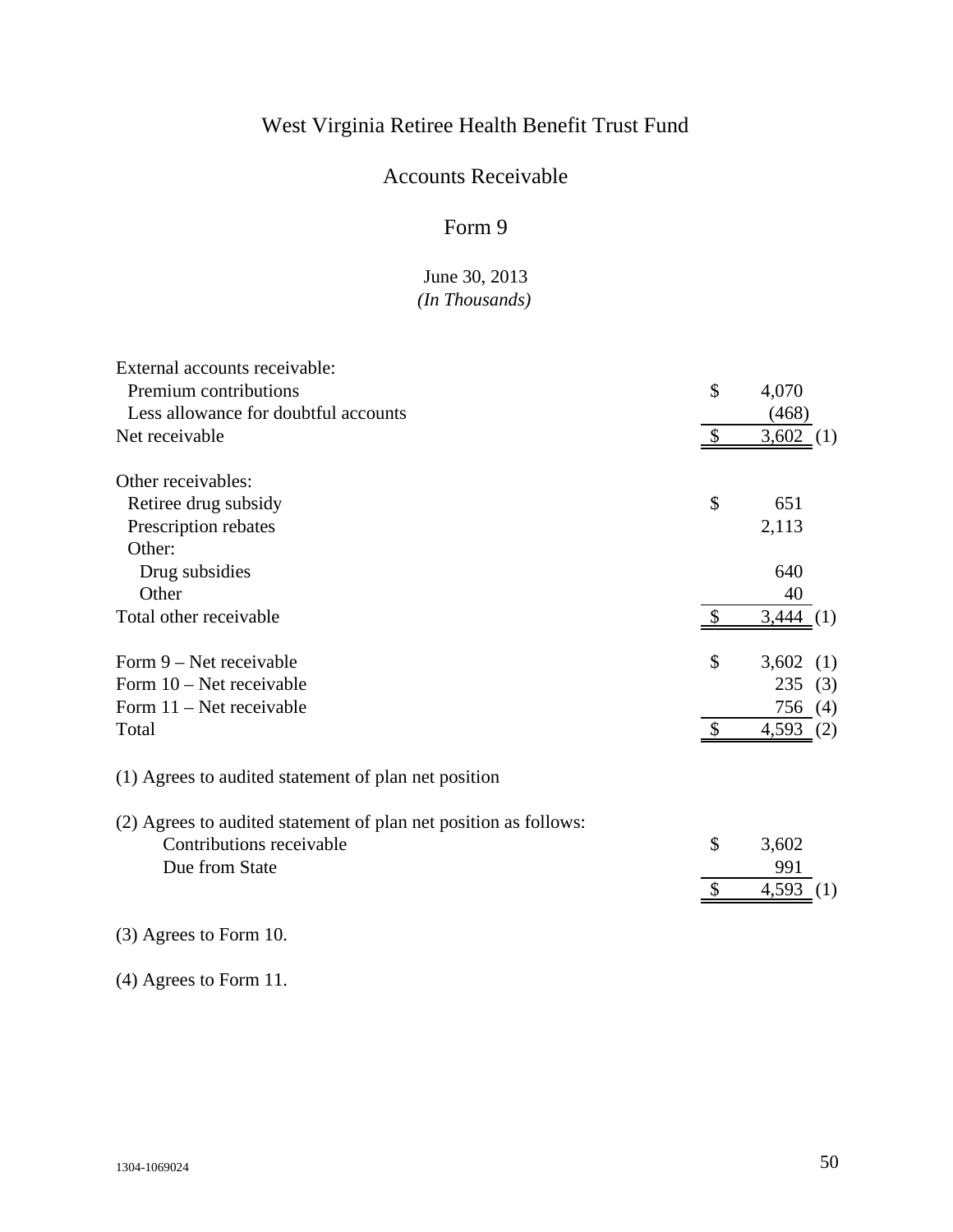# Due (To) From Primary Government

## Form 10

## June 30, 2013 *(In Thousands)*

| <b>Agency</b>                                             | <b>Total</b> |     |
|-----------------------------------------------------------|--------------|-----|
|                                                           |              |     |
| <b>West Virginia Lottery Commission</b>                   | \$<br>4,185  |     |
| Workforce WV/Payroll-05303                                | 10,167       |     |
| <b>Workers' Compensation Commission</b>                   | 8            |     |
| WV Public Employees Retirement Board                      | (69)         |     |
| WV Public Employees Retirement Board                      | (18)         |     |
| <b>WV Teachers Retirement Board</b>                       | (203)        |     |
| Consolidated Retirement Bd/Judges Ret.                    |              |     |
| Deputy Sheriffs Retirement                                | (1)          |     |
| Public Safety/Con.Pub.Emp.Ret.Bd.                         |              | (8) |
| Senate                                                    | 1,171        |     |
| House of Delegates                                        | 1,584        |     |
| Joint Comm on Govt and Finance                            | 3,207        |     |
| Supreme Court/Judicial                                    | 28,879       |     |
| Governors Office                                          | 1,722        |     |
| Homeland Security - Emergency Management                  | 1,150        |     |
| <b>Auditors Office</b>                                    | 4,385        |     |
| Treasurer of State's Office                               | 3,508        |     |
| <b>Tax Department</b>                                     | 9,610        |     |
| Tax Department – Budget Office                            | 113          |     |
| Tax Department – Office of Appeals                        | 225          |     |
| <b>Attorney General</b>                                   | 3,950        |     |
| Secretary of State                                        | 1,176        |     |
| Department of Education                                   | 742,628      |     |
| Division of Forestry                                      | 2,704        |     |
| <b>Library Commission</b>                                 | 1,164        |     |
| <b>Culture and History</b>                                | 2,823        |     |
| Department of Corrections                                 | 6,053        |     |
| <b>Anthony Correctional Center</b>                        | 1,944        |     |
| <b>Huttonsville Correctional Center</b>                   | 7,789        |     |
| <b>EMSRS Emergency Medical Services Retirement System</b> | 5            |     |
| <b>WV Enterprise Planning Board</b>                       | 3            |     |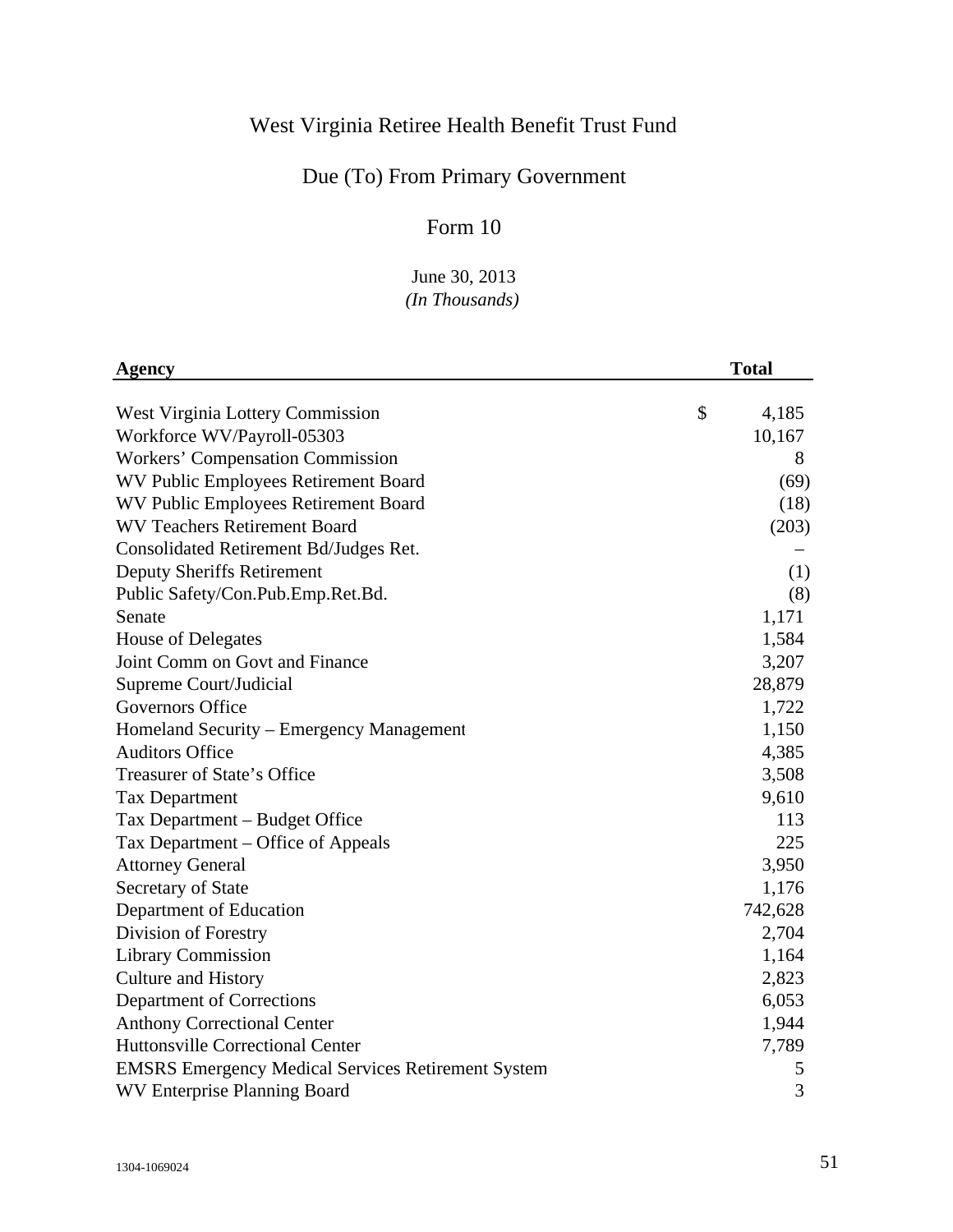# Due (To) From Primary Government

## *(In Thousands)* Form 10 (continued)

| <b>Agency</b>                                | <b>Total</b> |
|----------------------------------------------|--------------|
|                                              |              |
| <b>Pruntytown Correctional Center</b>        | \$<br>2,734  |
| <b>Northern Correctional Facility</b>        | 2,700        |
| Mt Olive Correctional Facility               | 7,308        |
| Department of Corrections/St. Marys Corr     | 5,331        |
| Department of Corrections/Denmar Facility    | 1,876        |
| <b>WV Division of Juvenile Services</b>      | 15,273       |
| <b>Ohio County Correctional Center</b>       | 655          |
| <b>Health Department</b>                     | 18,138       |
| <b>Veterans Affairs</b>                      | 4,532        |
| Jackie Withrow Hospital                      | 3,671        |
| <b>Welch Emergency Hospital</b>              | 6,082        |
| William R Sharpe Jr Hospital                 | 8,598        |
| Mildred Mitchell-Bateman Hospital            | 7,579        |
| Lakin State Hospital                         | 3,679        |
| <b>Lakin Correctional Facility</b>           | 3,407        |
| John Manchin Sr. Health Care                 | 1,645        |
| Department of Commerce, Office of Secretary  | 67           |
| <b>Hopemont State Hospital</b>               | 3,819        |
| <b>Courthouse Facilities Improvement</b>     | 14           |
| <b>Division of Rehabilitation Services</b>   | 13,453       |
| Department of Labor                          | 2,163        |
| <b>Health Care Authority</b>                 | 953          |
| Office of Miners Health, Safety and Training | 1,964        |
| Division of Environmental Protection         | 19,981       |
| <b>WV Division of Energy</b>                 | 186          |
| Agriculture                                  | 7,846        |
| <b>Geological Survey</b>                     | 903          |
| <b>Aeronautics Commission</b>                | 58           |
| Department of Education and Arts             | 605          |
| Military Affairs and Public Safety           | 343          |
| <b>Division of Protective Services</b>       | 740          |
| <b>Environmental Quality Board</b>           | 61           |
| <b>Public Port Authority</b>                 | 82           |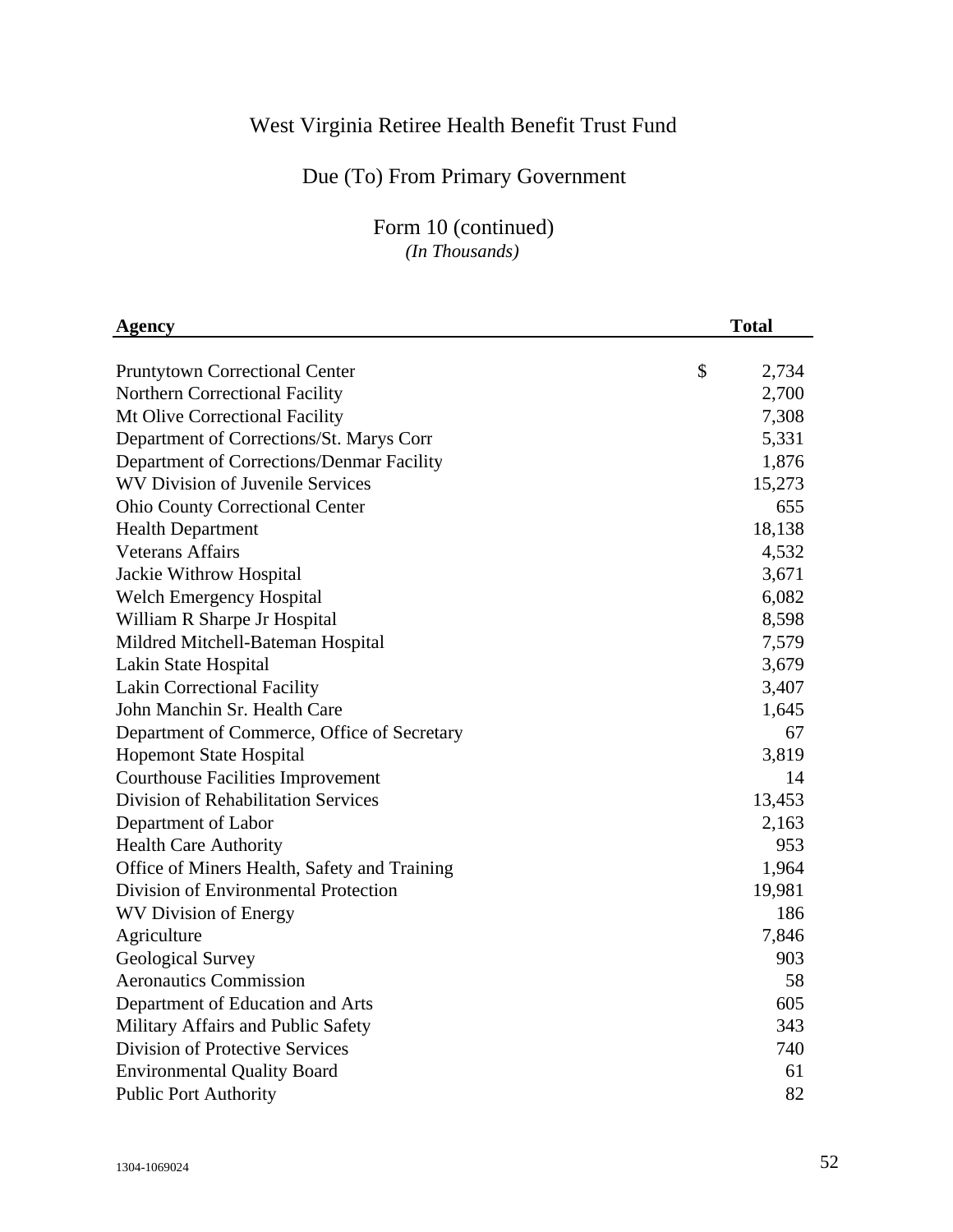# Due (To) From Primary Government

## *(In Thousands)* Form 10 (continued)

| <b>Agency</b>                                | <b>Total</b> |
|----------------------------------------------|--------------|
|                                              |              |
| \$<br><b>Public Safety</b>                   | 24,635       |
| <b>Adjutant General</b>                      | 211          |
| Physical Therapy, Board of                   | 58           |
| Osteopathy, Board of                         | 42           |
| Gas and Oil Conservation                     | 33           |
| Justice and Community Service                | 759          |
| <b>Human Rights Commission</b>               | 727          |
| <b>Fire Commission</b>                       | 1,113        |
| Department of Highways                       | 119,406      |
| <b>Motor Vehicles</b>                        | 14,789       |
| <b>Bureau of Senior Services</b>             | 800          |
| <b>Public Transit</b>                        | 207          |
| <b>Real Estate Commission</b>                | 135          |
| <b>Insurance Commission</b>                  | 8,572        |
| <b>WV Board of Accountancy</b>               | 65           |
| <b>WV Board of Dental Examiners</b>          | 28           |
| <b>WV Board of Pharmacy</b>                  | 115          |
| <b>WV Engineers Registration Board</b>       | 28           |
| WV Bd of Examiners/Registered Nurses         | 274          |
| Board of Exam Speech, Language Path & Audio  | 6            |
| Board of Coal Mine Health & Safety           | 21           |
| Department of Administration                 | 17,865       |
| <b>WV Barbers and Beauticians Commission</b> | 170          |
| <b>Public Service Commission</b>             | 6,936        |
| <b>WV Economic Development Authority</b>     |              |
| <b>Natural Resources</b>                     | 18,727       |
| <b>Municipal Bond Commission</b>             | 97           |
| Board of Examiners In Counseling             | 32           |
| Board of Examiners of Psychologists          | 33           |
| <b>Board of Funeral Service Examiners</b>    | 40           |
| WV Board of Social Worker Examiners          | 99           |
| <b>ABC</b> Commission                        | 1,907        |
| Coal Heritage Highway Authority              | 78           |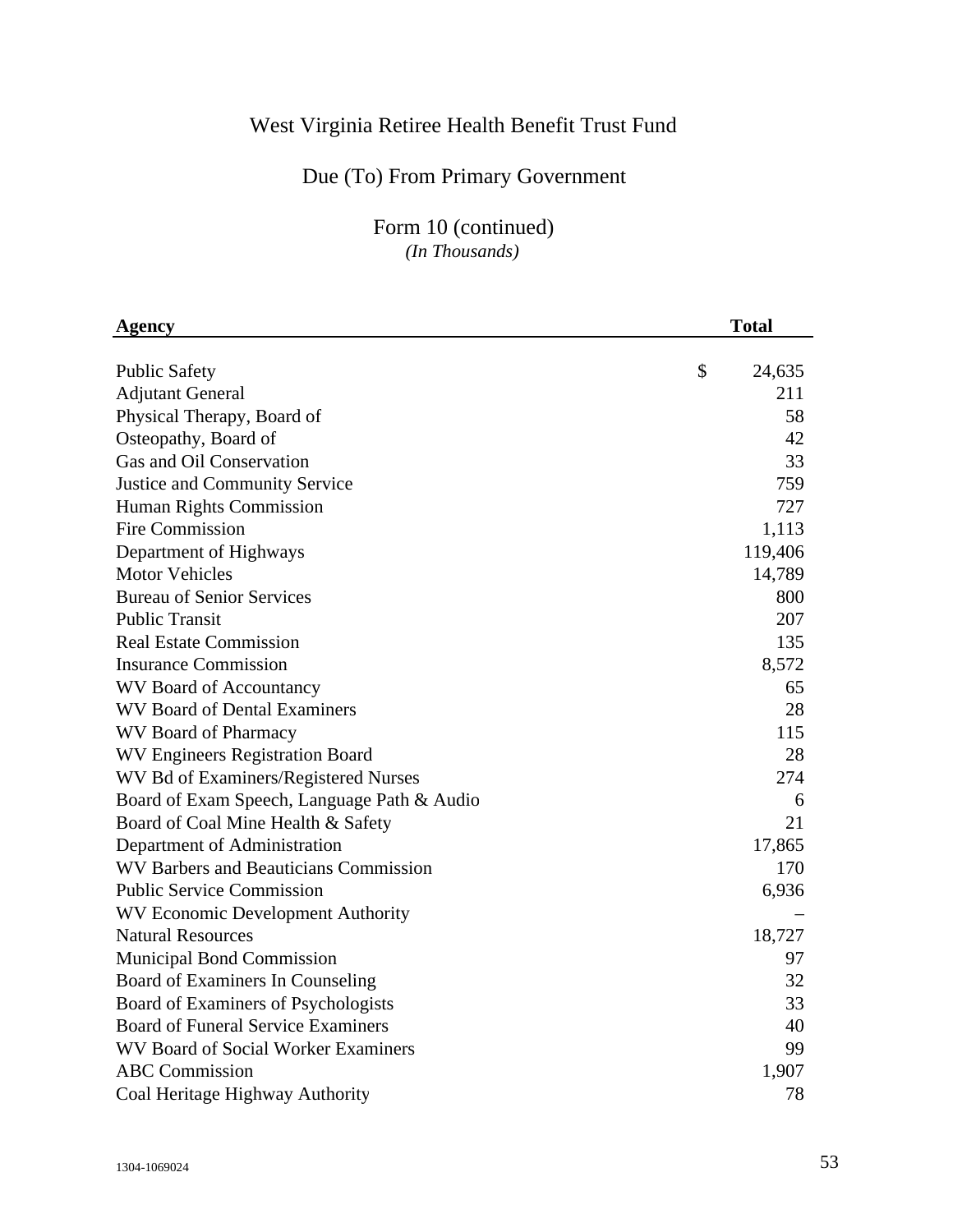# Due (To) From Primary Government

## *(In Thousands)* Form 10 (continued)

| <b>Agency</b>                                   |               | <b>Total</b>   |
|-------------------------------------------------|---------------|----------------|
|                                                 |               |                |
| Board of Respiratory Care                       | \$            | 18             |
| Department of Human Services                    |               | 76,382         |
| Division of Tourism                             |               | 1,682          |
| <b>Martinsburg Correctional Center</b>          |               | 1,423          |
| <b>WV Armory Board</b>                          |               | 246            |
| <b>Board of Medicine</b>                        |               | 285            |
| <b>Medical Imaging Board</b>                    |               | 27             |
| <b>WV Secondary Schools Activity Commission</b> |               | 298            |
| Division of Financial Institution               |               | 264            |
| WV Advisory Council on Vocational Ed            |               |                |
| <b>WV Board of Chiropractic Examiners</b>       |               | 30             |
| <b>WV Board of Optometry</b>                    |               | 30             |
| WV Board of Veterinary Medicine                 |               | 32             |
| <b>WV Center for Nursing</b>                    |               | 63             |
| WV Massage Therapy Licensure Board              |               | 24             |
| WV Municipal Pensions Oversight Board           |               | 3              |
| <b>WV State Board of Architects</b>             |               | $\overline{3}$ |
| WV State Board of Examiners for LPNs            |               | 32             |
| WV DOT Office of Administrative Hearings        |               | 358            |
| <b>WV Military Authority</b>                    |               | 6,546          |
| WV School for the Deaf and Blind                |               | 4,337          |
| WV Real Estate Appraiser/Lic Cert Bd            |               | 28             |
| Total due to/from                               |               | 1,296,419      |
| Less: Allowance for ARC                         |               | (1,296,184)    |
| Net total $-$ due to/from                       | $\mathcal{S}$ | 235            |

(1) Agrees to Form 9.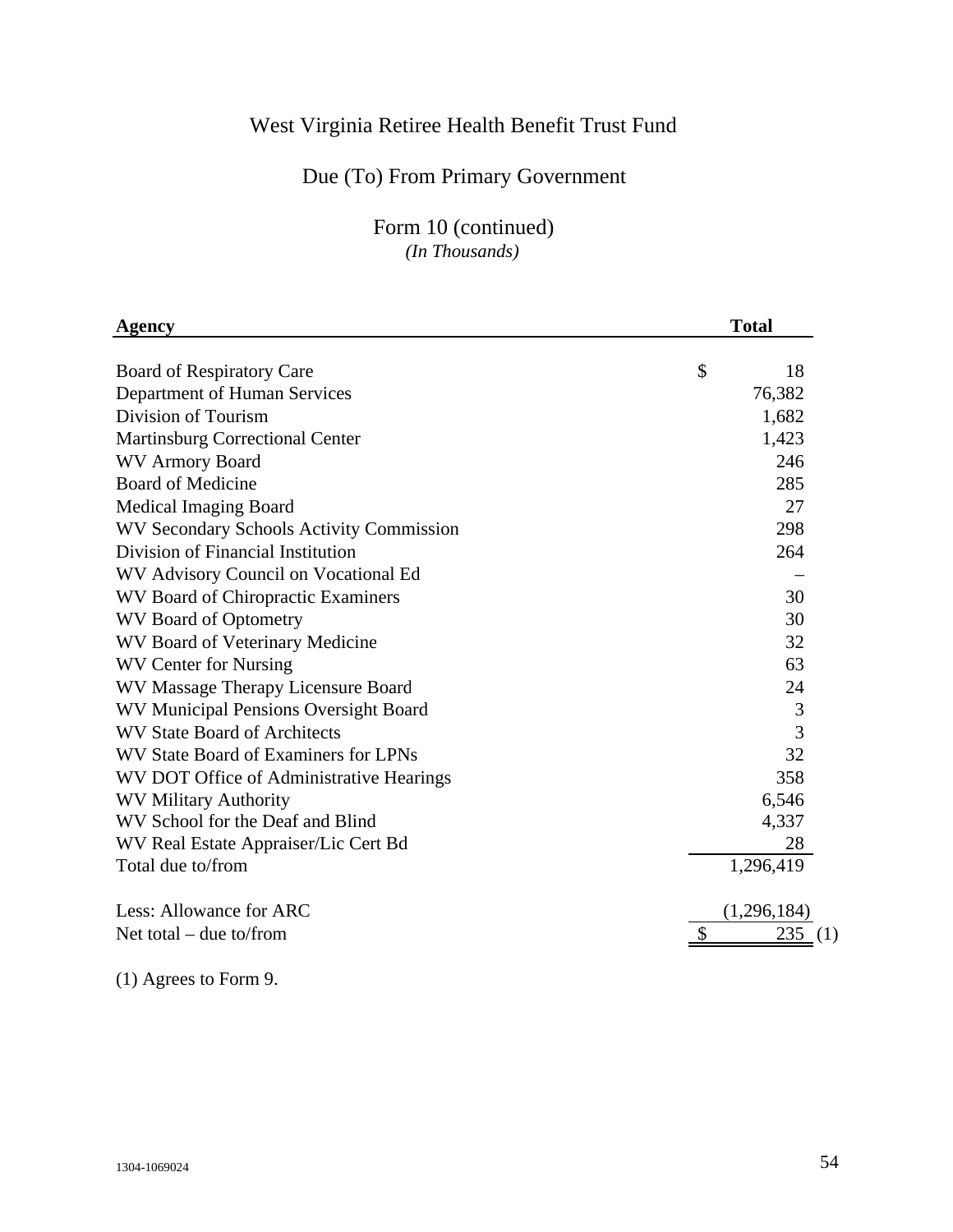## Component Unit – A/R Balances

# Form 11

## *(In Thousands)* June 30, 2013

| Unit                                            | <b>Amount</b> |
|-------------------------------------------------|---------------|
| <b>Higher Education</b>                         | \$<br>287,302 |
| Parkways, EDA, and Tourism                      | 9,607         |
| Regional Jail and Correction Facility Authority | 22,243        |
| <b>Public Defender Corporation</b>              | 3,445         |
| <b>WV EDA</b>                                   | 2,421         |
| <b>Educational Broadcasting</b>                 | 2,310         |
| Department of Transportation - Rail             | 475           |
| <b>School Building Authority</b>                | 228           |
| <b>Racing Commission</b>                        | 967           |
| <b>WV Jobs Investment Trust</b>                 | 6             |
| <b>Housing Development Corporation</b>          |               |
| <b>Water Development Authority</b>              | 173           |
| <b>SWMB</b>                                     | 291           |
| $WSWP - TV$                                     |               |
| Total component units                           | 329,468       |
| Less: Allowance for ARC receivables             | (328, 712)    |
| Net accounts receivable – component units       | 756           |

(1) Agrees to Form 9.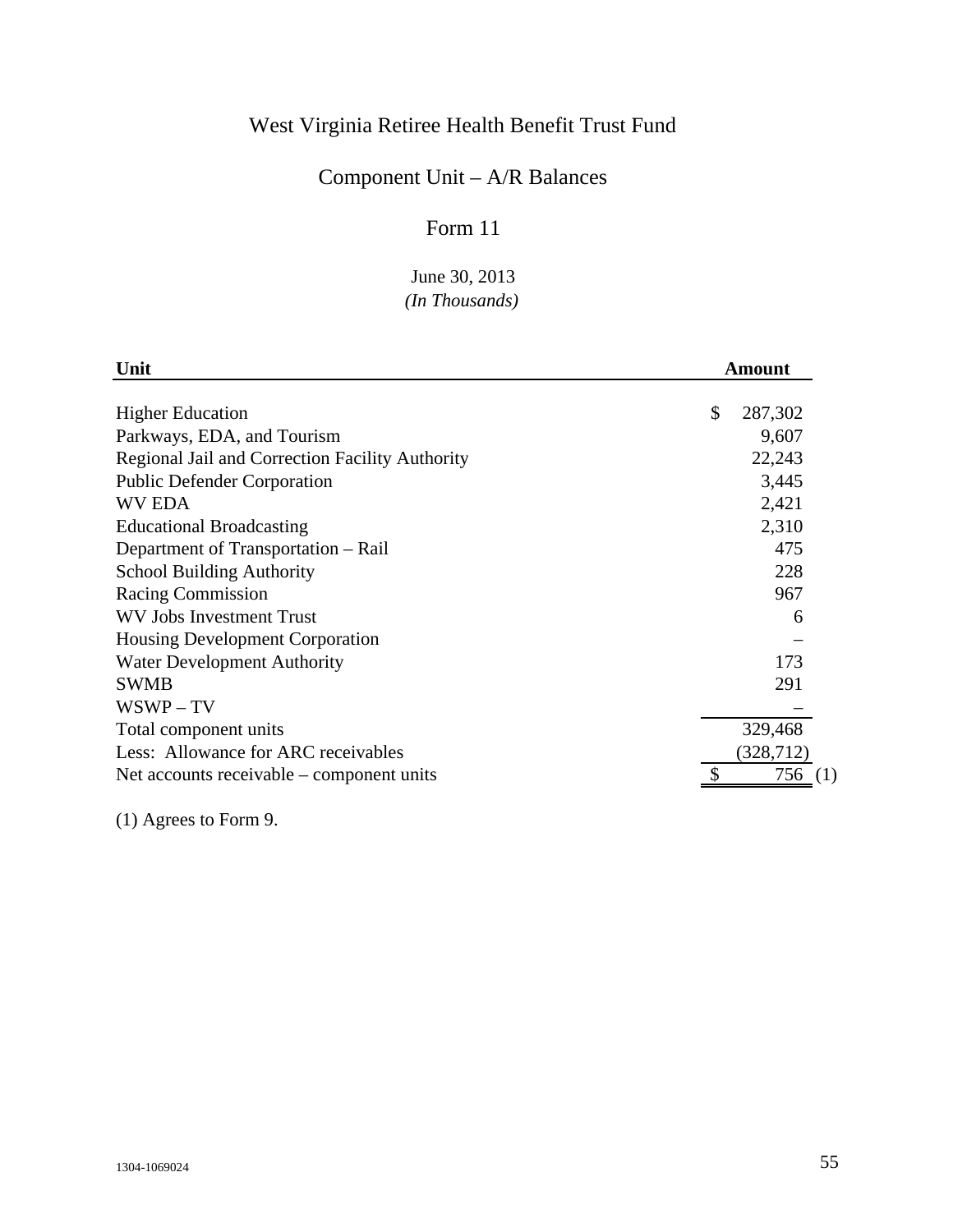

**Ernst & Young LLP**  900 United Center 500 Virginia Street East Charleston, WV 25301 Tel: +1 304 343 8971 Fax: +1 304 357 5994 www.ey.com

## Report of Independent Auditors on Internal Control Over Financial Reporting and on Compliance and Other Matters Based on an Audit of the Financial Statements Performed in Accordance With *Government Auditing Standards*

The Finance Board and Management West Virginia Retiree Health Benefit Trust Fund

We have audited, in accordance with auditing standards generally accepted in the United States and the standards applicable to financial audits contained in *Government Auditing Standards*  issued by the Comptroller General of the United States, the financial statements of the West Virginia Retiree Health Benefit Trust Fund (RHBT), which comprise the statements of plan net position as of June 30, 2013, and the related statements of changes in plan net position, for the year then ended, and the related notes to the financial statements, which are collectively RHBT's basic financial statements, and have issued our report thereon dated October 15, 2013.

#### **Internal Control over Financial Reporting**

In planning and perform our audit of the financial statements, we considered RHBT's internal control over financial reporting (internal control) to determine the audit procedures that are appropriate in the circumstances for the purpose of expressing our opinion on the financial statements, but not for the purpose of expressing an opinion on the effectiveness of RHBT's internal control. Accordingly, we do not express an opinion on the effectiveness of RHBT's internal control.

A deficiency in internal control exists when the design or operation of a control does not allow management or employees, in the normal course of performing their assigned functions, to prevent, or detect and correct misstatements on a timely basis. A material weakness is a deficiency, or combination of deficiencies, in internal control, such that there is a reasonable possibility that a material misstatement of the entity's financial statements will not be prevented, or detected and corrected on a timely basis. A significant deficiency is a deficiency, or a combination of deficiencies, in internal control that is less severe than a material weakness, yet important enough to merit attention by those charged with governance.

Our consideration of internal control was for the limited purpose described in the first paragraph of this section and was not designed to identify all deficiencies in internal control that might be material weaknesses or significant deficiencies. Given these limitations, during our audit we did not identify any deficiencies in internal control that we consider to be material weaknesses. However, material weaknesses may exist that have not been identified.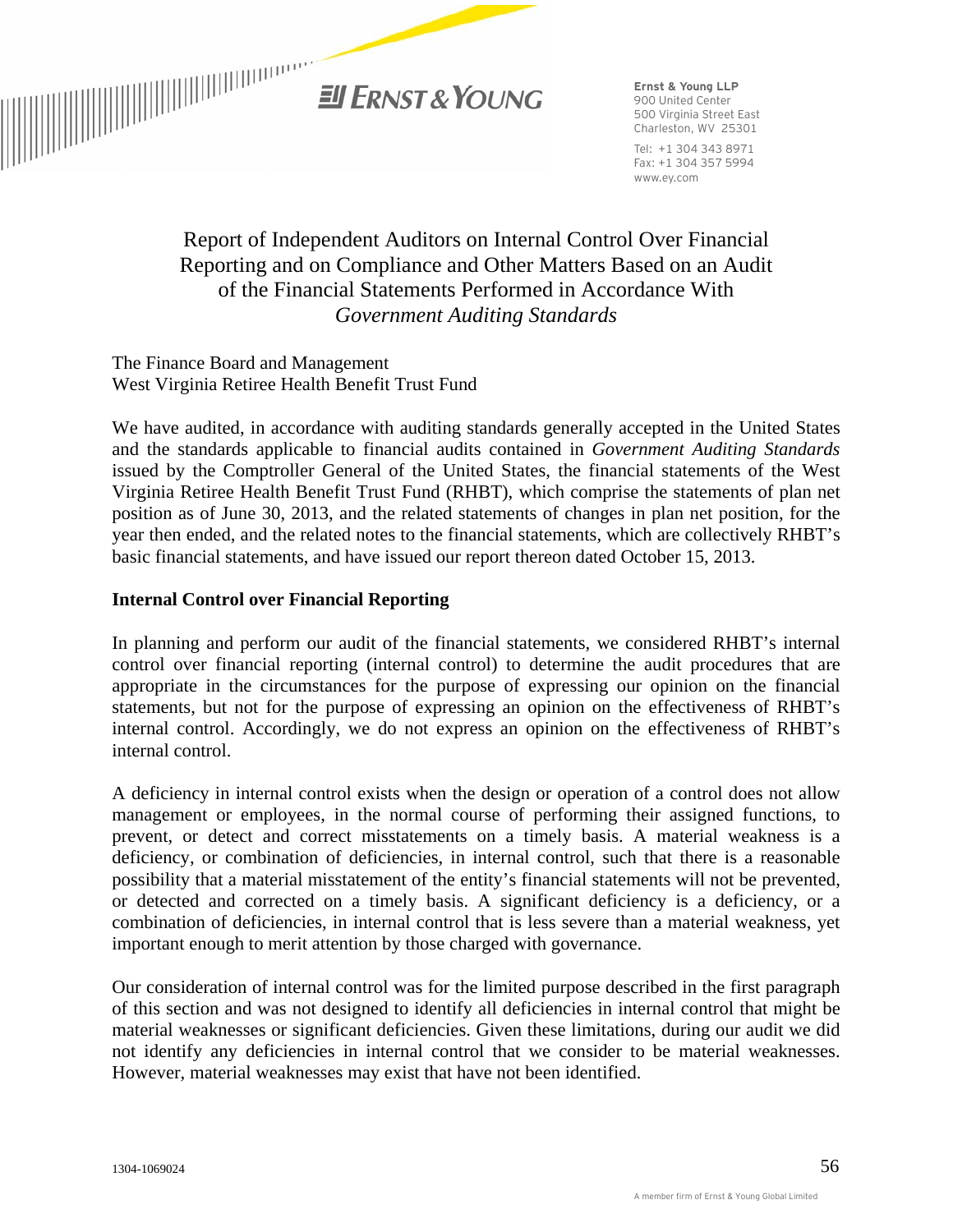

#### **Compliance and Other Matters**

As part of obtaining reasonable assurance about whether RHBT's financial statements are free of material misstatement, we performed tests of its compliance with certain provisions of laws, regulations, contracts and grant agreements, noncompliance with which could have a direct and material effect on the determination of financial statement amounts. However, providing an opinion on compliance with those provisions was not an objective of our audit and, accordingly, we do not express such an opinion. The results of our tests disclosed no instances of noncompliance or other matters that are required to be reported under *Government Auditing Standards*.

#### **Purpose of this Report**

The purpose of this report is solely to describe the scope of our testing of internal control and compliance and the result of that testing, and not to provide an opinion on the entity's internal control or on compliance. This report is an integral part of an audit performed in accordance with *Government Auditing Standards* in considering the entity's internal control and compliance. Accordingly, this communication is not suitable for any other purpose.

Ernet + Young LLP

October 15, 2013